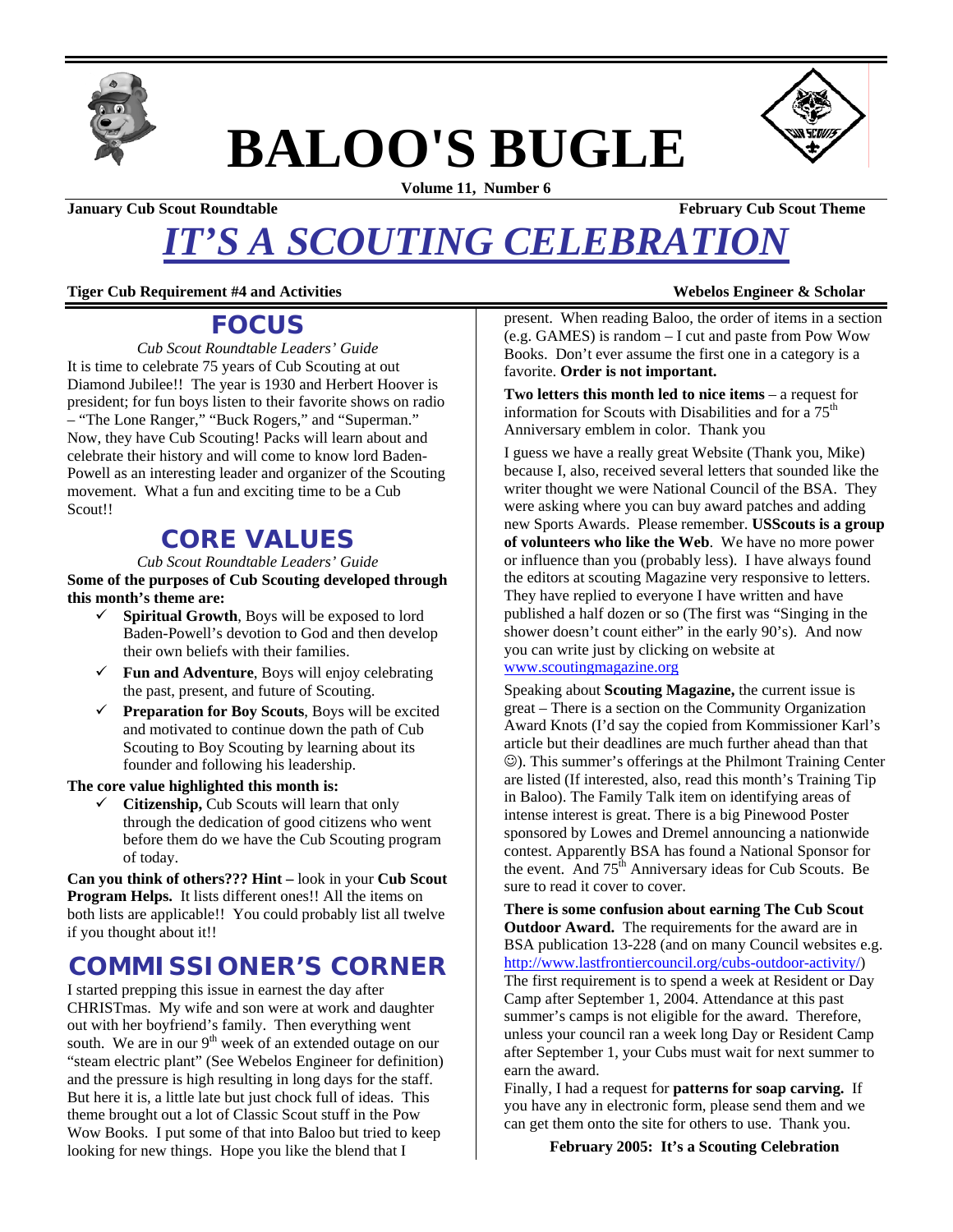|                               | <b>Baltimore Area Council and</b> |  |
|-------------------------------|-----------------------------------|--|
|                               | Santa Clara County Council        |  |
| Month's with similar themes – |                                   |  |
| February 1977                 | Blue and Gold                     |  |
| February 1978                 | <b>Blue and Gold Traditions</b>   |  |
| February 1982                 | Blue and Gold Tradition           |  |
| February 1986                 | The Blue and Gold                 |  |
| February 1987                 | Blue and Gold                     |  |
| February 1988                 | <b>Great Events of Scouting</b>   |  |
| February 1991                 | Blue and Gold Traditions          |  |
| February 1994                 | Blue and Gold Traditions          |  |
| February 1995                 | <b>Great Events of Scouting</b>   |  |
| February 1996                 | The Blue and the Gold             |  |
| February 1997                 | The Story of Blue and Gold        |  |
| February 1998                 | Let's Celebrate Scouting          |  |
| February 1999                 | <b>Baloo and Gold</b>             |  |
|                               |                                   |  |

## **PRAYERS AND POEMS FOR SCOUTERS**

#### *Great Salt Lake Council*

The Lord said, you're the salt of the earth. However, he didn't mean for you to sit in the corner like a lump of salt, waiting for things to happen. So get off your laurels and make them happen.

**Always make new mistakes –** Esther Dyson

#### **"If we all did the things we are capable of doing, we would literally astound ourselves"** Thomas Edison

#### **"The only normal people are the ones you don't know very well!"** Joe Ancis

*For more quotes like this see Website list for "fridgedoor"*

#### **Ten Needs of a Boy**

*Circle Ten Council*  To climb a mountain and look afar. To sit around a campfire with good friends. To test his strength and his skills on his very own. To be alone with his own thoughts and with his God. To be ready to reach out and find the hand of an understanding man ready and willing to help. To have a code to live by – easily understood and fair. A chance to play hard just for the fun of it – And to work hard for the thrill of it. To have a chance to fail – and know why. To have and to be a good friend and a chance to prove both. To have a hero – and a vision to measure him by.

After the tenth need is said, the following could be said: In Cub Scouting these needs are not always filled for each boy. What Cub Scouting does is to put each boy on a path where he can travel the world in his backyard and fulfill his needs with confidence in himself and others.

*Circle Ten suggests breaking this into parts and using it for an Opening Ceremony. Baltimore Council says this is best done using ten adults, each holding a white candle. When each speaks, he or she lights his candle from the Spirit of Scouting Candle. I like it for a Cubmaster's Minute Closing. You choose! CD* 

**Invocations and Blessing for the Blue and Gold Banquet** 

### **Page 2** BALOO'S BUGLE

#### *Baltimore Area Council*

Our God and God of our fathers, we gather as loyal members of our Cub Scout Pack, and we pray for Thy blessings. Give us the vision to see our duty and the courage to perform it. Teach us to walk together in the spirit of brotherhood, so that we are true to Thee, who art Father of all. Guide us and guard us so that we shall be faithful sons of the righteous God, Who is from everlasting to everlasting. Our dear Heavenly Father, we ask a special blessing on the families in our Cub Scout Pack. We ask a special blessing on each Tiger Cub, Cub Scout, and Webelos as they give service to other people. Guide their steps as they grow into men, and help them as they do their duty to You and our country. Bless our food and the people who have prepared it. **Amen**

#### **A Cub Scout's Prayer**

*Baltimore Area Council*  0 Lord, that I will do my best, I come to Thee in prayer. Help me to help others every day. And teach me to be fair, To honor my Mother and Father, And to obey the Cub Scout Law, too. This I ask, that I may be a loyal Cub Scout true. **Amen** 

#### **A Cub Scout Parent's Prayer**

*Baltimore Area Council* 

Look down upon my son, Dear Lord This smiling Cub of mine. Please take his hand along the way, So that he may never stray. Bless my son tonight, Dear Lord, And help him walk with Thee. Give him comfort, warmth and love; He's all the world to me. Bless his daily efforts, And make them strong and true; For life's a heavy burden, And we're all in need of you.

#### **Philmont Grace:**

For food, for raiment, For life, for opportunity, For friendship and fellowship, We thank thee, Oh Lord. **Amen** 

#### **A Boy in Blue:**

*Baltimore Area Council*  Blue and gold are the colors tonight, Boys in uniform shiny and bright; With smiling faces to left and right, We pay tribute to our Cub Scout tonight. A Cubmaster who is loyal and true, Who works with parents and boys in blue, In hopes that these boys will grow up to be Better citizens than you and me. Den Leaders, too, in uniforms blue, Teaching Cub Scouts the need to be true, And working, singing, and playing with them; Striving real hard to make better men.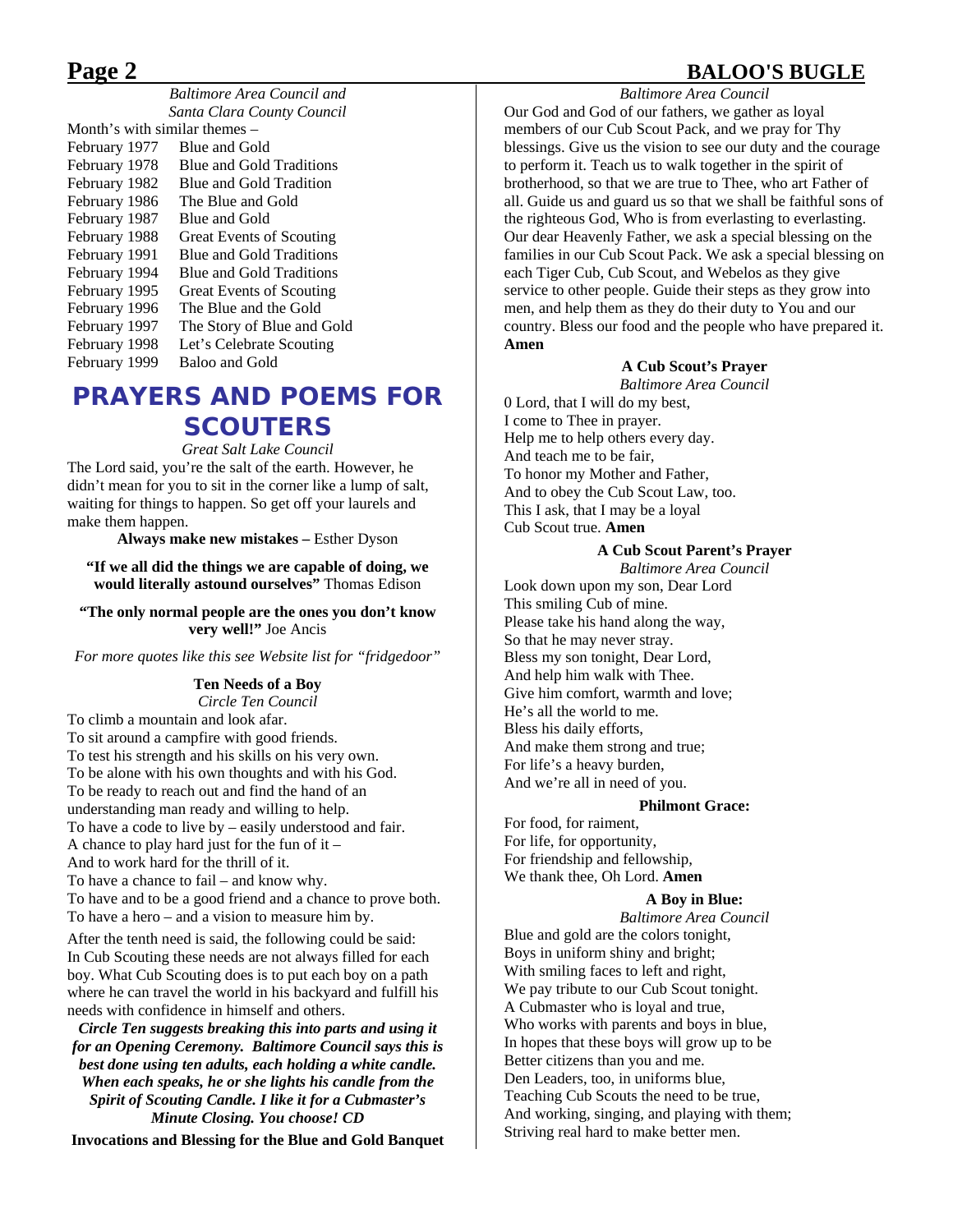So all of you Cub Scouts in gold and blue, The door to Scouting - has been opened to you, And I as a leader in Pack\_, Hope someday you'll join up with me.

#### **Benediction**

#### *Baltimore Area Council*

May God bless us and protect us; May God show us favor and be gracious to us;

May God show us kindness and grant us peace. **Scouting's Bottom Line** 

#### *Circle Ten Council*

### *There is a ceremony in here somewhere. Use it to make your own. CD*

What happens to a Scout? For every 100 boys who join Scouting, records indicate that:

- $\checkmark$  Rarely will one be brought before the juvenile court system
- $\checkmark$  Two will become Eagle Scouts
- $\checkmark$  Seventeen will become future Scout volunteers
- $\checkmark$  Twelve will have their first contact with a church
- $\overline{\phantom{0}}$  Tweive will nave their the  $\overline{\phantom{0}}$
- $\checkmark$  Five will earn their church award
- $\checkmark$  Eighteen will develop a hobby that will last through their adult life
- $\checkmark$  Eight will enter a vocation that was learned through the merit badge system
- $\checkmark$  One will use his Scouting skills to save his own life
- $\checkmark$  One will use his Scouting skills to save the life of another person

Scouting's alumni record is equally impressive. A recent nation-wide survey of high schools revealed the following information:

- $\checkmark$  85% of student council presidents were Scouts
- $\checkmark$  89% of senior class presidents were Scouts
- $\checkmark$  80% of junior class presidents were Scouts
- $\checkmark$  75% of school publication editors were Scouts
- $\checkmark$  71% of football captains were Scouts

Scouts also account for:

- $\checkmark$  64% of Air Force Academy graduates
- $\checkmark$  68% of West Point graduates
- $\checkmark$  70% of Annapolis graduates
- $\overline{9}$  72% of Rhodes Scholars
- $\checkmark$  85% of FBI agents
- $\checkmark$  26 of the first 29 astronauts

## **TRAINING TIP**

#### **Leader's Survival Checklist**

*Baltimore Area Council* 

- $\checkmark$  When the Pack won't pay attention and you feel like blowing your top, count to ten.
- $\checkmark$  So you tied the flag on upside down. Smile knowingly like you planned it that way. Praise the Cub who saw it.
- $\checkmark$  Accept the boy for what he is. If that's impossible, just be thankful he isn't your son.
- $\checkmark$  Learn to laugh at yourself. The Cubs probably think you're hilarious anyway.
- **Page 3**<br>So all of you Cub Scouts in gold and blue.<br>Respectively. Too many Cubs and not enough leaders? What a Too many Cubs and not enough leaders? What a compliment! It must be YOU they like!
	- When everything goes wrong remember Job. At least you don't have boils.
	- $\checkmark$  Remember you're a human, no matter what the boys might tell you
	- Running a meeting is a breeze? You're in trouble! Go take a Supplemental Training course.

#### **HHMMmm – Take a Supplemental Training Course –**

The Philmont Training Center (PTC) schedule for 2004 is out!! I have received my first invitation to a seminar this summer from the National Lutheran Association of Scouters. And my daughter's staff application has been accepted for her third summer.

#### **Cub Training at PTC in 2005 –**

*Adapted from National's website [\(www.scouting.org/philmont](http://www.scouting.org/philmont)) and my daughter's and my memories* 

#### **Week 2 - June 12-18 (Cub Scouting & Health & Safety)**

- $\checkmark$  Pow Wow Leadership
- 9 Cub Scout Outdoor Program
- $\checkmark$  Strictly for Cubmasters
- $\checkmark$  Cub Scout Roundtables
- $\checkmark$  New Directions in Membership Growth
- 9 Training Cub Scout Leaders
- 9 Webelos Scout to First Class Scout
- $\checkmark$  Pack Trainer
- $\checkmark$  Health and Safety/Risk Management
- $\checkmark$  Teaching Basic Outdoor Skills
- 9 National Youth Leader Instructor Camp

#### **Week 9 – July 31 - August 6 (Cub Scouting)**

- $\checkmark$  Training Cub Scout Leaders
- Leading Pack Camping
- $\checkmark$  Strictly for Cubmasters
- $\checkmark$  Webelos Scout Program
- $\checkmark$  Supercharging Den and Pack Programs
- $\checkmark$  Cub Scout Roundtables
- $\checkmark$  Putting Pizzazz into Cub Scouting
- $\checkmark$  Connecting Character with Cub Scouting

If any of these interest you, contact your District Executive and ask how your council determines who is nominated to attend courses at Philmont

Check your Scouting Magazine to get descriptions of these seminars. Or call your council or Philmont, 505-376-5581 and request the brochure for 2004.

The weekly schedule at Philmont is relaxed. All the Free Time they took out of the Wood Badge course they put into Philmont training  $\odot \odot$ 

| $Sunday -$ | Check In, Chapel, Evening campfire                 |
|------------|----------------------------------------------------|
| Monday $-$ | Classes and Family program begin. All              |
|            | adults meet in Assembly for brief                  |
|            | orientation. Cobblers and Band at Tent city.       |
| Tuesday -  | Classes and Family program continue.               |
|            | Buffalo Bar-be-que, games on the lawn and          |
|            | western dancing, branding                          |
|            | Wednesday - Your day off. Enjoy the time with your |
|            | family. Explore where you can around               |
|            | Philmont or travel to Cimarron and                 |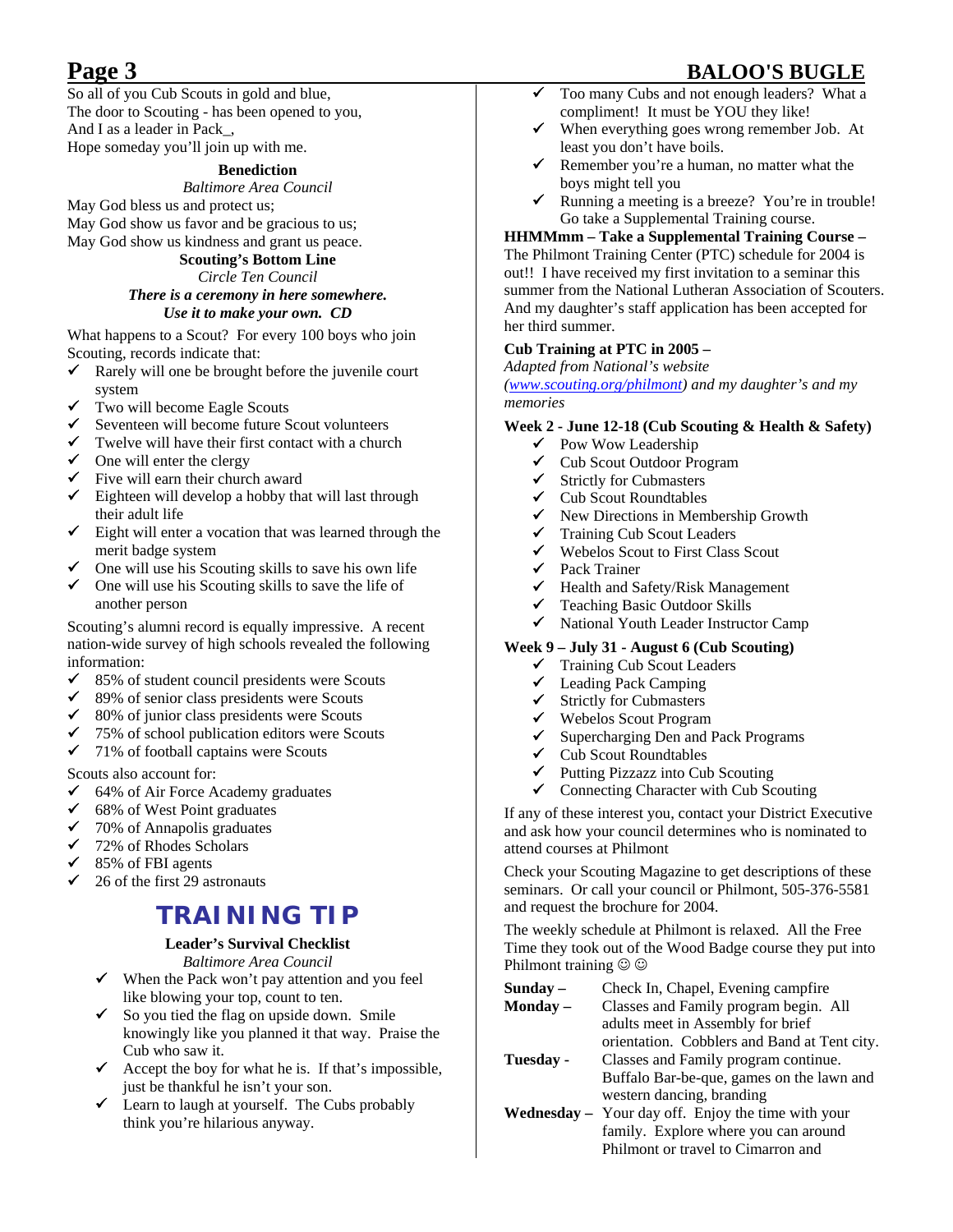## **Page 4** BALOO'S BUGLE

|              | surrounding area. Watch "Follow Me Boys"     |  |  |
|--------------|----------------------------------------------|--|--|
|              | at night with fellow Scouters. See how       |  |  |
|              | everyone laughs at lines like, "I promise, I |  |  |
|              | am only going to do this for one year."      |  |  |
| Thursday -   | Classes and Family program continue.         |  |  |
|              | Cobblers and band at Tent city, branding     |  |  |
| Friday -     | Classes and Family program continue.         |  |  |
|              | Graduation. Closing campfire                 |  |  |
| $Saturdav -$ | Pack up and leave.                           |  |  |

#### **Family Programs**

The Philmont Training Center offers a full, organized program for every member of the family—from infants to spouses. Family members will be joined by others in their age group and will participate in a carefully designed, ageand ability-specific program under the leadership of trained, experienced staff.

Each family program group will participate in activities designed with the age and ability of the family member in mind. The age grouping generally follows the same pattern you find in the Scouting program. There are horse and pony rides, handicraft, day hikes of various lengths, museum tours, ice cream socials, BB and archery, and more. Older youth get to go on an overnighter!!

Wives, husbands, and other adult family members have a wide range of planned activities to choose from - museum visits, local history, Indian arts programs, pottery-making demonstrations, guided nature walks and programs, Villa Philmonte tours, trips to nearby towns, COPE, and fishing.

An extensive day-hiking program is available to wives, husbands, and other adult family members. Hikes range from an easy one-mile nature walk to somewhat strenuous all-day hikes of three to eight miles. Possible hiking destinations include Abreu Camp, Lover's Leap, Cathedral Rock, Window Rock, Indian Writings Camp, Urraca Trail.

#### **Tent City Accommodations**

Tent cities accommodate all Training Center participants and their families. Tents are large (10 by 12), two-person wall tents with wood or concrete floors, electric lights, an electric outlet, wardrobe, and two twin-size beds with mattresses.

Living in tents may be a new experience, but you will find the leisurely life of a tent dweller to be comfortable and enjoyable in Philmont's climate. Each tent city has modern restrooms and showers, a playground, tent city office and shelter. The tent city staff is on hand to help you in any way possible. Irons, ironing boards, and other services are available for your use at no charge in your tent city office.

Your tent city staff or your fellow tent city residents may organize games, evening activities, cracker barrels, singalongs, patch-trading sessions, and other activities.

#### **Meals**

All meals are served in the two Training Center dining halls

## **PACK ADMIN HELPS**

**Adaptations for Individuals With Disabilities**  The following is from Pack 215's Virtual Cub Leader Book http://www.geocities.com/cybercubber/aandsintroduction.html#Adaptations

Flexibility and individuality are key words to remember when adapting Cub Scout Academics and Sports for boys with disabilities. For instance, a fast-moving sport may be difficult for some Cub Scouts with disabilities to participate in. The pace may be too quick, and they may not have enough time to make decisions. Scouting for Youth with Learning Disabilities (No. 33065), Scouting for Youth with Emotional Disabilities (No. 32998A), and Understanding Cub Scouts with Disabilities (No. 33839) are important resources for packs and dens using the Cub Scouts Academics and Sports program. Here are some general ideas for adapting the program for boys with disabilities.

Adapt the activity, or use mentors, to help a Cub Scout to participate. The boy should be involved to the best of his ability and so that he feels good about his participation.

Involve the boy in a needed, unique role that enhances the activity. For instance, he may be the team manager, the timekeeper, or the person responsible for equipment

Determine alternatives. For instance, miniature golf could be used instead of a full golf course; wheelchair races could be used instead of cycling.

Incorporate special helps into the activity. For instance, during bowling, use ramps with wheelchairs and guide rails for visually impaired youth. During basketball, youth can use a scooter board. During swimming, let youth use artificial aids to help them move across the pool.

Shorten time limits as needed for the mental or physical ability of the Cub Scout.

Include family members when planning a boy's participation in your activity. A knowledgeable parent or guardian is the best resource to help you adapt an Academics or Sports activity.

Pack leaders, with the boy's parent or guardian, may determine different requirements in a specific academic subject or sport to better suit the Cub Scout's ability.

Here are some other helpful hints:

Soccer, basketball, and volleyball are easy to adapt for wheelchair-bound youth.

Computers can often be adapted to deal with specific disabilities.

If baseball is too fast use tee ball or softball.

In basketball games, adaptations could be minor changes in the rules; for example, don't use the three-second rule, let players cross the centerline, and permit double dribbling.

Most youth with disabilities participate in physical fitness activities, and special-Olympics games are held in the summer and winter. Common sports for youth with disabilities include fishing, horseshoes, gymnastics, aerobics, hiking, and walking.

Cycling may be possible, but pay attention to potential added dangers on the road to some youth with disabilities.

Sports rating the highest in acceptability for youth with mental disabilities are swimming, softball, soccer, basketball, and physical fitness.

**Serving Youth With Disabilities And Special Needs**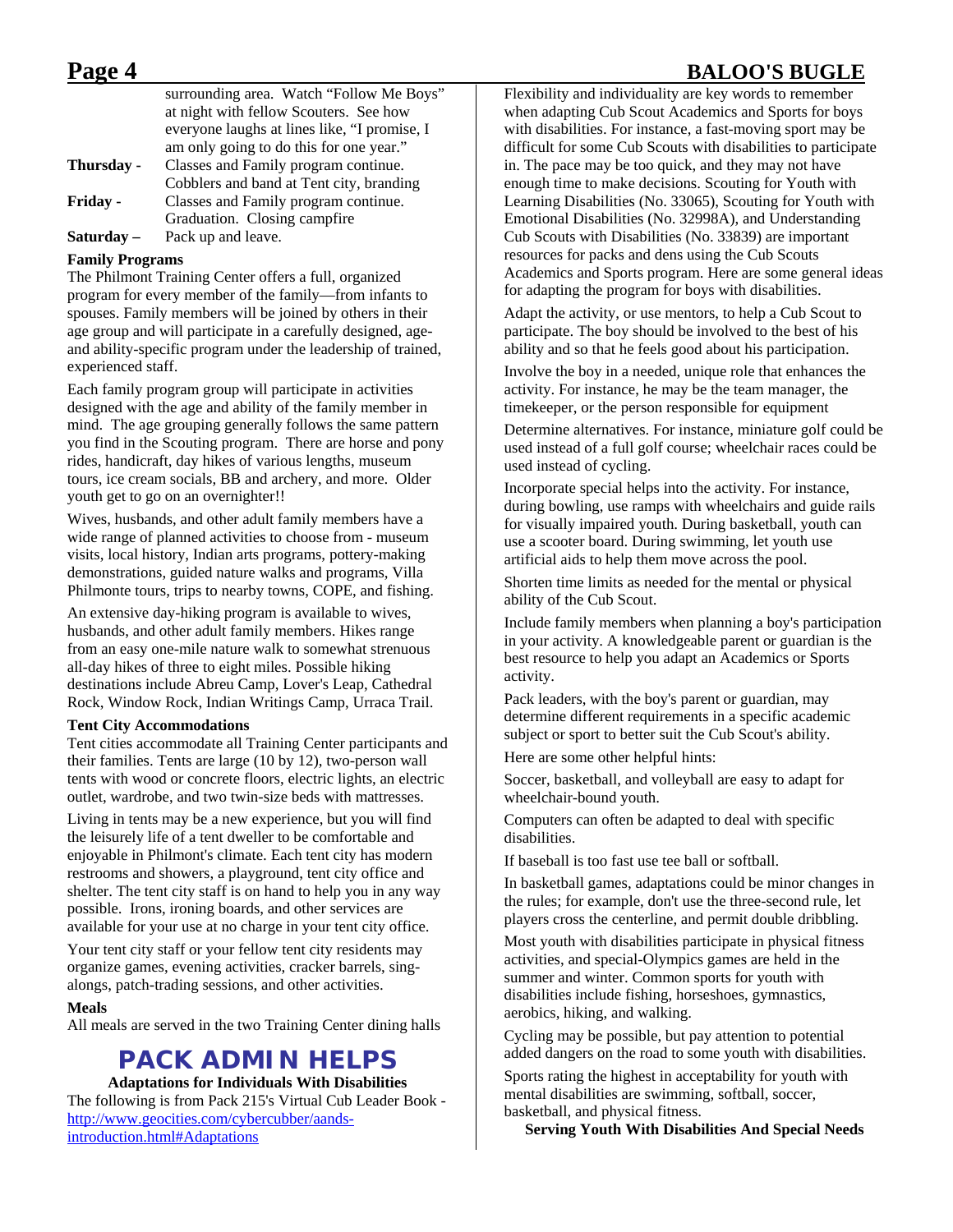## **Page 5** BALOO'S BUGLE

From - [http://www.bsa](http://www.bsa-heartofohio.org/CurrentEvents/serving_youth_with_disabilities_.htm)[heartofohio.org/CurrentEvents/serving\\_youth\\_with\\_disabilit](http://www.bsa-heartofohio.org/CurrentEvents/serving_youth_with_disabilities_.htm)\_ [ies\\_.htm](http://www.bsa-heartofohio.org/CurrentEvents/serving_youth_with_disabilities_.htm)

Since its founding in 1910, the Boy Scouts of America has had fully participating members with physical, mental, and emotional disabilities. Dr. James E. West, the first Chief Scout Executive, was himself disabled. Although most of the BSA's efforts have been directed at keeping such boys in the mainstream of Scouting, it has also recognized the special needs of those with severe disabilities.

The following BSA resources can be used to increase the awareness of Scouters working with people with disabilities: A Scoutmaster's Guide to Working With Scouts With Disabilities, No. 33056A

Scouting for Youth with Physical Disabilities, No. 33057C Scouting for Youth with Mental Retardation, No. 33059B Scouting for the Hearing Impaired, No. 33061A Scouting for Youth with Learning Disabilities, No. 33065A

Scouting for the Blind and Visually Impaired, No. 33063B Scouting for Youth with Emotional Disabilities, No. 32998B

The following resources are BSA publications regarding membership and advancement for disabled Scouts: Advancement Committee Policies & Procedures, No. 33088C

Boy Scout Requirements, No. 33215D

Boy Scout Handbook, No. 33105

Disabilities Awareness Merit Badge Pamphlet, No. 33370 Application for Alternate Eagle Scout Rank Merit Badges, No. 58-730

Cub Scout Leader Book, No. 33221B

Any of the above resources are available through your local Scout Retail Shop.

Audio Recordings of Cub Scout Leader, Wolf, Bear, and Webelos Books are available through the free library service provided by the National Library for the Blind and Physically Handicapped, Library of Congress. Families should also ask their cooperating libraries. For more information, including eligibility requirements and the nearest cooperating library, call 1-800-424-9100 or contact the Internet <http://lcweb.locgov/vis>or <http://www.loc.gov/nis> .

Braille printings of Bobcat, Wolf Cub Scout Book, and Bear Cub Scout Book are available from The Lighthouse of Houston, Houston, TX. 713/527-9561

Braille printings of Bear Cub Scout Book, Webelos Scout Book and Parent's Guide. National Braille Association, Rochester, NY, 716/427-8260

Boy's Life Magazine in Braille. Library of Congress for the Blind and Physically Handicapped, Washington, DC, 202/707-5104 *(There is a leader in my district who receives this every month. She has been to my Roundtables and Pack Meetings to show it and talk about blindness CD)* 

Recordings of the Boy Scout Handbook and various merit badge pamphlets. Recordings for the Blind and Dyslexic, Princeton, NJ, 800/221-4792

Boy Scout Handbook in Braille. the Lighthouse of Houston, Houston, TX 713/527-9561

BSA merit badge pamphlets. National Braille Association, Rochester, NY. 716/427-8260

#### **Other available resources -**

There is a fact sheet on National's web site <http://www.scouting.org/factsheets/02-508.html>

Jersey Shore Council has a pdf with available references and other info -

[http://www.jerseyshore-](http://www.jerseyshore-bsa.org/docs/ScoutingResourcesDisability.pdf)

[bsa.org/docs/ScoutingResourcesDisability.pdf](http://www.jerseyshore-bsa.org/docs/ScoutingResourcesDisability.pdf) 

The St. Louis Area Council has a great page with lots of practical examples -

[http://www.siu.edu/~women/understanding\\_disabilities.html](http://www.siu.edu/~women/understanding_disabilities.html) 

This site has games for disabled boys <http://www.inquiry.net/outdoor/games/disabled/>

*Special Thanks to Warren in Bloomington, IN whose question prompted my research on this topic. CD* 

## **TIGERS**

**Achievement 4, How I Tell It** 

This requirement is about Communication. Getting our Tigers to talk with others and be positive in what they say. They may learn how to carry on conversations and a little about mass communication.

Tigers can learn there are many modes of communication – when we talk, write, dance, sing or draw pictures. We communicate too with our faces when we frown or smile and our bodies with how we stand or move our arms. Our uniforms and beads (on our Tiger totems) and patches communicate information about who we are and what we like to do.

Adults communicate through newspapers, magazines, books (Harry Potter) television and radio. Be open to showing all these to your tigers to help them search, Discover and Share. **Achievement 4 Family Activity** 

**4F -** At a family meal, have each family member take turns telling the others one thing that happened to him or her that day. Remember to practice being a good listener while you wait for your turn to talk.

Mealtime conversations should be kept positive. Sharing your day's activities could be become a regular family activity. Try to do this at a meal when everyone is there. Sharing amongst family members is always good so try to keep doing it even if only a few members are present.

#### *The requirement helps promote Family Understanding, one of the Ten Purposes of Cub Scouting!!*

This requirement involves doing a Character Connection on Respect. There are three elements to every Character Connection. A Tiger must first know what is correct, then practice doing it and finally commit to doing it in the future. If you want more info on Character Connections there is a BSA Bin Item 13-323A or go to Bill Smith's Virtual roundtable at - <http://www.wtsmith.com/rt/chardev.html>

#### **For the Respect Character Connection –**

**Know** – Have the Tiger discuss how he can show respect while talking with others. How to listen respectfully. How he may interrupt and still be respectful.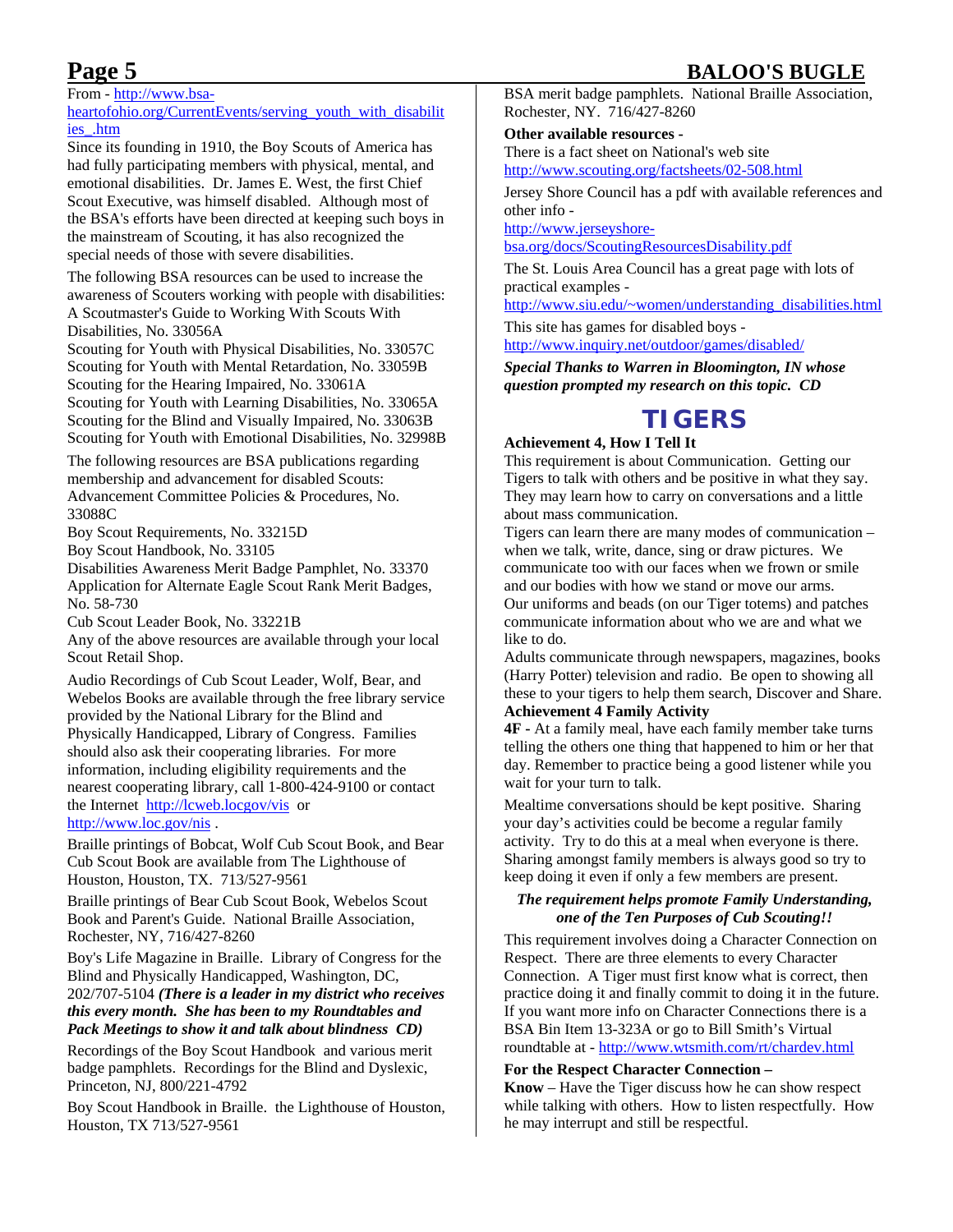## **Page 6** BALOO'S BUGLE

**Practice –** Have him participate in a family conversation (The one for this requirement would be great!!) Then discuss how he and others showed respect.

**Commit –** Have him discuss how it felt to be respected while he talked and how he felt showing respect o others. Have him make a list of three things to remember to help him talk respectfully.

### **Achievement 4 Den Activity**

#### **4D -** Play "Tell It Like It Isn't"

This is the old "Whistling Down the Alley" game where the boys line up and pass a secret along. By the time it gets to the end, it usually is different than the start. *The more boys the more fun.* The Adults should join in, too, to make the line longer.

After the game discuss how things your Tiger may hear may not always be accurate. That messages change as they are passed from person to person. Discuss, too, how unkind words (gossip) can do harm and is often untrue. Cubs should only try and say things that are true. **Honesty** is a core value of Cub Scouting.

#### **Achievement 4 Go and See It**

**4G -** Visit a television station, radio station, or newspaper office. Find out how people there communicate with others.

This is very easy. Where I live we have a great radio station, WJBR ([www.wjbr.com\)](http://www.wjbr.com/) that invites Scouts up to tour. Then, if the Den wants to, they tape them saying the Pledge of Allegiance. Every day at 7:00 AM, they play a tape of a group (school class, Den, Troop, Club). *They even came to my roundtable and had us one morning saying the Pledge.* I really like it when I hear a Tiger Den; they are so honest and excited. And most say it correctly – saying "One Nation Under God" as a continuous phrase without a pause. Of course it helps that the morning DJ, Michael Waite, grew up in Indiana, the Heartland of America, and his assistant, Mr. Rhoads is an experienced Philmont trekker!! I have heard the Pledge said on several other area stations so maybe there is one by you.

Our local newspaper encourages tours. When my son's Den went for Communicator, they inserted a picture of the Den on the front page and ran enough copies so each Scout could get one!!

## **SPECIAL OPPORTUNITY**

**75th Cub Scout Anniversary Family Award**  *Kommissioner Karl* 



Featured here this month are the requirements for the Cub Scout 75<sup>th</sup> Anniversary Family Award. There are four awards. Each is distinguished by its unique color pattern, boys are red bordered, families are yellow bordered, Leaders are blue bordered and the pack is silver bordered. There is also a 75th Anniversary Commemorative Patch available

from the BSA with no requirements. Each month we will be discussing specific activities you can do for each level of the award, so you are ready for the big 75!!

*Our pack committee chair has taken the requirements for each of the awards and then added where appropriate pack activities that met the requirement. That way families can check off what they did and get inspired to do those other things needed to complete the award. CD*

### **An in Depth Look at the…**

**75th Anniversary Family Award**  For Tigers, Cubs, Webelos Scouts & Family Members **Complete Requirement 1 and complete 5 other activities.**  Participate in a pack, district, or council celebration commemorating the 75th Anniversary of Cub Scouting. (This could be a Blue and Gold Banquet.)

The preferred Blue and Gold theme this year is the  $75<sup>th</sup>$ Anniversary of Cub Scouting. Begin thinking of things you can do to celebrate! Perhaps you can have 1930's games as a gathering activity, contact a local Scout collector or historian to see if you can display a collection of uniforms, pictures and books from the past 75 years of cub scouting, ask an older Scouter to come to your meeting a share a 10 minute story on what things were like when he was a cub scout

Invite another family to attend a 75th Anniversary event or activity to learn more about Cub Scouting and how to join.

Most Councils are planning a big celebration open to the whole family in 2005 to celebrate the 75<sup>th</sup> Birthday of Cubbing. If your does this, why not invite your best friend and his parents for the family weekend? Or, host a special 75th Anniversary Pack meeting with games and crafts from the 1930s and have each boy invite a friend and at least one parent and their other kids. Have a mini round up or Q & A session to discuss how Cubbing is a family affair and how to join.

Visit a business, landmark, or other site or structure in your community that is at least 75 years old. Talk to a representative about how the location has changed in the past 75 years.

Look around; probably there are many structures in your town over 75 years old. You may be able to visit a local factory, (like the Timken Company or the Hoover Vacuum Cleaner Company in my area or the first Dupont plant near where Commissioner Dave lives.) There are Historical Societies and old houses that are open to the public in most towns as well. Check with your local historical society to see if there is a list of local landmark's you can visit that may have changed since 1930.

As a family, make a list of household items that would not have existed 75 years ago. Discuss what might have been used instead and how life was different without these items.

- Television in the  $30s$  families huddled around that radio and listened to stories like the Shadow.
- Computers took up huge rooms and a person could never afford one at home (or have the space to house it)
- Cable what no 24 hour cartoons? How about no television just fuzzy broadcast signals on your radio.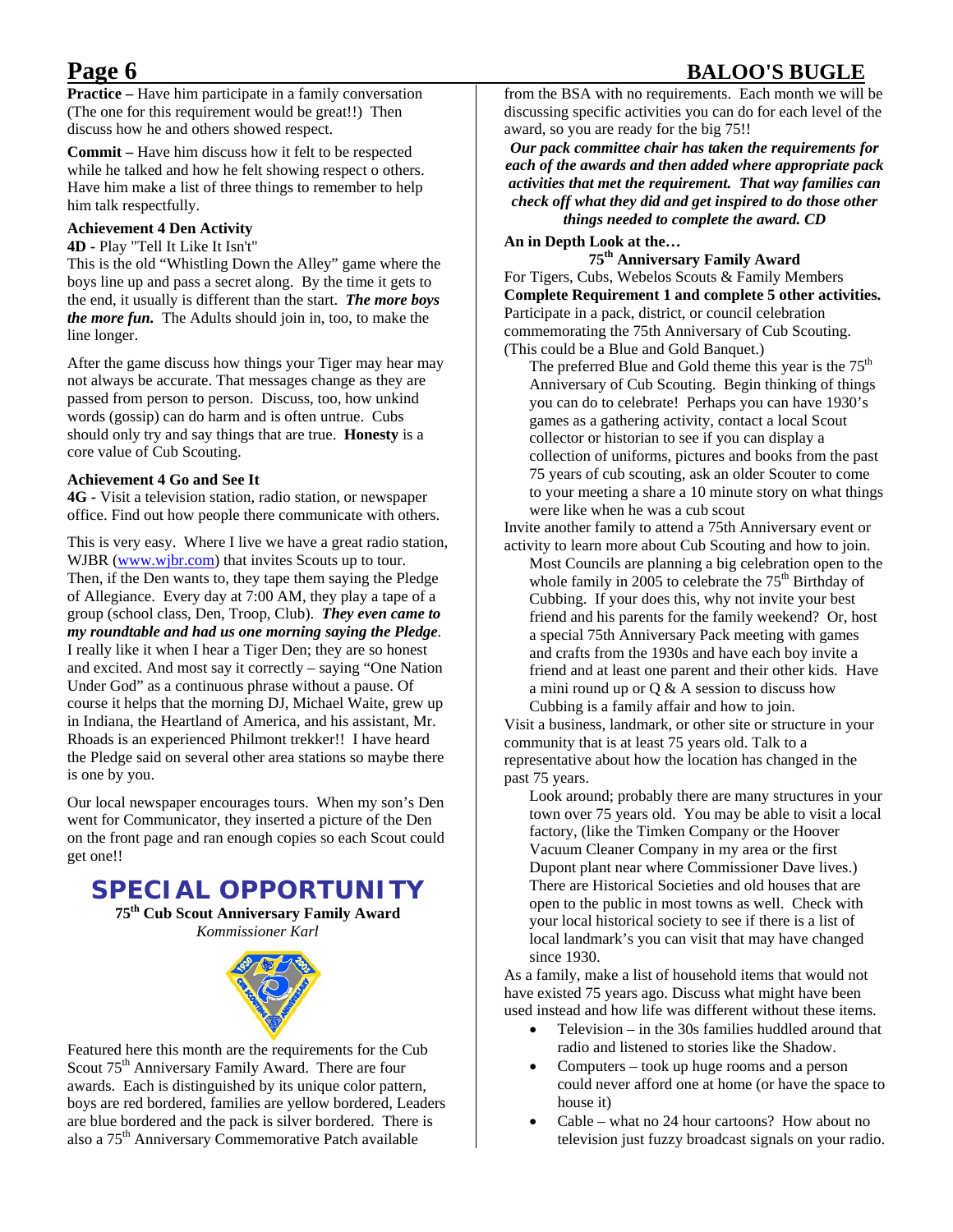- Page 7 BALOO'S BUGLE
	- SUV's most people drove cars and a few drove trucks. There was no thought to putting the two together for a family.
	- Direct dial telephones back in the good old days, you had to ask an operator to connect you to a city and then ask the operator in that city to connect you to the person you were looking for, if they had a telephone.
	- Commercial jet airlines some commercial airlines existed, but most were on blimps like the Hindenburg.
	- If you wanted to go somewhere you took the train or a passenger ship.
	- Battleships were the pride of every Navy in the world. They are gone now- the airplanes, longrange missiles and aircraft carriers made them obsolete.
	- Calculators handheld calculators were never thought of – you did all your math by hand the long way.
	- Satellites those things that link the whole world together. The first did not go up until 1959.
	- Trips to the moon only in storybooks. It wasn't until 1960 that we even thought about it, and not until 1969 that we made it there.
	- Space shuttle We didn't even know what rockets were in 1930, let alone a reusable rocket ship.
	- Super oil tankers supply oil all over the world instead of pumping from the back yard or local oil company.
	- Fax machines replaced telegrams and telegraphs. Now we can send papers over the phone lines.
	- Mini-cameras flash powder cameras were a luxury, and big and bulky. A pocket-sized camera that anyone could own was impossible in 1930. People often had their pictures painted instead of photographed. VCR/DVD – the only movies you saw were 5 cents at the theatre, instead of at home on the big screen.
	- CDs back in 1930, you played records made of brittle plastic on a wind up Victrola phonograph that would make the music play from a big bull horn shaped bell. No stereo or head phones.

Bake a cake, pie, cookies, or other dessert using ingredients that would have been available 75 years ago. Decorate the dessert with a Cub Scout theme.

The hard part here, is that they made everything from scratch. No cake mix, no heat and eat bread. Most of the ingredients are the same, we just have everything pre-mixed and made. How about making a cake from scratch. Search the web for some recipes for pies, cookies or cakes. You might try and make a loaf of bread from scratch too! Have your Pack sponsor a Parent-Cub cake bake where all entries must met the 1930 requirement.

Start a family scrapbook or add to an existing one. Include photographs or memorabilia from at least six different Scouting activities.

Not too hard. Scrapbooks and photo albums help satisfy requirements from Tigers to Webelos. How about theming the book with an antique look – or – with your parents consent, have family photo taken with everyone dressed up in clothes that may have been worn in the 1930s. Pick some of your favorite Cub pictures and make a special page just for your son.

Make a family time capsule with each family including items that represent what is important to each member of the family. Decide on a future date on which to open the capsule together.

We focused on time capsules back in August. Make a family time capsule, and agree to open it on a day in the future, perhaps your high school graduation, or the day you get married. Make sure everyone includes a note about what they think and feel about the world around them, written in their own handwriting. If you need help making one, search for time capsules on the web.

As a family, read an article together from Boy's Life magazine (accessible via the Internet at www.boyslife.org). Talk about how this article would have been different had it been written 75 years ago.

This is pretty easy, and easier if you subscribe to Boy's Life at home. Look for things that weren't around 75 years ago, or things that we would have done differently. See if you can find an old picture of someone doing the same activity. Ask a grandparent to participate and share how they would have done the activity when they were your age.

Draw a family time line going back at least 75 years. Include significant dates such as birthdays, weddings, and when family members joined Scouting. Mark 1930 as the year Cub Scouting began.

This would be great as an entry in your family scrapbook project or as a poster for your sons room. Show a family tree and all of your relatives that can be remembered back 75 years or longer. For more information, you can look up genealogy on the web. Find a picture or photograph of the Cub Scout uniform in 1930. Discuss how the uniform has changed. Have each family member draw a picture of what they think the Cub Scout uniform might look like 75 years in the future.

**District Award of Merit** 

*Kommissioner Karl* 



The District Award of Merit is awarded by a District or Exploring Division to volunteer and professional adults for service to youth in the District or Division. Normally, the award is presented for service in excess of five years. Candidates for this award must be nominated (Selfnomination disqualifies the candidate). Guidelines are: A nominee must be a registered Scouter; rendered noteworthy service to youth in Scouting, outside of Scouting, or both (Note: This may consist of a single plan or decisions that contributed vitally to the lives of large numbers of youth or it may have affected a small group over an extended period of time, and should be beyond the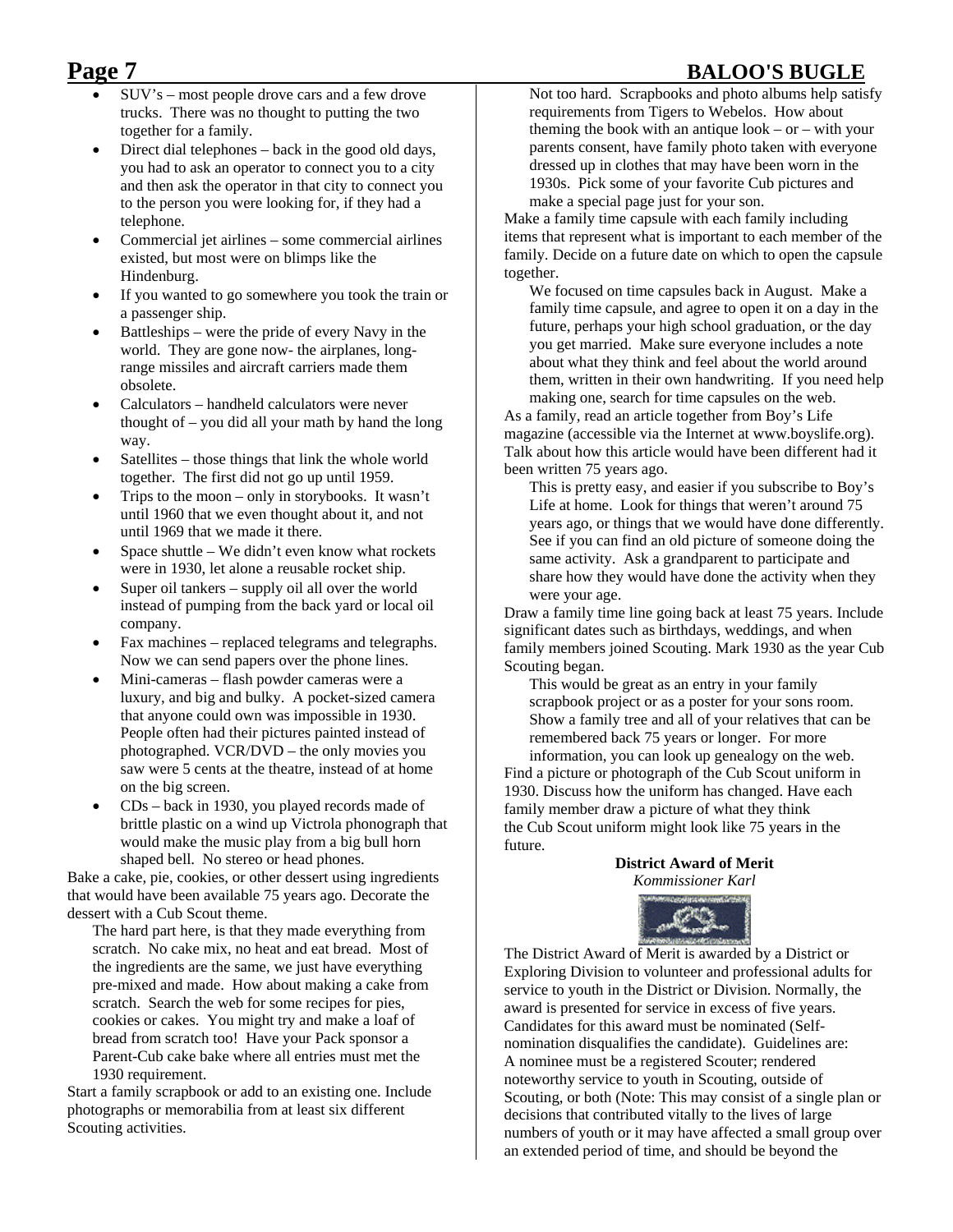expectations of that Scouting position. The nominee's attitude toward and cooperation with the district, division, and/or council is to be taken into consideration as well. Each district in the BSA sets their own calendar for when nominations are due and where the presentations are made. So if you know someone deserving of this award, check with your Unit Commissioner to find out when and how to make a nomination.

## **GATHERING ACTIVITIES**

#### **A Search for Blue and Gold**

*Baltimore Area Council* 

**Directions:** Go around the room and ask people if they have the following objects or fit the descriptions asked for. Have the person sign his or her name next to the statement that fits them.

#### *Maybe you can arrange this into a Bingo board and award prizes. CD*

- **1.** Do you have a gold watch on? \_\_\_\_\_\_\_\_\_\_\_\_\_\_\_\_\_\_ **2.** Are you a child wearing a blue shirt? \_\_\_\_\_\_\_\_\_\_\_\_\_ **3.** Are you an adult wearing a blue shirt? \_\_\_\_\_\_\_\_\_\_\_\_ **4.** Do you have glasses with gold rims? \_\_\_\_\_\_\_\_\_\_\_\_\_ **5.** Are you wearing gold socks? \_\_\_\_\_\_\_\_\_\_\_\_\_\_\_\_\_\_\_ **6.** Do you have blue eyes? \_\_\_\_\_\_\_\_\_\_\_\_\_\_\_\_\_\_\_\_\_\_\_ **7.** Do you have golden hair? \_\_\_\_\_\_\_\_\_\_\_\_\_\_\_\_\_\_\_\_\_\_ **8.** Is your last or first initial "B"? \_\_\_\_\_\_\_\_\_\_\_\_\_\_\_\_\_\_ **9.** Is your last or first initial "G"? \_\_\_\_\_\_\_\_\_\_\_\_\_\_\_\_\_\_ **10.** How many electives to earn a gold arrow point? **11.** What does Blue and Gold mean? \_\_\_\_\_\_\_\_\_\_\_\_\_\_\_\_ **12.** Are you wearing gold earrings? \_\_\_\_\_\_\_\_\_\_\_\_\_\_\_\_\_ **13.** Do you have gold braces? \_\_\_\_\_\_\_\_\_\_\_\_\_\_\_\_\_\_\_\_\_\_ **14.** Are you wearing a gold ring? \_\_\_\_\_\_\_\_\_\_\_\_\_\_\_\_\_\_\_
- **15.** Does your belt have a gold buckle? \_\_\_\_\_\_\_\_\_\_\_\_\_\_
- **16.** Is your belt blue?\_\_\_\_\_\_\_\_\_\_\_\_\_\_\_\_\_\_\_\_\_\_\_\_\_\_\_\_\_
- **17.** Are your shoes blue?
- **18.** Are you wearing a Blue ribbon? \_\_\_\_\_\_\_\_\_\_\_\_\_\_\_\_\_
- **19.** Are you wearing gold shoes?
- **20.** Are you wearing blue socks? \_\_\_\_\_\_\_\_\_\_\_\_\_\_\_\_\_\_\_

#### **History of Cub Scouting**

*Santa Clara County Council* Identify the correct decade (1930, 1940, 1950, 1960, 1970, 1980, 1990) in which the following events occurred in Cub Scout history:

- **1.** Tiger Cubs introduced **2.** First Pinewood Derby **2.** Cub Scouting officially approved in the U.S.
	- **4.** Garfield the Cat named National Cub Scouting "spokescat."
- **\_\_\_\_\_\_\_ 5.** First Blue and Gold banquet. Packs sell war bonds and war stamps
	- **\_\_\_\_\_\_\_ 6.** National Summertime Pack award introduced

### **Page 8** BALOO'S BUGLE

**\_\_\_\_\_\_\_ 7.** Five ranks established: Bobcat, Wolf, Bear, Webelos, Arrow of Light

Answers: **1-**1980 (1982), **2-**1950 (1953), **3-**1930**, 4-**1990 (1999), **5-**1940 (1943), **6-**1960 (1964), **7-**1970 (1978)

#### **Jungle Book Characters Matching Quiz** *Circle Ten Council*

How well do you know you're *The Jungle Book* characters?

| 1. Shere Khan        | a. Monkey People         |
|----------------------|--------------------------|
| 2. Bagheera          | b. Rat                   |
| 3. Mowgli            | c. Black Panther         |
| 4. Red Flower        | d. Teacher of the Law    |
| 5. Rann              | e. Kite                  |
| 6. Mang              | f. Tailor-Bird           |
| 7. Tabaqui           | g. Bat                   |
| 8. Gidur-log         | h. Wild Elephant         |
| 9. Raksha            | <b>Rock Python</b><br>i. |
| 10. Mao              | <i>i</i> . Tiger         |
| 11. Akela            | k. Lone Wolf             |
| 12. Baloo            | 1. Peacock               |
| 13. Bandar-log       | m. Jackal                |
| 14. Kaa              | n. Fire                  |
| 15. Hathi            | o. Jackal People         |
| 16. Rikki-tikki-tavi | p. Boy Cub               |
| 17. Chuchundra       | q. Musk-Rat              |
| 18. Darzee           | r. Mongoose              |
| 19. Chua             | s. Demon                 |

See how well everyone did in putting the right animals with the names Kipling gave them in his book

**Answers:**  $1 - j$ ,  $2 - c$ ,  $3 - p$ ,  $4 - n$ ,  $5 - e$ ,  $6 - g$ ,  $7 - m$ ,  $8 - o$ ,  $9 - s$ ,  $10 - 1$ ,  $11 - k$ ,  $12 - d$ ,  $13 - a$ ,  $14 - i$ ,  $15 - h$ ,  $16 - r$ ,  $17$ q, 18 – f, 19 – b

#### **Baloo and Gold Word Search**

*Circle Ten Council*

#### *You may want to copy the picture and enlarge the size before having boys attempt the word search. CS*

Q O O L A B L D X P W W E Q A R T A A G A G V M J Q M S H E R E K A H N K E C C Z Y B I L W N R Z S A O E G Y E C H R H WTTABAQUIPWTIZTHRZM U s F H H R E W O L F D E R B R L B  $\overline{A}$ N  $\mathbf C$ X C U N E K B O S D Z E C R F A F EXIURANNFFXHREGQDSB U B D J G I H V T E T L P K H A T H I В N R N B K S C F W F H O E F I A E C R A D E F Y K K X C A G C E W V C C H R N E  $\mathsf{R}$ S L F I A Z V Q H R L J R O W F D  $\blacksquare$ Z O V T R A G Q A F I A U E A J  $\mathsf F$  $\mathbf{C}$  $\cup$ A R P W T I J A Y P W T I N B N H H H R Y L R D K H S U W J V C M H X G T D  $\mathsf{V}$  $\mathbf{r}$ L CKGDHAKIGIDURL  $\circ$ O E  $\circ$ G  $\mathsf{R}$ G K H R I F F B E L B E C U D Z G E M E I T S T D L N R L E H R P I N S F D  $\Omega$  $H$ C M A X A S G O A M B K N E R E T B w G  $\mathsf{R}$  $\mathbf{J}$ F E V A C J S P R B A Z C W D R G  $\mathsf{F}$ F U M A I K H I R T E R U W C S E E  $\mathsf L$ D V N K Z R P J O T O C E H I R F I A  $\blacksquare$  $\mathbf{s}$ T H O W T O K K F I A I C P W T I B C A G Y P L Y I L M Y I N M T J E S F R E C B G N A M U P L U P W T I Y F I A EHR

This puzzle contains words and phrase related to Cub Scouting. See how many you can find.

| Shere Khan  | <b>Bagheera</b> | Mowgli      |
|-------------|-----------------|-------------|
| Red Flower  | Rann            | Mang        |
| Father Wolf | Tabaqui         | Mother Wolf |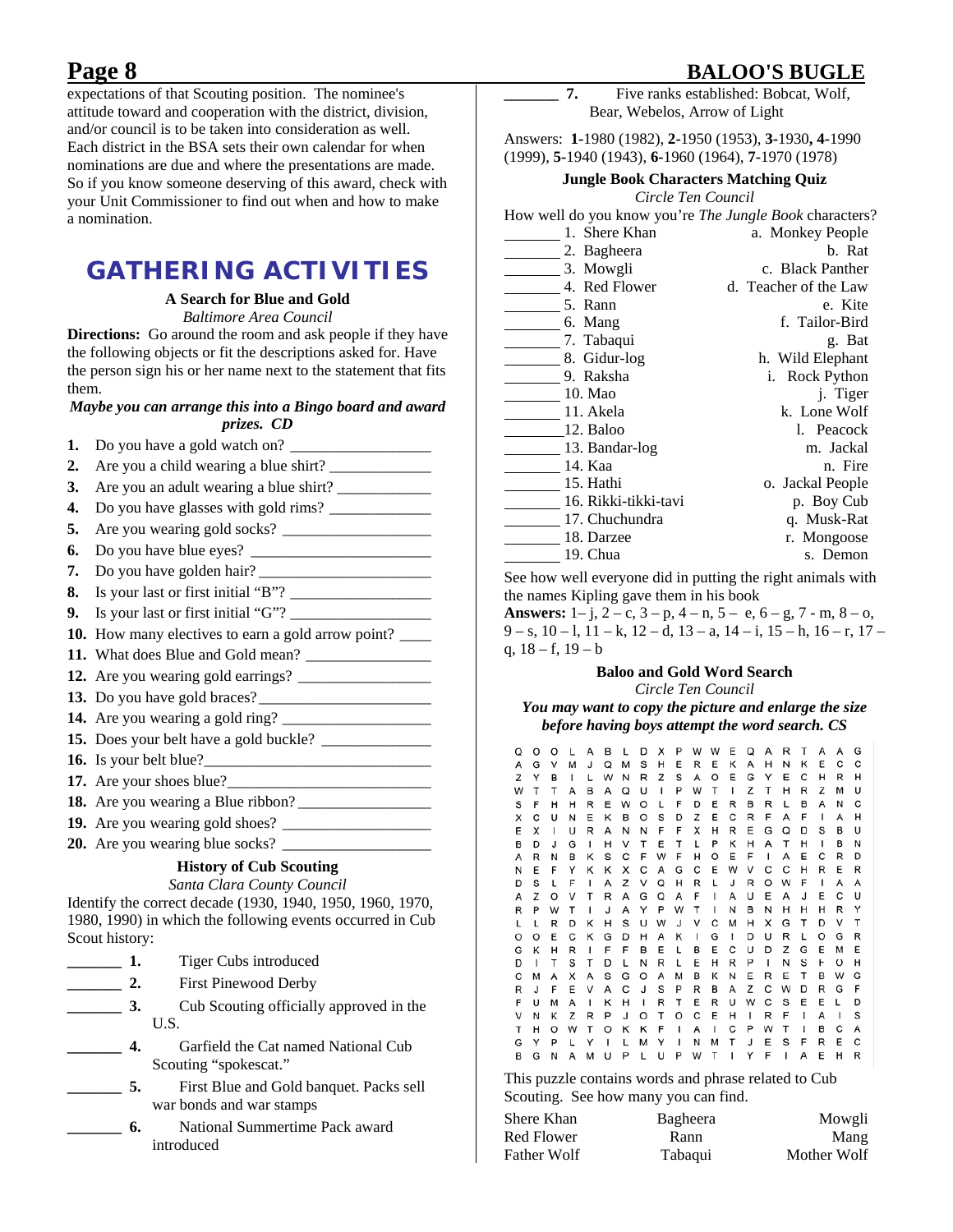## Page 9 **BALOO'S BUGLE**

| Gidur-log        | Law of the Jungle | Raksha     |
|------------------|-------------------|------------|
| Council Rock     | Mao               | Akela      |
| Bagheera         | Baloo             | Bandar-log |
| Kaa              | Lost City         | Hathi      |
| Rikki-tikki-tavi | Chuchundra        | Darzee     |
|                  | Chua              |            |

#### **Roman Numerals**

#### *Great Salt Lake Council*

Roman numerals are often used in marking the anniversary of special events (i.e. the Olympics, The Super Bowl, etc.). Can you write the Roman numeral for our 75th birthday of Scouting?

Here are some helps if you need them.

The basic symbols are:

 $I= 1$ ,  $V= 5$ ,  $X= 10$ ,  $L= 50$ ,  $C= 100$ ,  $D= 500$ ,  $M= 1000$ .

And there are two rules to remember. Put a number of lesser value before one of greater value to *decrease* the amount of the second letter by the amount of the first.

Put a number of lesser value after one of greater value to *increase* the amount of the first letter by the amount of the second.

Here are some examples:

| $1 = I$   | $8=$ VIII         |
|-----------|-------------------|
| $2=$ II   | $9=IX$            |
| $3=III$   | $10=X$            |
| $4=$ IV   | $40=XL$           |
| $5=V$     | $94 = XCIV$       |
| $6=VI$    | $1,770 = MDCCLXX$ |
| $7 = VII$ | $1.999 = MCMXCIX$ |
|           |                   |

Now write the Roman numeral for 75:

For extra practice, write the Roman numerals for the following:

| -<br>۔ | $\alpha$ c<br>. .<br>- |  |  |  |  |  |
|--------|------------------------|--|--|--|--|--|
|--------|------------------------|--|--|--|--|--|

 $\frac{1}{\sqrt{2}}$  ,  $\frac{1}{\sqrt{2}}$  ,  $\frac{1}{\sqrt{2}}$  ,  $\frac{1}{\sqrt{2}}$  ,  $\frac{1}{\sqrt{2}}$  ,  $\frac{1}{\sqrt{2}}$  ,  $\frac{1}{\sqrt{2}}$  ,  $\frac{1}{\sqrt{2}}$  ,  $\frac{1}{\sqrt{2}}$  ,  $\frac{1}{\sqrt{2}}$  ,  $\frac{1}{\sqrt{2}}$  ,  $\frac{1}{\sqrt{2}}$  ,  $\frac{1}{\sqrt{2}}$  ,  $\frac{1}{\sqrt{2}}$  ,  $\frac{1}{\sqrt{2}}$ 

47: \_\_\_\_\_\_\_\_\_\_ 532: \_\_\_\_\_\_\_\_\_\_2,945: \_\_\_\_\_\_\_\_

(Answers: 98:XCVIII 47:XLVII 301:CCCI 532:DXXXII 1,240:MCCXL 2,945:MMCMXLV)

**Oh yes – 75 = LXXV** 

#### **Who Is Who? - Who Was Who?**

*Baltimore Area Council* 

Find 10 people here who fit the descriptions in #1 - #10. have him/her write their name in the blank provided. As you are meeting new people discuss the other questions and see if you can complete them.

Someone who:

| 1)               | wears size 8 1/2 shoes:                                                       |
|------------------|-------------------------------------------------------------------------------|
| 2)               | has blue eyes:                                                                |
| 3)               | plays a musical instrument:                                                   |
| $\boldsymbol{4}$ | has red hair:                                                                 |
| 5)               |                                                                               |
| 6                | likes liver:                                                                  |
| 7)               | speaks a foreign language:                                                    |
| 8)               | was born in another state:<br><u> 1980 - Andrea Barbara, poeta esperanto-</u> |
| 9)               |                                                                               |
|                  |                                                                               |
|                  | Who was the founder of Scouting?                                              |
|                  | When was the BSA incorporated?                                                |

Three men are generally regarded as the "fathers of' Scouting in the United States. They were:

When did Cub Scouting begin in the U.S.?

The words PACK, DEN, AKELA and the LAW OF THE PACK come from a book by an English author

The book is

It was written by \_\_\_\_\_\_\_\_\_\_\_\_\_\_\_\_\_\_\_\_\_\_\_\_\_\_\_\_\_\_\_

### **Think Fast**

#### *Baltimore Area Council*

Assign people to groups as they arrive. Have them complete the following questions. Review answers during Roundtable (or Pack Meeting) Ice Breaker time or score and award prizes for most correct, fastest, …

1. What letter is a beverage?

- 2. What letter is a body of water?
- 3. What letter is a bid?
- 4. What letter is a sheep?
- 5. What letter is a vegetable?
- 6. What letter is a slang expression?
- 7. What letter is a question?
- 8. What letter is a verb of debt?
- 9. What letter is a clue?
- 10. What letter is an insect? Answers: (T, C, I, U, P, G, Y, O, Q, B)

## **OPENING CEREMONIES**

### **Blue and Gold Opening**

*Circle Ten Council* 

**Props:** Candelabra with 3 candles and 1 larger candle **Characters:** Cubmaster and all present and former Cub Scouts

**Cubmaster:** Tonight we will have a lot of fun at this, the  $75<sup>th</sup>$  birthday of Cub Scouting and Pack \_\_\_\_\_\_\_'s \_\_\_\_\_th birthday. As Cub Scouts and leaders, we are following a trail blazed by millions of other boys, men, and women, many of them who are with us tonight.

All of them have had the Cub Scout spirit, which we symbolize with the flame of this one candle. *(Light the larger candle. Extinguish the room lights.)* What is the Cub Scout spirit? That's easy. It's the three things we promise to do in the Cub Scout Promise.

We say "I promise to do my best to do my duty to god and my country." That's the first part*. (Light one candle.)*

The second part is, "To help other people." *(Light second candle.)* 

And the third is, "To obey the Law of the Pack*." (Light third candle.)*

Now, while these candles burn as a reminder to us, will all Cub Scouts, and former Cub Scouts who are with us tonight, please stand, and repeat the Promise with me. *(Lead the Promise.)*

**Cub Scouting is…**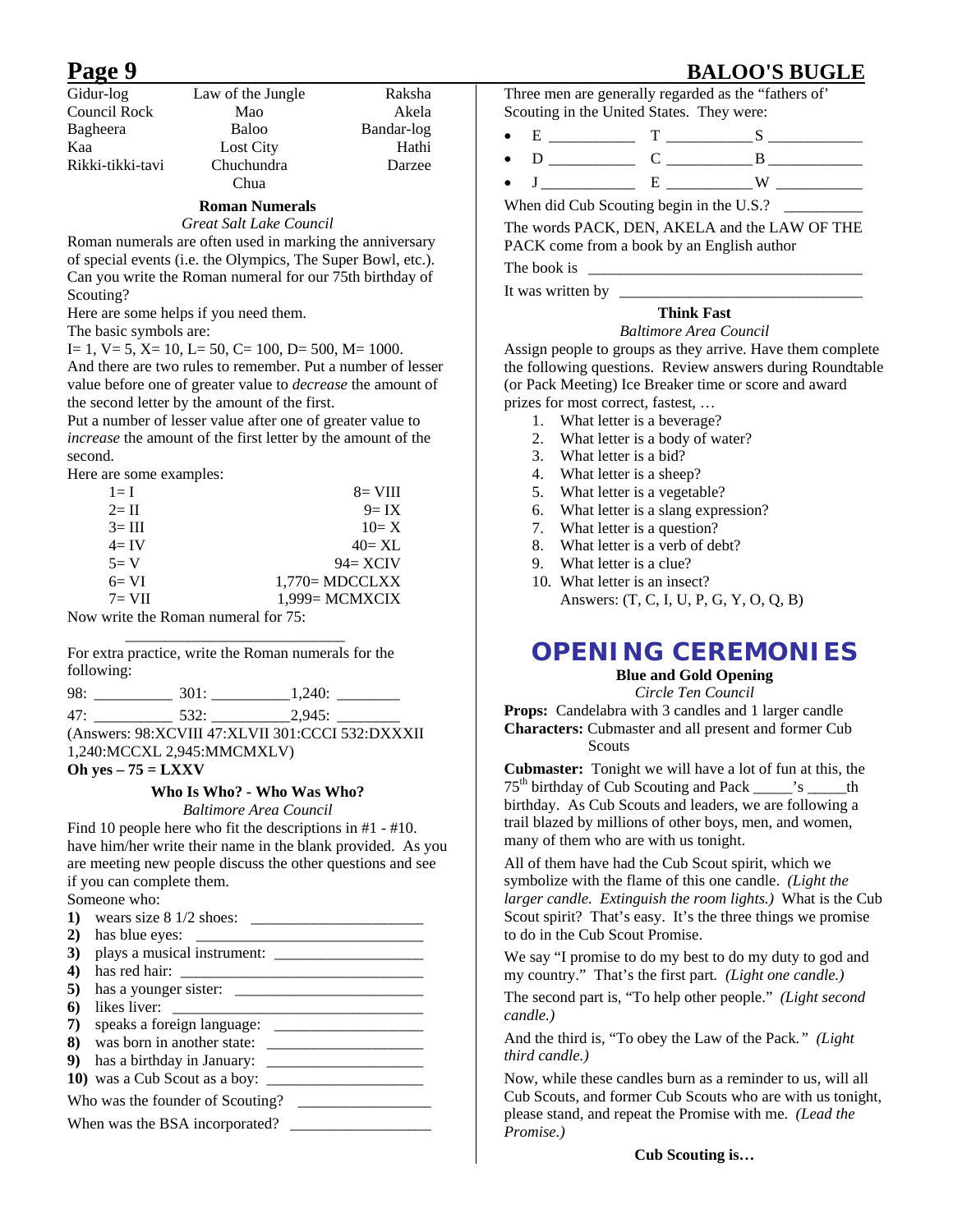## **Page 10** BALOO'S BUGLE

*Baltimore Area Council* 

**Arrangement:** Seven Cubs line up across stage holding up posters as indicated. Each says his line, pausing a moment after the CUB SCOUTING IS…

- **Cub # 1:** *(Holds up poster of Bobcat Badge)* Let's Celebrate Cub Scouting. Cub Scouting is… That new Bobcat who the cub Scout promise makes.
- **Cub # 2:** *(Holds up a poster of Wolf Badge)* Cub Scouting is… That Wolf Cub Scout with his first achievement undertakes.
- **Cub # 3:** *(Holds up poster for Bear Badge)* Cub Scouting is… That older Bear cub who can tackle much more.
- **Cub # 4:** *(Holds up poster with Webelos emblem on it)* Cub Scouting is… That Webelos Scout who's running up a fine activity badge score.
- **Cub # 5:** *(Holds up poster with word FUN on it)* Cub Scouting is…All that plus much more too, giving us the reason what we're here to do.
- **Cub # 6:** *(Holds up poster with picture of a Cub Scout)* Cub Scouting is…That boy clad in gold and blue making, this meeting important to me and to you.
- **Cub # 7:** *(Holds up some type of patriotic poster)* Cub Scouting is…Being a good citizen you see, so won't you now pledge allegiance to our flag with me. *(This Cub leads audience in the Pledge of Allegiance.)*

### **Interpretation of the Cub Scout Promise**

*Baltimore Area Council* 

**Props:** Each Cub Scout holding a sign with his part of the Cub Scout Promise on it.

- **Cub # 1:** I, PROMISE A promise is a solemn vow, where your good reputation is at stake.
- **Cub # 2:** TO DO MY BEST Your best is giving all you've got when you have something to do... and working on it with all your heart and all your strength and devotion you have.
- **Cub # 3:** TO DO MY DUTY To do the job; to meet the responsibilities; to do what must be done, not just half-way, but completely and fully so that you're proud of your work.
- **Cub # 4:** TO GOD AND MY COUNTRY First, duty to God. Fulfill your religious responsibilities and uphold our religious beliefs. Second, duty to country. I know you've been told how lucky you are to live in a free country and I hope you are aware of what freedom means. You should try to be a good citizen.
- **Cub # 5:** TO HELP OTHER PEOPLE To help... it doesn't say how much. It could mean saving a life or changing a tire or carrying a bag of groceries. To help other people... not just your own family. The best time to help is when you have to go out of your way to do it.
- **Cub # 6:** TO OBEY THE LAW OF THE PACK So that we will all remember just what this law includes, will you please stand and repeat it with me?

**MAKE AMERICA PROUD OF YOU**  *Great Salt Lake Council* 

Divide the following poem up into parts. Assign each part to a Cub. Have each Cub make a large card with a picture about America on front and his part in LARGE print on the back.

Make America proud of you,

In every thing you say and do.

Make America proud to say

That you're a son or a daughter of the USA

In America you are free,

To write your name in history.

But now it's up to you,

So what are you gonna do,

To make America proud of you.

What ever the game you choose to play, play fair! What ever you are or hope to be—be square! What ever the road you choose to take—take care! Walk it straight with your head up in the air. Have the Cubs all repeat first 8 lines and the have the Cubmaster (or someone lead the Pledge of Allegiance.

**INFORMATION ABOUT BADEN-POWELL** 

#### *Great Salt Lake Council*

Assign parts to different Scouts. Have them place pictures of Baden-Powell on cards and their parts on the back in LARGE print.

### *Or maybe you just want to copy this list and every so often during the night toss out a fact or two about B-P. CD*

- **1.** Robert Stephenson Smyth Baden-Powell was born Feb. 22, 1857. At 11 he was sent to boarding school, behind which was a wild woody area. He would skip school, hide out and camp in it, even killing rabbits for food.
- **2.** At 19 he took the exam to go to the University and failed, so he joined the army. He took a test and became an officer. He served in Afghanistan, India, and South Africa. They were peace-keeping forces most of the time and the men needed things to do to keep them occupied so he organized them into patrols and taught them scouting principles and skills. The men liked it.
- **3.** In South Africa he was in the town of Mafeking with 1000 men. The Boers lay siege to the town with 9000 men. He kept them away by fooling them into thinking he had many more men and unlimited supplies. He let them watch him bury 'mines' all around the town and once in a while one would explode. Actually, they did not have dynamite in them as they didn't have any, but the Boers thought they did and it kept them away.
- **4.** He would 'test' his circle of searchlights that surrounded the town at night. Actually all they had was one on a pole that they would carry around and light it up once in a while. He held the town for 217 days.
- **5.** At night he would walk around the countryside and sketch the Boers positions. When they captured him he had a sketchbook of butterflies. On the wings were the maps but they didn't know it. He was a very good artist.
- **6.** He came home on sick leave and people in England were already organizing themselves into patrols and were using his Scouting handbook. He was decommissioned and became the leader.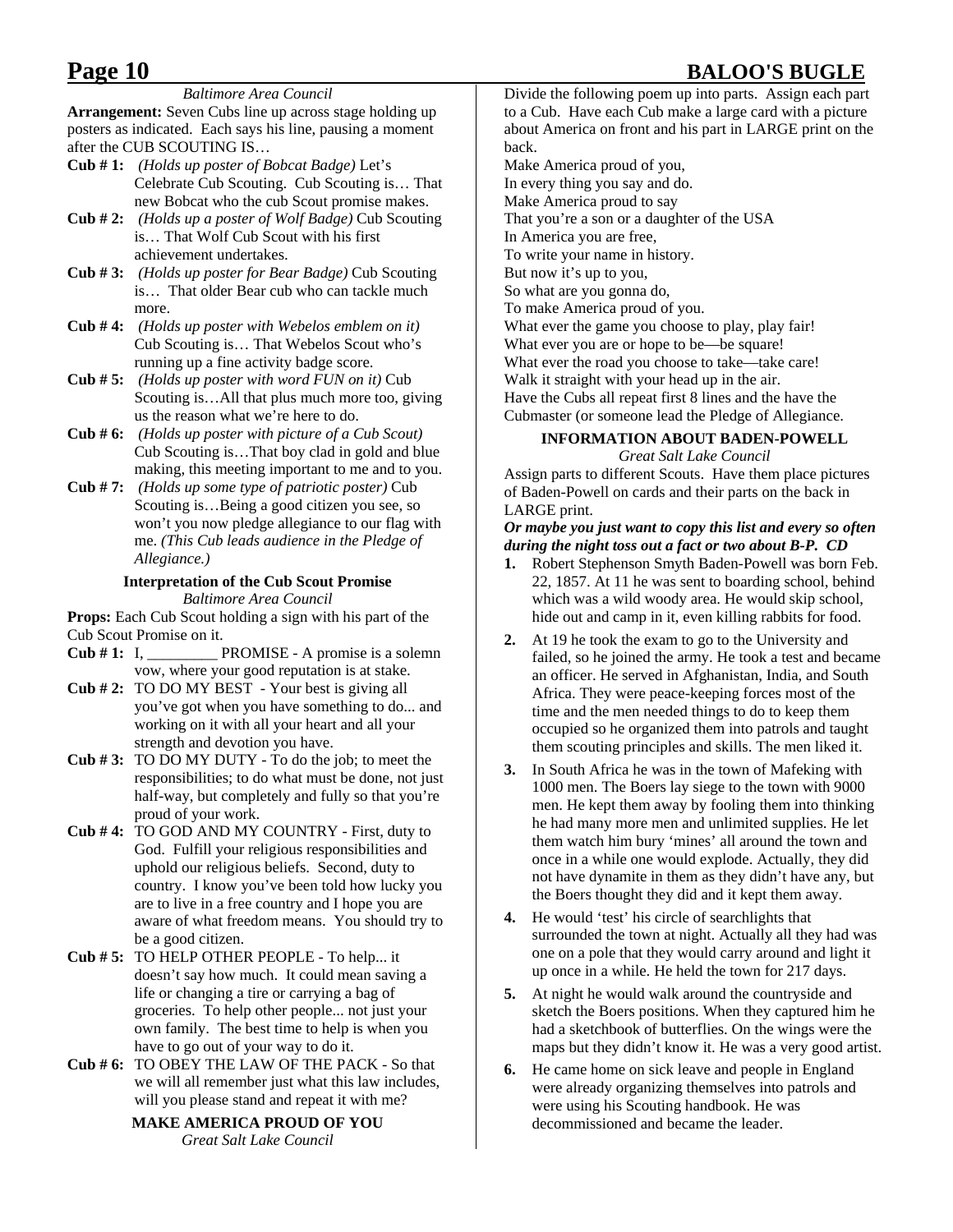**Page 11** BALOO'S BUGLE

**7.** On Oct. 30, 1912 he married Olave Soames, she was 22 and he 54, they had 3 children. They also started the Girl Scouts.

### **Flag Opening**

*Baltimore Area Council*  **Needed:** Flag, 3 candles (red, white, blue), board or holders, narrator and three Scouts to light candles.

Have you noticed the strong bond between our flag and our promise? Let me show you.

*(Scout lights white candle in center)* One of the colors of the flag is white. It is the symbol of purity and perfection. It is like the first part of our Scout Promise, Our Duty to God.

*(Another Scout lights red candle)*  The color red in our flag means sacrifice and courage, the qualities of the founders of our country. Red is the symbol of the second part of the Scout Promise. Our duty to other people requires courage to help anyone in trouble and the self-sacrifice of putting others first.

*(Another Scout lights blue candle)*  Blue is the color of faith. It represents the Law of the Pack, which we faithfully follow. We do our best to grow and learn while helping others.

Let us rise and dedicate ourselves with our Pledge to the Flag and follow with the Cub Scout Promise.

#### **Campfire Candle Opening**  *Baltimore Area Council*

**Equipment:** 'Campfire' built of logs around a yellow light bulb, electric candle with blue light, tape of crackling fire sounds.

**Setting:** Fire is dark as Akela enters and 'lights' candle (turns bulb).

**Akela:** We will light our council fire tonight with this candle that represents the Spirit of Cub Scouting, and the Cub Scout promise to do his best

This light is a symbol of a Cub Scout's promise to do his duty to God and his country. This light is a symbol of a Cub Scout's promise to help other people. This light is a symbol of a Cub Scout's promise to obey the Law of the Pack

*(Akela stops, touches 'campfire' with the 'candle.' Someone off stage then plugs in the fire and starts the tape.)*

**Akela:** I now declare this council fire open. Let the ceremonies begin!

*(At this point you may want the whole Pack to stand and repeat the Cub Scout Promise.)*

## **PACK AND DEN ACTIVITIES**

**Activity Book** *Circle Ten Council*

An idea for the Blue and Gold Banquet is to put together an activity book to put at each of the children's place settings. Then get some boxes of four crayons – available from Constructive Playthings or Oriental Trading Company. This provides entertainment during the "down" times of the banquet.

*We have done this for years at my Pack's Blue and Gold. It really works!!! CD* 

### **Diamond Crystal**

*Great Salt Lake Council* 



This is a pattern for a diamond crystal. When put together you can make a neckerchief slide for the 75th anniversary of Cub Scouting.

- $\checkmark$  Enlarge to appropriate size then make a copy of this page onto cardstock.
- Cut out pattern and a 75 years diamond logo.
- Now, be sure to cut down to the dotted line on the tabs. Folding over on each dotted line, crease up. This way all the lines will be inside your diamond at the end.
- $\checkmark$  Next, with a glue stick, glue the tabs H to H, J to J, K to K, L to L, M to M, N to N, and P to P. This finishes the bottom. Next, glue A to A, B to B, C to C, D to D, E to E, F to F, G to G, I to I, and O to O.
- $\checkmark$  With last three points, glue each on top over the other to form a flat top.
- Now glue the 75th logo on one of the rectangles and on the opposite rectangle on the back. Hot glue a slide, which can be made out of pipe cleaners or PVC pipe.
- $\checkmark$  You can also enlarge this and make large diamonds to decorate your tables. Put a dowel the height of your diamond through the tip for support. You can then glue the last three tabs to the dowel.



#### **Marbleized Stationary for Invitations**  *Baltimore Area Council*

**Materials:**

| <b>Newspapers</b>         | bucket | water                     |
|---------------------------|--------|---------------------------|
| white paper               |        | envelopes                 |
| stick, dowel or chopstick |        | blue and gold spray paint |
| <b>Directions:</b>        |        |                           |

- **1.** Cover the work area thickly with newspapers.
- **2.** Fill a bucket ¾ full of water.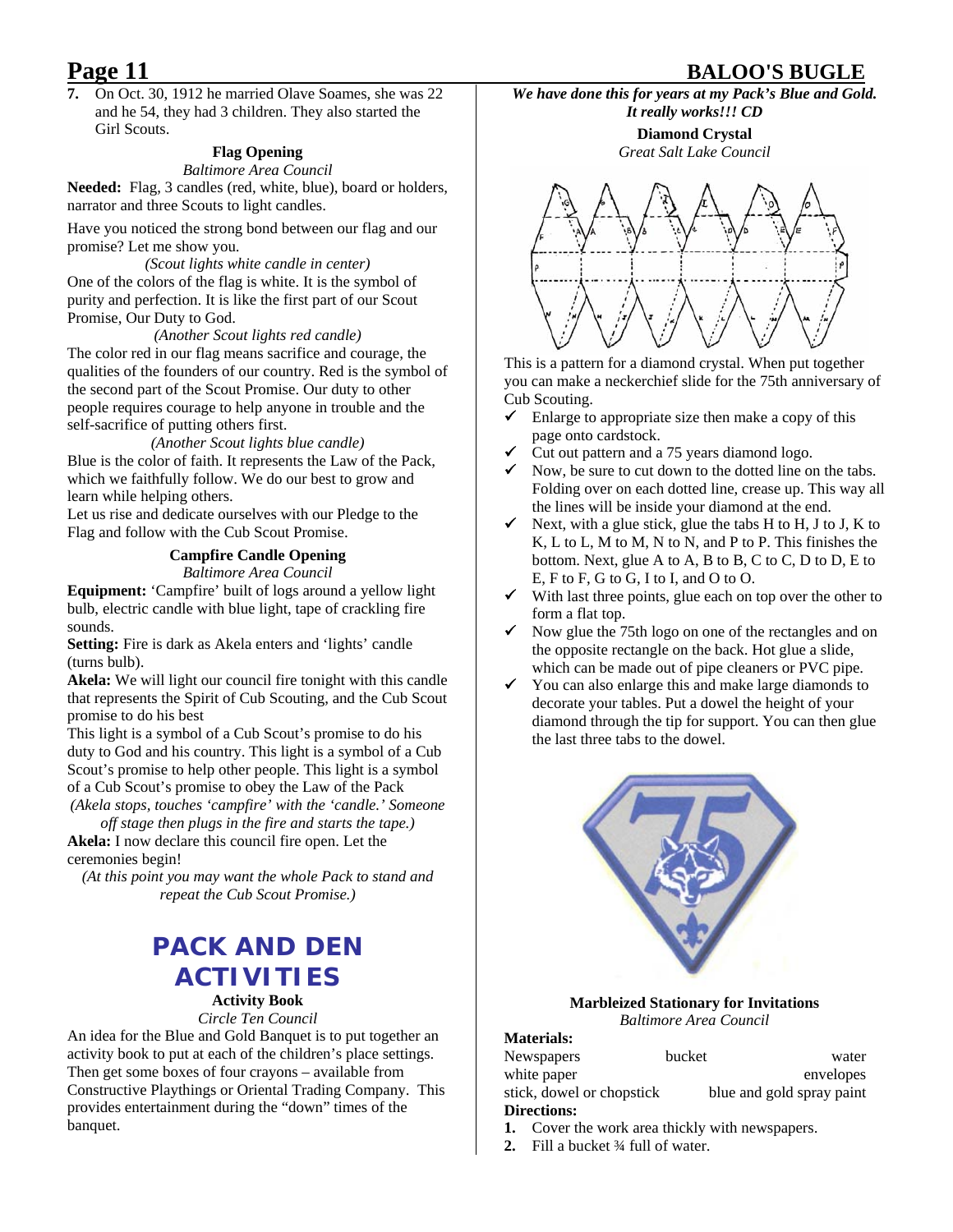## **Page 12 BALOO'S BUGLE**

- **3.** Spray blue, gold, or both spray paints onto the surface of the water in the bucket. Spray lightly, but cover the entire surface of the water.
- **4.** Take a piece of the white paper and dip one corner into the water and immediately pull it out again.
- **5.** Repeat with other three corners.
- **6.** Decorate the comers of an envelope to match.
- **7.** Place paper and envelope on newspaper to dry.
- **8.** When the paint in the bucket coagulates and dries it must be removed. Do this by putting the stick into the water and slowly moving it through the paint, which will stick to it until all the paint is on the stick. Put the stick onto the newspaper to dry.
- **9.** Spray fresh paint onto the water.
- **10.** You can then dip the sides and top and bottom of the white paper into the paint and marbleize it on all edges.
- **11.** Let dry.
- **12.** The center of the paper is still white, so you can now write your Blue and Gold Banquet Invitation in the middle and it will be easy to read.

**Accordion Table Runner** 

*Baltimore Area Council* 



Use 5" x 7" cards that can be colored. Each boy makes drawing of a certain achievement or even a rank advancement. When all are done, then tape together to form an accordion look for the center of the tables.

#### **Placemats**

#### *Baltimore Area Council*

 Even if you use paper tablecloths, placemats make the table look more festive. Here are some ideas for easy, fun placemats.

#### **Marbleized**

**Equipment:** White legal size paper, blue and gold paint, all equipment shown above. You can marbleize your placemats to match your invitations following the directions above and then have them laminated for the boys to take home and use again and again.

#### **Waxed Paper Placemats**

**Equipment:** Waxed paper, blue and yellow crayons, fruit peeler, iron Give each boy two pieces of waxed paper the size of a placemat. Shave pieces off blue and yellow crayons with a fruit peeler on one of the pieces of waxed paper and cover it with the other piece. Seal the paper and melt the crayon with a warm iron. Press slowly and uniformly.

#### **Paw Prints Placemats**

**Equipment:** Blue construction paper, potato, knife for carving, yellow poster paint Using a potato stencil *(see Wolf - Elective 12)* carved into a paw shape, cover a piece of deep blue construction paper with yellow paw prints.

#### **Blue and Gold Twirlers**

*Santa Clara County Council*





One way to show your Cub Scout colors is to hang an array of blue and gold twirlers at your Blue and Gold Banquet.

**Supplies:** Plastic coffee can lids, Marker, Scissors, String, Nail

#### **Directions:**

- **1.** Use a nail to poke a hole in the center of a plastic coffee can lid.
- **2.** With a marker, draw a spiral that starts 3/8 inch from the hole and gradually extends to the rim,
- **3.** Cut along the line with scissors.
- **4.** Knot an end of a piece of string, thread the other end up through the hole in the center, and the twirler is ready to hang up and spin.
- **5.** To spin, grasp each one at the bottom, twirl it around and around until the string is wound tight, let go and enjoy the show.

#### **Blue and Gold Pin**  *Santa Clara County Council*



This is an easy to make craft, and the Moms will be proud to wear it. Adult supervision is recommended for ironing. **Supplies:**

About 60 Blue Perler Beads,

About 60 Yellow Perler Beads,

Perler heart-shaped form,

Special ironing sheet (comes with the Perler beads),

Iron and ironing board, Hot glue gun, Pin backing

#### **Directions:**

- **1.** Look at the picture above for an idea on how to lay out your beads on the heart-shaped form.
- **2.** Iron the beads per the manufacturer's instructions.
- **3.** Let cool completely.
- **4.** Carefully peel off the heart from the form.
- **5.** Hot glue the pin back to the side of the heart that has been ironed on.
- **6.** Give to the Moms to wear to the Blue and Gold Banquet, or any Pack Meetings.

#### **Mini Music Shakers**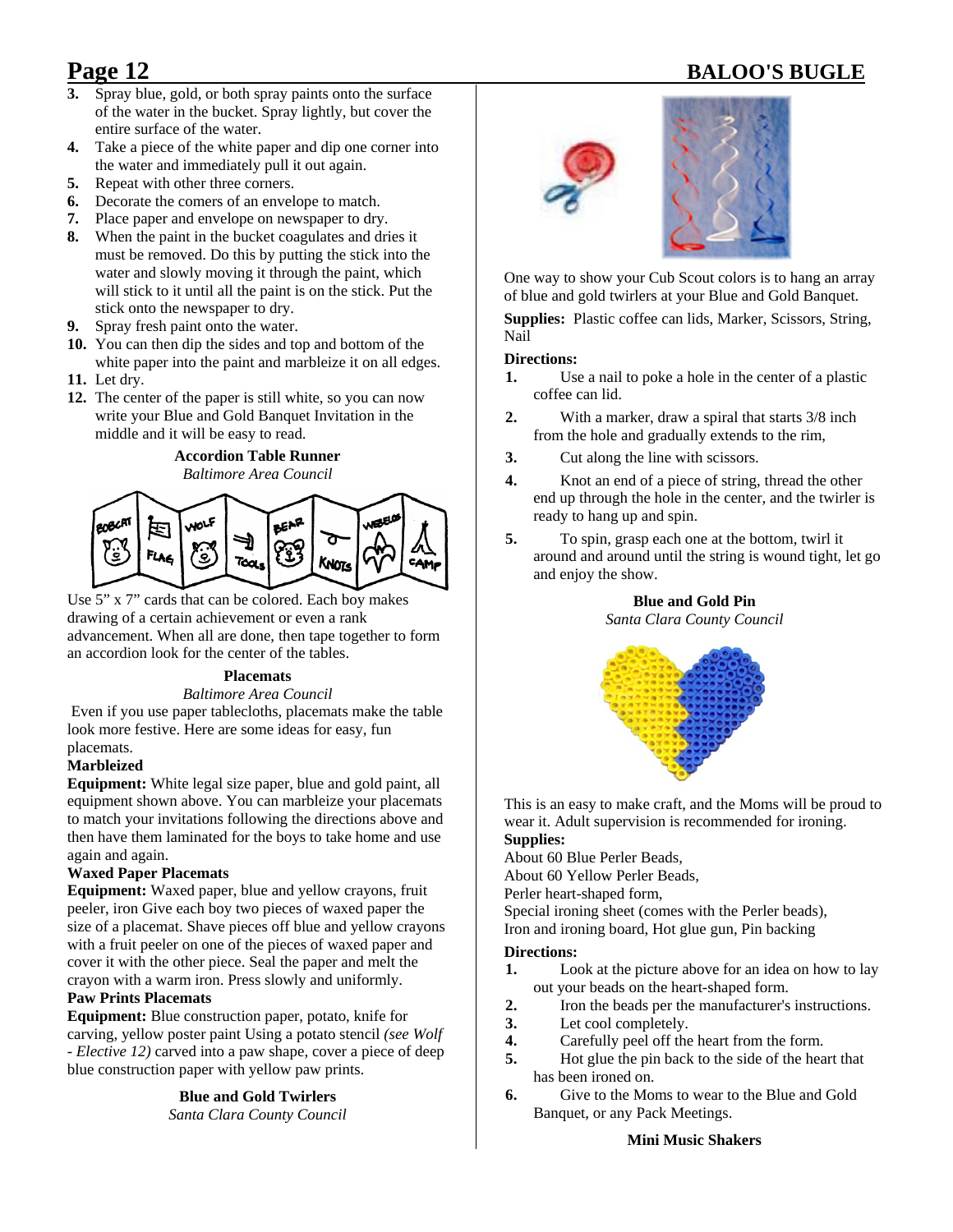## **Page 13** BALOO'S BUGLE

*Santa Clara County Council* These are easy to make from empty film canisters and craft sticks.



#### **Supplies:**

2 empty film canisters; 2 Craft sticks; Colored vinyl tape; Black marker or paint; Rice, beans or beads; **Scissors** 

#### **Directions:**

- **1.** Paint the craft sticks black.
- **2.** Decorate the sticks and the containers using colored vinyl tape.
- **3.** Cut a slit in the tops to hold the craft sticks securely.
- **4.** Fill containers half full with rice, beans or beads.
- **5.** Replace the tops.
- **6.** Push in the crafts sticks.

### **3-Dimensional Star Centerpiece**

*Santa Clara County Council*

This 3-dimensional star decoration is made from 2 paper stars that are interlaced. These stars stand by themselves on a table, and make a great Blue and Gold Banquet table centerpiece.



#### **Supplies:**

Stiff paper (like card stock, oaktag or thin cardboard) or Styrofoam meat trays;

Scissors; Crayons or markers (optional)

#### **Directions:**

**1.** Two paper stars are needed to make one 3 dimensional star. Either draw two identical stars on a piece of stiff paper or print out a star template.

- **2.** Decorate the two stars (if you like) on both sides, and then cut them out.
- **3.** Make one slit in each star. On one star, the slit goes from an inner corner to the center point of the star; on the other star, the slit goes from an outer corner to the center point.
- **4.** Slip the two stars together through the slits you just cut. For stability, you may have to tape the stars a bit where they meet at the slits.

**Clothespin Cub**  *Baltimore Area Council* 



Paint a clothespin to resemble a Cub Scout. Cut out two paper arms, and glue them to the sides, facing outward. On a small piece of paper, print the boy's name and glue the paper in the Cub's hands. Glue the Cub to a cardboard circle securely, so that the Cub will stand erect. For a favor, you can tape the Cub to a nut cup with one leg in and one leg out of the cup. Serves as a nut cup and nametag. Make sure there are enough for parents and guest.

> **Egg Cup Corsages**  *Baltimore Area Council*



Use colored egg cartons if available, or otherwise use regular pulp cartons and paint with acrylic paint. Each flower is a section of an egg carton with the sides cut into rounded petals. Knot the end of a gold pipe cleaner and insert the other end through the center of the flower. This makes the flower center and also a stem. Combine several flowers by twisting stems, Finish with ribbon tied into a bow. Use a safety pin to pin to Mom.

> **Flag Placecard**  *Baltimore Area Council*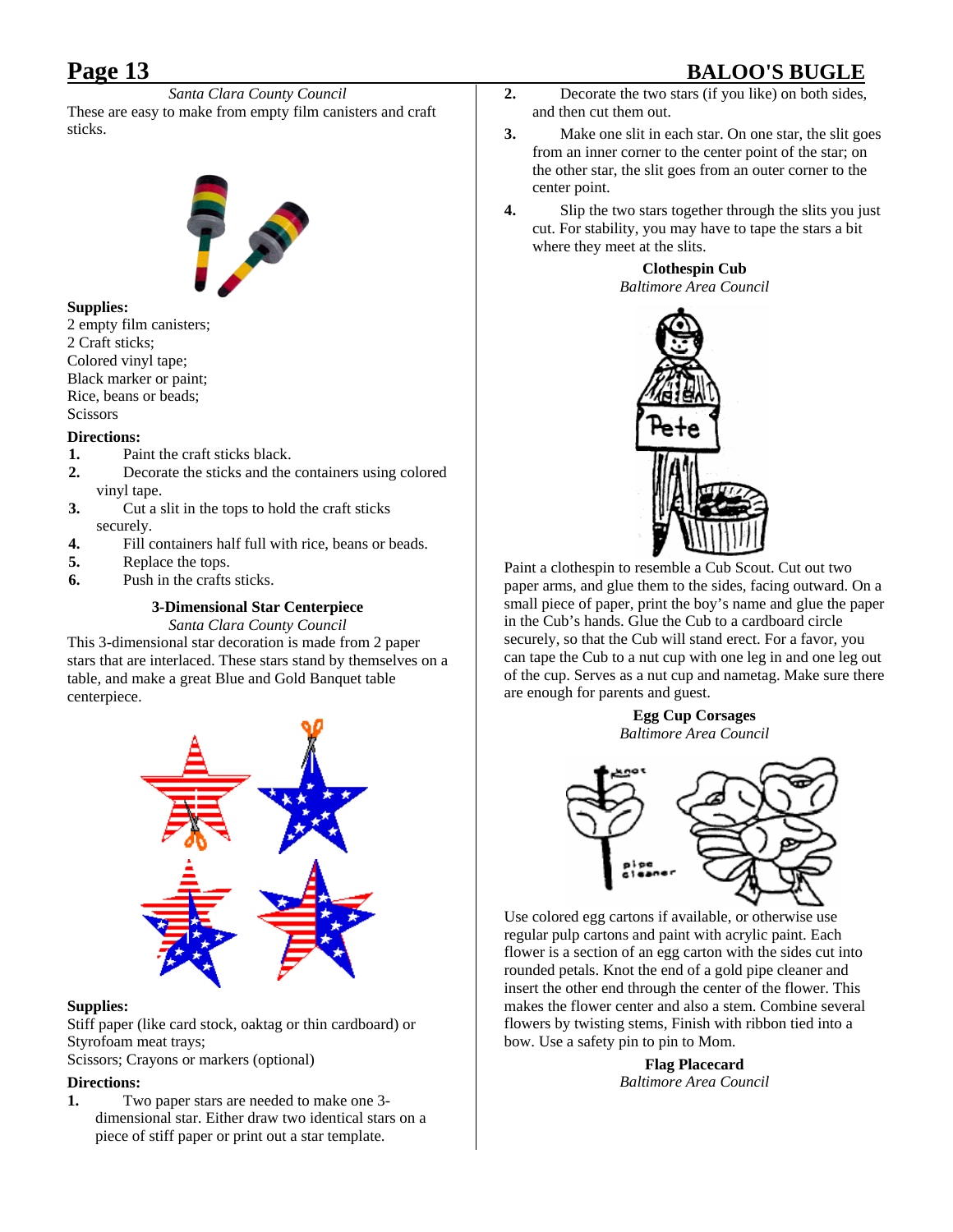## **Page 14** BALOO'S BUGLE



QUICK PAPER FLAGS can be made by folding a rectangular piece of construction paper in half. Crease then unfold. Cut out a section from one end. Decorate "flag area." Roll the other end of the rectangle to form a flag pole. Next roll the base part to form a stand. Glue is applied to the last roll of the pole and to the end of the base. Use various of these quick flags to display historic flags or Den flag.

Write person's name on the flag base.

**Foam Ball**  *Great Salt Lake Council* 



**Material:** 1 square foot of foam carpet padding, Permanent markers, 1 nylon zip tie, Pliers

### **Directions:**

- To make your ball more colorful, draw some squiggly lines on the coated side of the foam and let dry.
- Use scissors to cut the foam into 24 strips, each a foot long by a  $\frac{1}{2}$  inch wide,
- Then cut each strip in half to make forty-eight 6-inch strips.
- Stack all the strips together and hold them tightly while another person wraps a nylon zip tie around the center of the stack.
- Use the pliers to pull the tie tight, and then snip off excess.
- If the ball is not spherical, use the scissors to trim
- it to your liking.

#### **Tennis Ball Buddy**

*Great Salt Lake Council* 

#### **Material:**

Tennis ball any color Screw eye hook 2 pipe cleaners Craft foam any color Fake fur 2 wiggle eyes

Tacky glue or hot glue gun Push pin

String Permanent marker



#### **Directions:**

- $\checkmark$  Use a push pin to make 4 starter holes in the ball for limbs,
- Then twist in a screw eye and remove it to enlarge each hole. Make another hole in the top of the ball but leave in the screw eye for the hanger.
- $\checkmark$  Cut 2 pipe cleaners in half and push the ends into the holes for the arms and legs.
- $\checkmark$  Cut hands and feet from the craft foam, poke the ends of the pipe cleaners through the shapes, and twist the pipe cleaners back on themselves to secure.
- Decorate using tacky glue or hot glue to attach wiggle eyes, fake fur, and other stuff. Draw with a permanent marker. Tie a string to the screw eye and hang where you want.

#### **Patterns for Placemats or Masks**  *Baltimore Area Council*

Enlarge this pattern to approximately 7 inches for masks Even larger for Placemats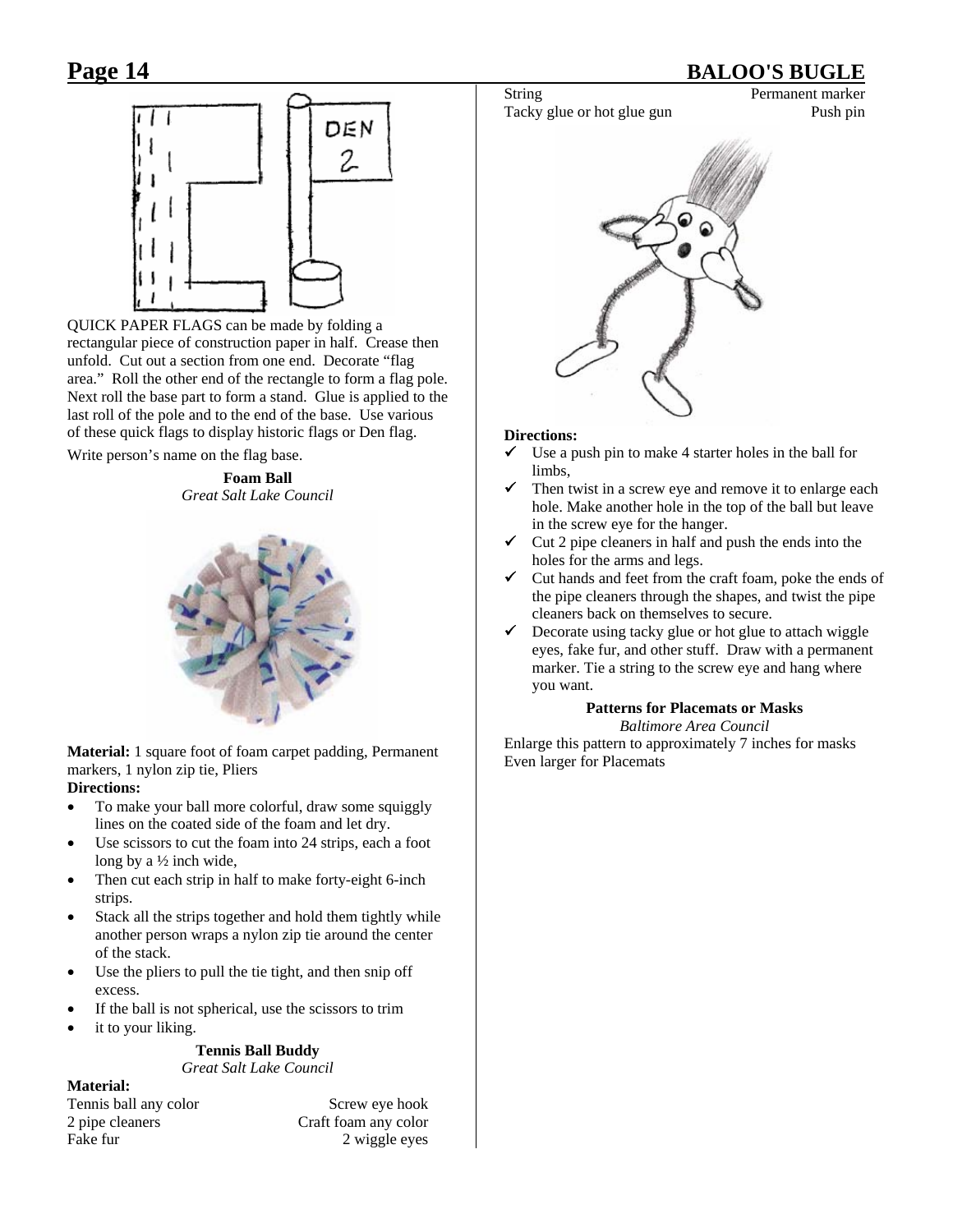## **Page 15** BALOO'S BUGLE



## **AUDIENCE PARTICIPATIONS**

## **The Great Cub Scout**

*Baltimore Area Council*  Break audience into four groups assign each group a part and a motion. Have everyone respond on CUB SCOUT Practice responses as you are assigning parts. Have ach group give the Cub Scout sign as it says its part. FOLLOW - A Cub Scout Follows Akela (Give sign) HELP - The Pack Helps the Cub Scout Grow (Give sign) GIVE - A Cub Scout Gives Goodwill (Give sign) PACK - A Cub Scout Helps the Pack Go (Give sign) CUB SCOUT - Do Your Best (Give sign)

This is the story of a CUB SCOUT who wanted to do something to HELP his neighbor. She was a widow, and much too old to do very much for herself.

This CUB SCOUT wanted to FOLLOW the advice of his PACK leaders, who asked every CUB SCOUT to find some way they could GIVE HELP to someone else.

The best way he could think of to HELP his neighbor would be to shovel the snow off her driveway for her. But it was such a big driveway and he was such a little CUB SCOUT. So he thought some more and decided he would go and talk to his PACK leaders and see if they could think of a way to HELP him. The PACK leaders said they would ask if any other CUB SCOUTS would like to HELP.

So what started with only one CUB SCOUT was soon being done by two CUB SCOUTS then three CUB SCOUTS then four CUB SCOUTS then five CUB SCOUTS.

*(Continue adding CUB SCOUTS* 

### *until the audience starts to laugh.)*

The moral of this story is that if you FOLLOW the advice of your PACK leaders, and GIVE HELP to those around you; you too could be a great CUB SCOUT.

#### **A Very Special Birthday Party**

*Baltimore Area Council* 

Divide audience into four groups to respond with the following:

| DEN LEADER:            | "Oh boy!"                      |
|------------------------|--------------------------------|
| CUB DEN 1:             | "Oh boy, oh boy!"              |
| BIRTHDAY CAKE:         | "Happy birthday to you" (sung) |
| <b>BIRTHDAY PARTY:</b> | "Yippee!"                      |

This is a story of a DEN LEADER, CUB DEN 1, and a BIRTHDAY CAKE. One Thursday afternoon, as CUB DEN 1 was meeting at the home of their DEN LEADER, Mrs. Reid, the boys overheard her on the phone say "It will be a

very special BIRTHDAY PARTY. "

"BIRTHDAY PARTY?" they said, to each other, "whose BIRTHDAY PARTY?" "That's a neat idea, " said Johnny. "Let's have a BIRTHDAY CAKE, " said Mike and Ike. "Swell, " they all said.

So each went home and made special plans for the next Den meeting and the special BIRTHDAY PARTY for their DEN LEADER.

Den Meeting day dawned bright and sunny. At 3:30 all five boys arrived at their DEN LEADER'S house. Mike and Ike brought a BIRTHDAY CAKE. Jimmy brought paper hats, Johnny brought balloons and Billy brought ice cream for the BIRTHDAY PARTY.

As they trooped in the door, they all yelled, "Surprise! We're having a BIRTHDAY PARTY". Mrs. Reid, their DEN LEADER looked shocked. "My BIRTHDAY PARTY? Why? It's not my birthday. "

But we heard you talking about a special BIRTHDAY PARTY on the phone last week, said Jimmy. "Oh," said their DEN LEADER, and smiled. "It's Cub Scouting's birthday," she said. "Cub Scouting is 75 years old this month. But I think this is a wonderful idea. We'll just celebrate a little early. "

And so they did. And that is how CUB DEN 1 and their DEN LEADER had a very special BIRTHDAY PARTY!

## **ADVANCEMENT CEREMONIES**

#### **A History of Cub Scouting**

*York Adams Council* 

(Note that this and other ceremonies should be reviewed and modified to suit the specific awards being giving at the meeting. This ceremony is written so that any particular award can be used or omitted without impacting the whole of the ceremony.)

We all know that the Boy Scout movement in America was started by William Boyce after he was directed to an address in London by a boy who refused a tip because he was a Scout. Mr. Boyce was so impressed by his talk with Lord Baden-Powell that he helped incorporate the Boy Scouts of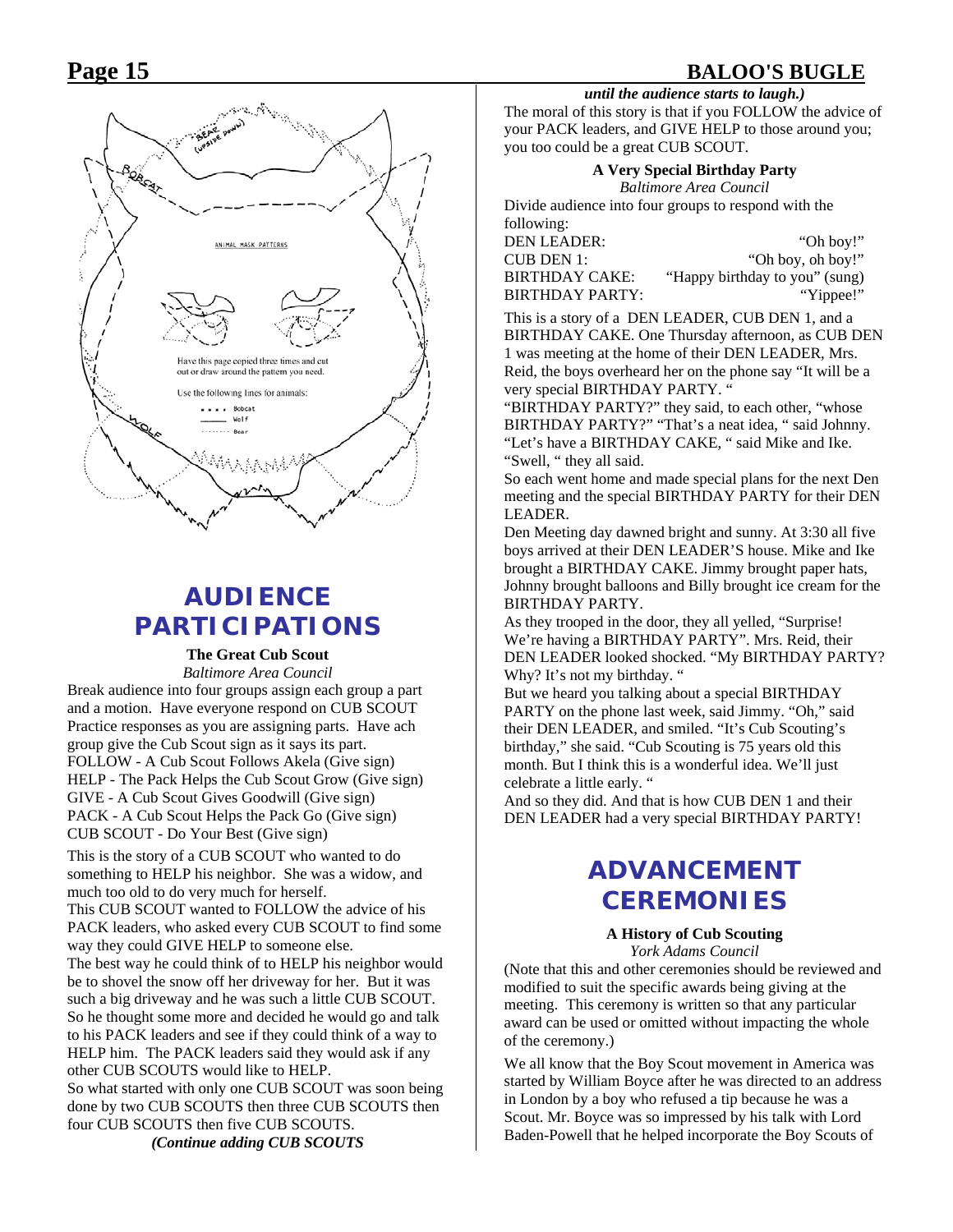## **Page 16** BALOO'S BUGLE

America of February 8, 1910. It is this date that we celebrate each year with our Blue and Gold Banquet.

Almost as soon as Scouting began, younger boys started clamoring for a chance to participate in Scouting. This resulted in the Wolf Cub program being started in England in 1916. It wasn't until August 1,1929 that the first demonstration Cub units were started. By 1933, it was felt the time had come for promoting Cub Scouting as a part of the Boy Scout program.

As we read in the Wolf book the basis for much of the program came from THE JUNGLE BOOK by Rudyard Kipling. In this book is the story of two wolves who find a man cub who is being hunted by SHERKAN, the tiger. They take in the boy, whom they name Mowgli, (which means frog) and raise him as part of their family.

The wolves are part of a pack, which is led by Akela, the great gray Lone Wolf. Once a month, the new cubs are presented to the pack for acceptance. If two members of the pack do not accept them, they are turned out. When Mowgli was presented to the council, none of the other wolves would speak for him. Just as Mother wolf was ready to give up. Baloo, the kindly brown bear who taught the wolf cubs the Law of the Jungle stood up and said, "I will speak for the man cub." When no one else spoke, Bagheera, the black panther rose and offered to pay one bull if the man cub would be accepted into the pack. And so it was that Mowgli became a part of the Wolf Pack, for the price of a bull and on Baloo's good word.

In looking back at old Cub Scout books, we are reminded that the Cub Scout program has survived with very little change. In a 1934 Cub Book, the rules for becoming a Bobcat are:

- ◊ He has taken the Cub Promise.
- $\Diamond$  Explained & repeated the Law of the Pack.
- ◊ Explained the meaning of the ranks.
- ◊ Shown the Cub sign and Handclasp.
- ◊ Given the Cub Motto and Cub Salute.

Today as Bobcats, we must do the same requirements. When Akela says that we are ready, we are presented to the Pack or recognition.

#### (BOBCAT)

(List names of Bobcat recipients and call them with their parents to the front of the room.)

(Hand parents the awards to present to the boys and congratulate them with the Cub Scout handshake. Offer an applause and ask them to take their seats.)

Just as the Wolf cubs learned about the world around them by taking short trips into the woods, so have our own Cubs grown in their understanding of nature and of their families.

#### (WOLF)

(List names and invite them with their parents to come forward)

(Hand out badges to parents to give to the boys. Congratulate them and offer a suitable applause. Have them sit down.)

Originally, only two arrow points could be earned for each rank. The basic rank was called the Bronze Badge. The first ten electives earned the Cub the Gold Rank, and the next ten elective the Silver Rank. Today we award the Gold Arrow Point for the first ten elective and Silver Arrow Points for each ten additional electives.

#### (ARROW POINTS)

(List names and invite them with their parents to come forward.)

(Hand out badges to parents to give to the boys. Congratulate them and offer a suitable applause. Have them sit down.)

Just as Baloo the kindly Bear, taught the young Wolves the secret names of the trees, the calls of the birds and the language of the air so must each of you help others in you Den in order to meet the requirements for Bear.

#### (BEAR)

(List off Bear candidate names and invite them and their parents to the front of the room.)

(Hand parents the awards to present to the boys and congratulate them. Offer an applause and ask them to take their seats.)

Up until a few years ago, the next rank was Lion. In 1967, this was dropped and the Webelos program expanded to cover an entire year. The Webelos Colors (GOLD representing the Pack; GREEN, the Troop, and RED the Explorers) and 15 activity badges were added at this time. A new Webelos Badge was also created and the original Webelos Badge retained as the Arrow Of Light.

The Webelos rank is the transition between Cub Scouting and Boy Scouting. Originally the name was derived from the three ranks: Wolf, Bear, Lion and Scouts. To become a Webelos requires a further expanding of one's horizons. Activity Pins must be earned and involvement in Church and Civic activities are encouraged.

(List names and invite them with their parents to come forward.)

(Hand parents the awards to present to the boys and congratulate them. Offer an applause and ask them to take their seats.)

The Arrow of Light is the highest award in Cub Scouting. It can also be worn on the Boy Scout uniform in recognition of your achievement. To be standing here tonight, means that you have reached the highest point along the Cub Scout trail. Do not stop here for the trail leads on to Boy Scouting and great new adventures that can only be dreamed about for now.

#### (ARROW OF LIGHT)

(List names and invite them with their parents to come forward.)

(Hand boys the parent's Arrow of Light pins to present to their parents. Then give parents the awards to present to the boys and congratulate them. Offer an applause and ask them to take their seats.)

> **Jungle Book Advancement Ceremony** *Circle Ten Council*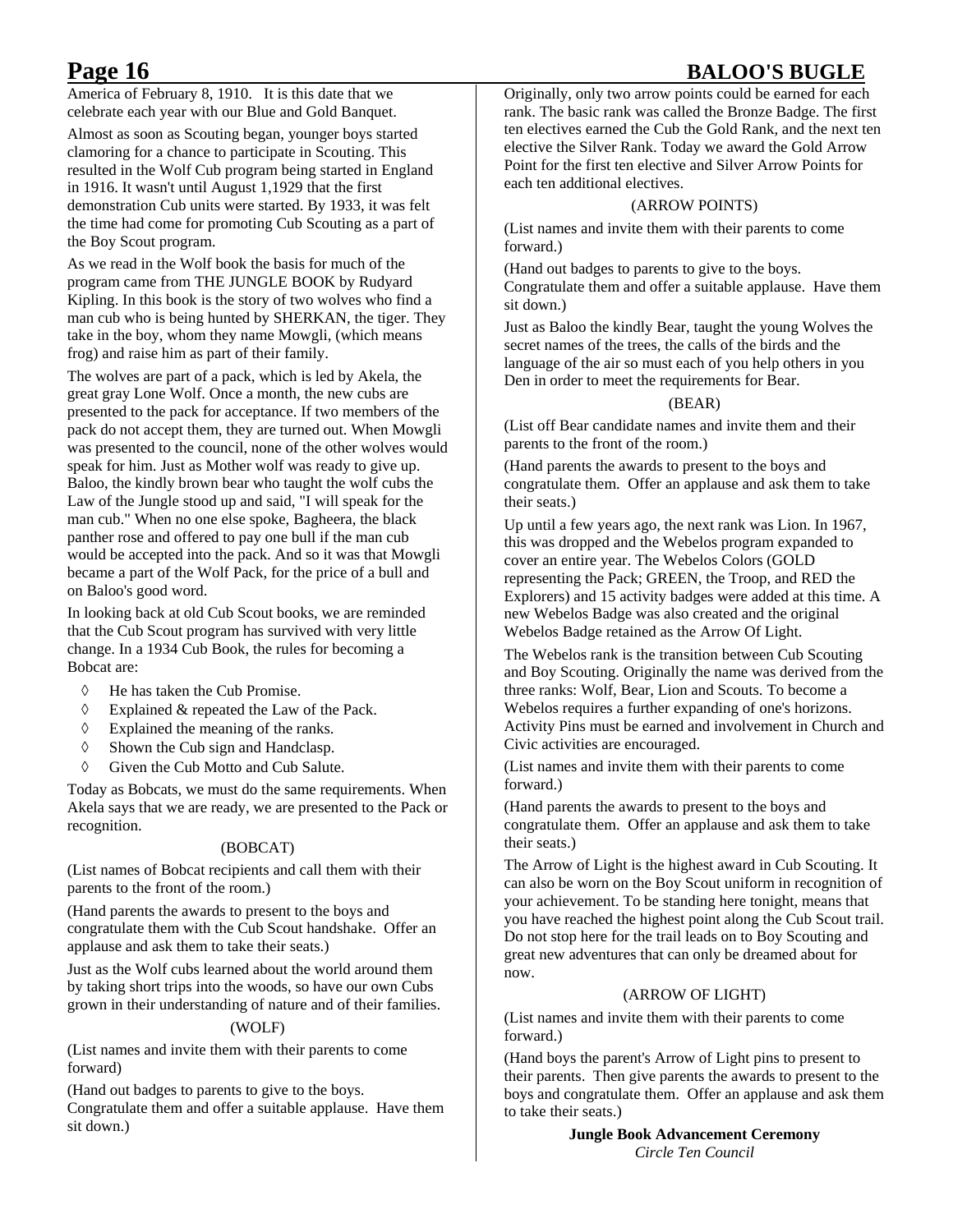*This a lot to do for the Cubmaster – split it up ad add in Assistant Cubmaster and Committee Chair and such. CD*  **Characters:** 

 Cubmaster Person offstage to shout part of Bandar-log Cub Scout boys can be the Monkey People

- **Cubmaster** You know that our lives today are much like the jungle that Mowgli lived in. Oh we don't have a real jungle, but we do have a pack, and we have lots of people like Baloo the bear that have taught you the law of the pack. We also have Akela, the leader, in many forms – I, your Cubmaster, along with your parents, teachers, and your ministers. We also have Bandar-log, the Monkey people. Remember that they are the ones who are only brave when the odds are in their favor. They don't follow any of the laws. They are thoughtless and silly. They have no goals and are ready to lead you into things that are bad for you like drugs, alcohol, tobacco, and gangs.
- **Offstage** Rules, rules, rules!!! We don't like rules, come and play with us.

**Cubmaster** Ah, hear them call you?

- **Offstage** (different voice) Be gone, Bandar-log, they belong to the pack . . . you can't have them!
- **Cubmaster** Oh, Bageera, the Black Panther is watching out for you. While he watches out for the Bandar-log, lets give out some awards that you have worked so hard for.
- (Webelos pins)
- **Offstage** The man cub is mine, give him to me!

**Cubmaster** Oh, no! That's Shere-khan, the fierce jungle tiger.

**Offstage** The man cub is mine . . . give him to me!

**Cubmaster** No, Shere-khan, these cubs are in the pack and you can't have them. Be gone with you. Boy, the bad guys are everywhere. He is gone now. Would the Wolves that are receiving rank and their parents and den leaders please come forward.

**Cubmaster** The Cub Scout promise and the Law of the Pack are your guideline in Cub Scouts as well as in your life. Following these will make the Monkey people, the Bandar-log and Shere-khan pretty mad at you, but the pack is behind you. Keep these laws and you will succeed where the Bandar-log won't. Light the candle from the spirit of scouting candle and repeat with your den the Cub Scout Promise and the Law of the Pack.

**Offstage** Laws and rules, laws and rules, come with us, we break them all.

**Cubmaster** Den leaders, ignore them, present the awards.

- $\checkmark$  Would the Bears that are receiving rank awards please come forward with your parents and den leaders! Please light your candle from the spirit of scouting candle and say the Cub Scout Promise and the Law of the Pack. Den leaders please present the awards.
- Will the Tigers that are receiving rank awards please come up with your parents and den leaders. Tigers please light your candle from the spirit of scouting candle and say the Tiger promise and the motto with your den. Den leaders please present the awards.

**Offstage** Laws and rules, laws and rules – who needs them!

- **Cubmaster** We all need them silly Monkey people. Rules make games fair; laws keep us safe. You can't have the cubs  $\dots$  Now leave us alone; go somewhere else, we aren't Monkey people. All boys who are earning gold and silver arrow points please come forward with your den leaders.
- **Cubmaster** Ten activities have to be completed to earn each arrow point. The first arrow point that is earned is gold. The rest that you can earn are silver. These boys have been working hard and these arrow points show it. Den leaders please present the arrow points.

**Cubmaster** Will the Webelos that are receiving rank, please come forward with your parents and den leaders.

- **Offstage** Give the man cub to me!!! I want him!! **Cubmaster** Shere-khan . . .This/these boy(s) have earned their Webelos rank. They are not about to come with you, and we are not giving them to you. They know about the Cub Scout Promise and the Law of the Pack; they also know the Boy Scout Oath and the 12 points of the Scout Law . . . They will never come to you or the Monkey people. There is nothing here for you . . .go away.
- **Cubmaster** Webelos (names) your choice has been made. You have earned the Webelos rank. You have worked hard and kept yourself physically fit. You know about the citizenship that is required for our society to succeed. You are ready for the emergencies that can come up at any time. You will always have choices to make in life. The Shari-khans and the Bandar-logs of this world will always be there to tempt you to join them. Light your candle from the spirit of scouting candle and say the Scout Oath and the 12 Points of the Scout Law with your den. Den leaders present the awards.

**Shorter Jungle Book Ceremony**  *Great Salt Lake Council* 

#### **Preparation Ideas and Suggestions:**

- **1)** Use a Jungle Book theme for the banquet; and use it in giving the awards.
- **2)** Seat the group to receive awards in a circle, adults towards the back and boys in front on the floor.
- **3)** Cubmaster is dressed as Akela, leader of the pack, and the other leaders are dressed appropriately.
- **4)** Have the pack leaders role play the parts of Bagheera, mother wolf, and Baloo, and Webelos leader.
- **NARRATOR:** This month we are celebrating the 95th annual birthday of Boy Scouting in America and Cub Scouting 20 years later, February 22, 1930. Cubs traditionally hold the Blue and Gold Banquet to celebrate this birthday. Cub Scouting builds character in boys. The blue stands for truth and loyalty; and the gold, cheer and happiness. In addition, the blue and gold of Cub Scouting helps to build spirit in the pack. And so, you can see how society over the years has benefited from Scouting. Let us all, through our efforts, make this the best celebration yet.

**CUBMASTER**: Who will speak for the Bobcats?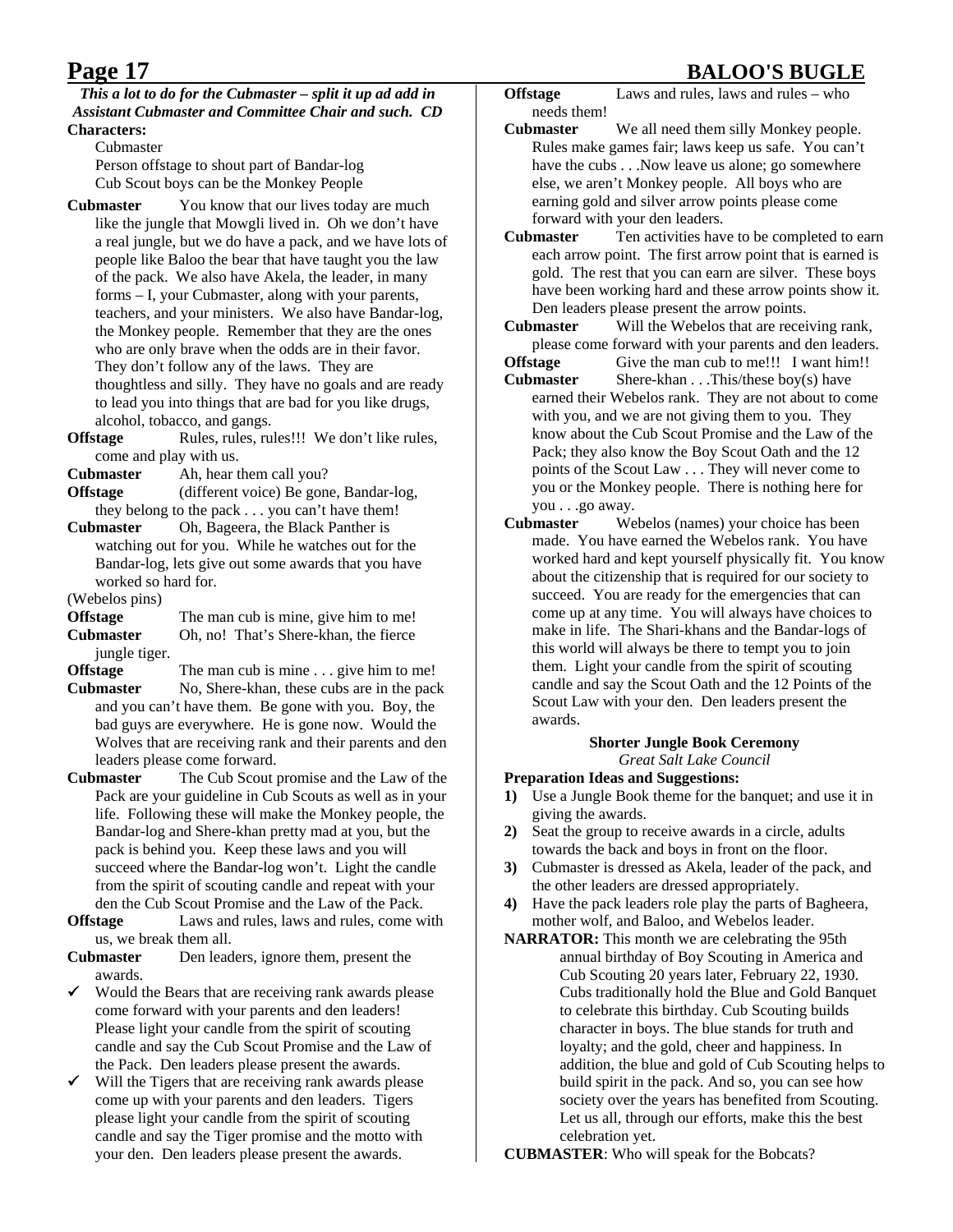## **Page 18** BALOO'S BUGLE

**BAGHEERA:** I Bagheera, will speak for the Bobcats. (Call new Bobcats forward with parents). These are the young ones, but they have already begun to show skills. I present them to the pack (present awards).

**CUBMASTER:** Now it is time for the wolves. Who speaks for the wolves?

**MOTHER WOLF:** I, mother wolf, speak for the wolf cubs. I have nurtured them and watched them grow as they learn the skills of the wolf. These young ones are ready to be recognized. (Wolves come up and are awarded with parents. Wolf den gathers and gives a wolf howl).

- **CUBMASTER:** Next we are ready for the bears, who speaks for the bears?
- **BALOO:** I, Baloo, will speak for the bears. I have taught them well the Law of the Pack. They have come far and are ready to be recognized by the pack. (New bears come up with parents and are awarded. Den gathers and gives bear growl.)
- **CUBMASTER:** Now we are ready for the maturest members of the pack to be recognized. Who speaks for the Webelos?
- **WEBELOS LEADER:** I speak for the Webelos (same scenario). Recite the meaning of Webelos.
- **CUBMASTER:** I have looked over the members of the pack and I am proud to be their leader; would all of the members of the pack come forward and join in all a Grand Howl.

#### **Baden-Powell Advancement Ceremony - All ranks**  *Baltimore Area Council*

*You can have one person read this or divide it into sections and have several people present. Minimizing the reading (memorization) always enhances a ceremony.* 

Tonight we are celebrating the birthday of Scouting and the 75th anniversary of Cub Scouting. Many of you know that Scouting started in England in 1907 when Lord Baden-Powell took seven boys to Brownsea Island for a camping experiment. But the roots go even farther back. In 1899, Baden-Powell was a Colonel in the British Army fighting the Dutch Boers in South Africa. Colonel Baden-Powell was in charge of a town called Mafeking. It was under siege by the Boers. The Boers shelled the town every day except Sundays. When that happened, everyone had to hide in trenches until the shelling stopped. Baden-Powell noticed that the last ones into the trenches and the first ones out were the young boys. He needed to keep these young lads from doing risky things and getting wounded. So he organized them into a Boys Corps. They ran messages from Headquarters to the troops and citizens, and they practiced Army Scouting skills. This helped him enforce discipline on them in a way that they could accept.

The food was running out, the Boer force was ten times the size of the British force, but Baden-Powell used his cunning to hold the town for 217 days, until British reinforcements could arrive and rescue the town from the Boers. When he got back to England, he found himself a National hero and a small book he had written for the Army, "Aids-to-Scouting", was being used by British boys to play games of Scouting. He remembered those boys in Mafeking and what his Boys

Corps did for them. He rewrote his book into "Scouting for Boys" in 1908 and Boy Scouting was born. The tradition Baden-Powell started in Mafeking, we are continuing tonight. When the boys in Mafeking learned their Scouting skills, they were rewarded with a promotion in rank. So too, do Cub Scouts, after showing their abilities in certain skills, earn their ranks of Bobcat, Wolf, Bear and Webelos. Would the following Scouts and their parents please step forward? (read names of award winners) You have learned new skills and have shown yourselves ready for 'promotion. Wear your new rank proudly like all Cub Scouts have for the last 75 years. (Read the name and award given, exchange the Cub Scout Salute, and let the parent pin on the award.) Lead a cheer after presentation of each award.

#### **Blue and Gold Advancement**  *Baltimore Area Council*

**Props:** All awards have been individually wrapped in blue and gold paper and ribbon as birthday gifts.

**Setting:** Narrator presents ceremony from front of room with three stacks of "Birthday Gift Awards" on a table in front.

#### *The presentation talk is arranged in rhyming couplets.*  **Narrator:**

Tonight being Cub Scouting's 75<sup>th</sup> Birthday Party, it's time to give presents so we won't be tardy.

Our first presents go to Cubs that are new. So we would like to award Bobcat badges to these few. *(Read names and give each a "Birthday Gift".)*

To celebrate their efforts and time

we'd like to award Wolf badges to these Cubs combined. *(Read names and give each his "gift")*

This next group of Cubs to be recognized tonight, Richly deserve this gift by right.

The Bear badge they've earned take time and attention, And work on their part too numerous to mention. *(Read names and give each Cub a gift)*

*(After names have been read and gifts given, present Webelos badges in much the same fashion, and then give the closing thought below:)* 

Enjoy these small gifts from Scouting that you have worked to achieve. But, remember, a gift is much richer by far when you give instead of receive. So please give what you have learned of Scouting to others, tonight when you leave.

#### **Let's Celebrate**

*Circle Ten Council* 

**Props** – Party decorations, streamers, boxed gifts **Awards** – Wrap the awards like presents. Have a large giftwrapped box in which you put all the presents.

**Cubmaster** "We're here to celebrate the advancement of (boy's name(s)) to the rank of (rank). As his (their) efforts to advance has been a gift to us, we present him (them) now with his (their) awards. Let's all join in singing (to the tune of Happy Birthday)

 Happy (actual rank earned) Bobcat to you! Happy Bobcat to you! Happy Bobcat dear (name of Cub)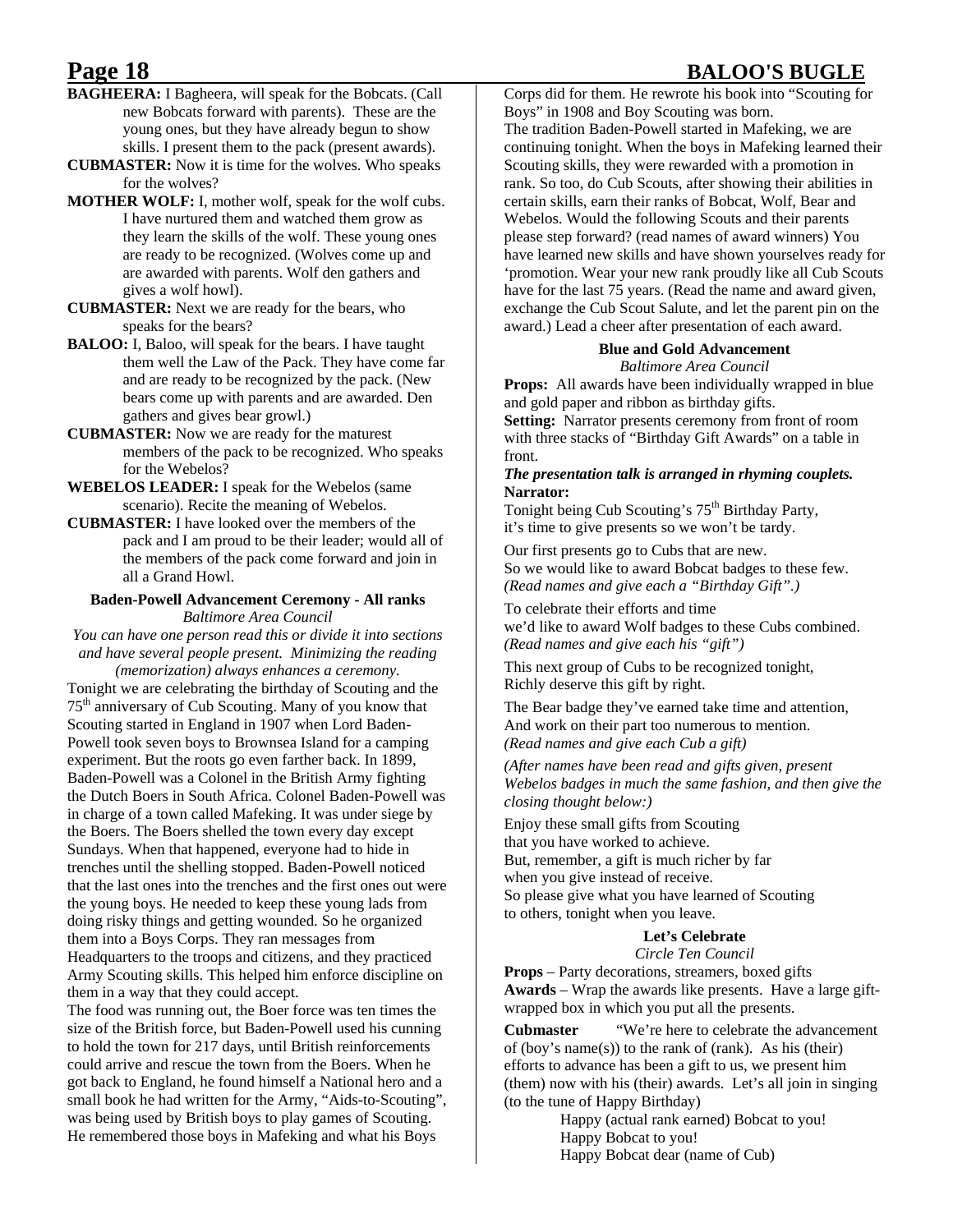Happy Bobcat to you! *Note – might be fun to have party noisemakers instead of cheers so the audience can raise the roof!* 

## **GAMES**

#### **Blue & Gold Stringer**

#### *Baltimore Area Council*

People at each table form a team. Give each team a blue or gold chenille stem and several buttons (as many as will fit on the stem). At the signal, the first person strings a button on the stem and passes it to the next player, who does the same. Continue until all buttons are on the stem. First team to finish is the winner.

#### **Lean-Too**

#### *Baltimore Area Council*

A good game for the Pack meeting to get the parents involved. The boys and parents stand in a circle by Dens holding hands. Everyone numbers off alternately one or two. On the signal, keeping legs and backs as straight as possible, the players who are "ones" lean forward toward the center of the circle, while the "twos" lean outward. Players counterbalance each other for support. Once the group has gotten its balance, slowly reverse the leaners. Then have the players see how smoothly they can alternate.

#### **Table Upset**

#### *Baltimore Area Council*

Can be played in a circle or with people sitting at tables (although this can be a little hectic). The leader stands in the middle of the circle or room and gives each person the name of something connected with a Blue and Gold banquet, such as a dish, knife, spoon, plate, place card, napkin ring, placemat, etc. More than one person can have the same name. The leader then makes up a dramatic story of a Blue and Gold Banquet. As he names each banquet item, the players with that item must rise, turn around and resume their seat. The leader may mention these items as many time as he chooses. Suddenly he says: "The table turned over." At this signal, all players must change seats. The leader sits in an empty chair and the player left standing becomes the new leader.

#### **Blue & Gold Smile**

#### *Baltimore Area Council*

Divide the group or table into two teams and line them up, facing each other about 10 feet apart. Name one team "Blues" and the other "Golds." Then flip a coin and call out the side that turned up, heads means Blue and tails mean Gold. If it comes up heads, the Blues laugh and smile while the Golds try to keep sober faces. The Blues, of course, try to make the Golds laugh. Any who do laugh must join the other team. Then flip the coin again.

#### **Toss the String**

#### *Baltimore Area Council*

You will need a ball of yarn or string for each circle. Have the group form one or more circles of 15 or less players. The boy with the yarn starts by calling out another boy's name in the circle and tosses the yarn to him, being sure to hold the end of the string in his own hand. The boy who catches the ball must call out another name and toss him the

**Page 19** BALOO'S BUGLE

ball, while keeping hold of the string. The object is to include everyone and create a spider web with the yarn. The leader then asks one boy to pull on his string while everyone else holds on. Ask how many boys can feel the string being pulled. Ask another one to let go of his string and see what happens to the web. Experiment with the web, have everybody pull or half of them pull. This would be a good time to talk to them about the importance of cooperation and team work. It is also an excellent time to discuss the need to help each other when help is needed, and doing it with a positive attitude.

#### **Dressed for the Blue and Gold**

#### *Baltimore Area Council*

Have the Dens line up for a relay, each with a suitcase filled with the following clothing: old hat, trousers, shirt, jacket or overcoat and tie. On signal, the first boy in each line races with the suitcase to the center of the room, puts on the clothing, and then scrambles back with the suitcase to the starting point. He then takes off the clothing and repacks it in the suitcase. The second boy repeats the performance and so on until all have finished. First team wins.

#### **Bean Pick Up**

*Baltimore Area Council*  Arrange the players around a table or kneeling in a circle on the floor. Give each a saucer with two toothpicks and 12 beans. On signal, see who can be the first to lift out five beans.

#### **Blue and Gold Toss**

#### *Baltimore Area Council*

One blue team and one gold team. Have two butter dishes, one blue and one gold. Each team has a specified amount of change to toss into the dishes. Team with the most points wins.

### **Catch A Bear, Wolf, Or Etc.**

*Baltimore Area Council* 

**Equipment:** cup, cut out figures of bears, wolves or etc. Cut out figures you want to use. They must fit into the cup. Place numbers on the figures. Players all toss several figures in the air and try to catch them with the cup. Add the numbers on the figures caught.

#### **Blue and Gold Balloon Bang!**  *Baltimore Area Council*

 Relay teams line up at equal distance from group of balloons. Each player races to the group of balloons in front of his line, blows up a blue or yellow balloon, sits on it to pop it and then races back to touch off the next player.

#### **Blue and Gold Source**  *Baltimore Area Council*

 This game is played in pairs. A number of pieces of colored blue and gold construction paper are scattered around the room. Boys are in pairs, some are blue and some gold. Boys are tied together as a pair at ankles with blue ribbon for blue's and yellow ribbon ' for gold's. Have only as many paper pieces on the floor as you have pairs of boys. A tape player or radio is used for music. When the music stops, each pair must find their color paper and stand on it (only one pair on each sheet of paper). During the music, the Leader removes one sheet of paper so one pair will be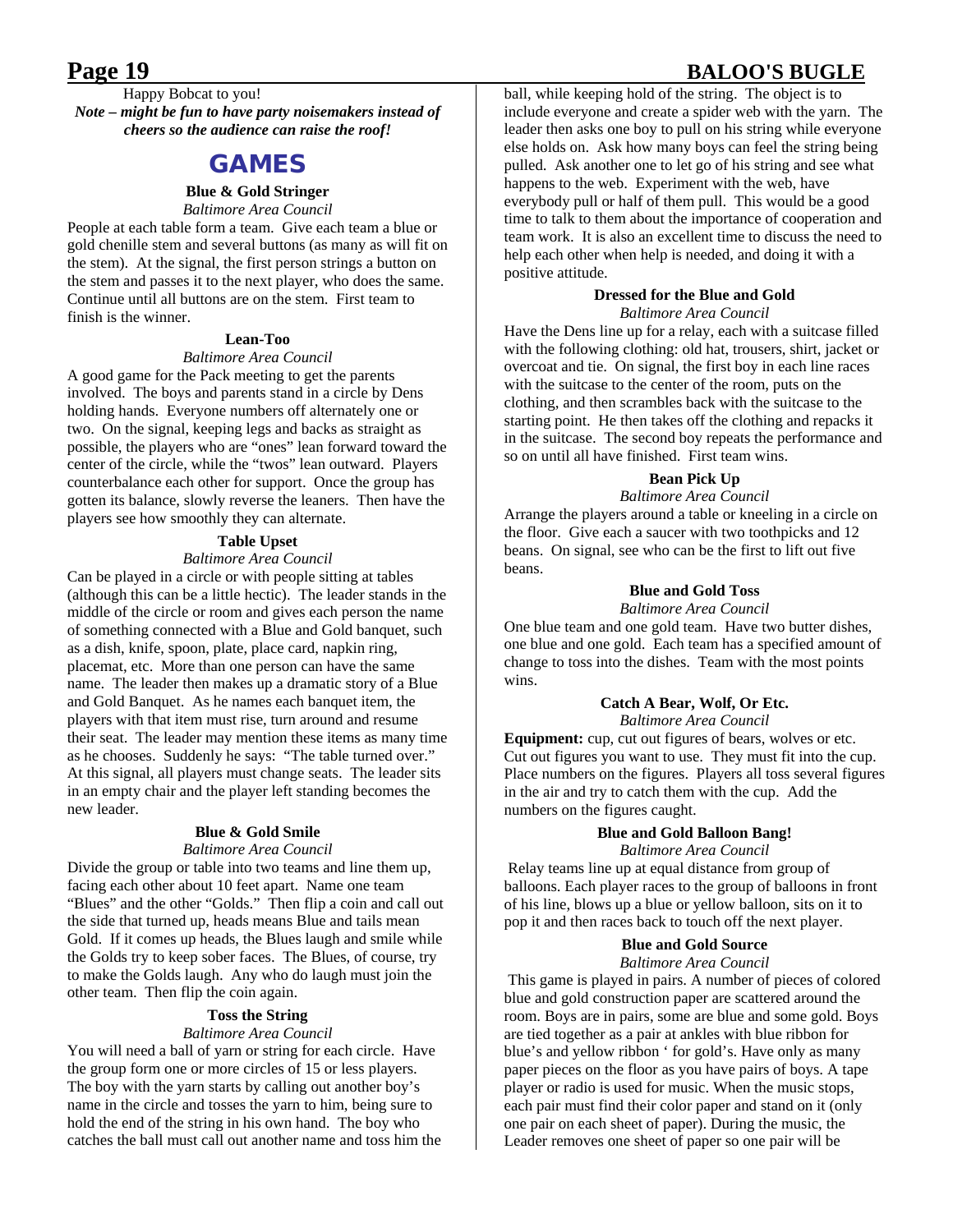## **Page 20** BALOO'S BUGLE

without a color. The pair who cannot find their "color" when the music stops is eliminated. Action is repeated until one pair remains.

### **Nonverbal Birthday Line-up**

*Santa Clara County Council* 

This game can be played with children and parents. Have all the players try to line themselves up according to the month and day of birth, without any talking. The game is a lot of fun with a large group of people.

### **Long, Long, Long Jump**

*Santa Clara County Council* 

The object of this game is for the group of children to jump collectively as far as possible. The first player begins at a starting line and makes a jump. The next player starts his jump where the previous person landed. The players can attempt to improve their total collective distance on successive tries. This can be played indoors or outside, with a backward broad jump, forward long jump (standing or running), hop-skip-and-jump, and so forth.

#### **Wagon Wheels**

#### *Santa Clara County Council*

A wagon wheel is created by having about seven children facing each other and joining hands to form a circle. The wheel then moves in a circular motion around the walls of gym. Two or three children (the bottom of the wheel) have their backs touching the wall momentarily as the wheel spins along the wall. The fun increases as the wheel picks up speed. Try putting the wheel into reverse or changing the speed.

The wheel can stop by turning itself into a human hubcap. One child lets go of his teammate's hand on either side and begins to turn toward the inside of the circle, drawing the line into the center. This coiling process continues until everyone, still holding hands, is wrapped into a human hubcap.

#### **Pass the Baton**

#### *Santa Clara County Council*

Have the group form a circle. Give one person a baton-like item, such as a paper towel roll. Have the group members say the words of the Pledge of Allegiance, a song, cheer, prayer, etc. The first person says the first word, and pass the baton to the person on his left. The second person says the next word, and passes the baton, and so on until someone makes a mistake. If a mistake is made, that person steps out of the circle. The next person says the correct word, and play continues until only one person is left. Repeat the game with the Cub Scout Oath, or a new song or prayer.

#### **Tug of War in the Round**

*Santa Clara County Council*  Get a large rope about 24-feet in length and tie (or splice) the two ends together to form a large round rope.

Four teams line up on the four sides of a square that is drawn on the ground.

In the center square, the rope is placed opened out into a circle.

The teams should be equal in size and each team member is numbered off.

The leader then calls a number, and the four kids (one from each team) with that number grab one side of the rope and try to get back across their team's line.

As soon as a player crosses the line (pulling the rope), he is declared the winner.

Continue the game until everyone has had a try.

You can also try calling out several numbers at once.

#### **Blind Sardines**

#### *Santa Clara County Council*

This is a good game for large groups. You will need a blindfold for each player – neckerchiefs work great for this.

To play, one person volunteers to be the sardine. The sardine may choose to wear or not wear a blindfold.

All the other players wear blindfolds, and their objective is to come in contact with the sardine.

As the players roam around the room, when one player touches or bumps into another, he grabs the other player and asks, "Are you the sardine?"

The sardine must answer, "Yes" if asked.

Once a player finds the sardine, he must hang onto the sardine for the remainder of the game and becomes a sardine too.

Eventually more and more players are bumping into the line of sardines and adding themselves to the chain.

 The game is over when everyone has become part of the sardine chain.

#### **Domino**

#### *Santa Clara County Council*

This is a game that is as fun to watch, as it is to play. It's also easy to play and requires no props.

Teams line up in single-file lines parallel to each other. The lines should have the same number of people, and everyone should be facing toward the front of the line.

At a signal, the first person in each line squats, and then each person in turn squats, all the way to the end of the team's line. (You cannot squat until the person immediately in front of you squats first.)

The last person in line squats and then quickly stands up again, and in reverse, each person stands up in succession, instead of squatting.

The first team with the person standing at the front of the line is the winner.

This game works best with at least twenty people in each line (the more the better). Have the teams try it several times for speed.

#### **Alphabet Pong**

*Santa Clara County Council* 

This is a good game for a den activity. Have the boys from a circle, with each boy holding a book (hardcover) with both hands. One player takes a ping-pong ball, hits it with the book across the circle, and calls, "A." The person on the other side then returns it to someone and calls, "B," and so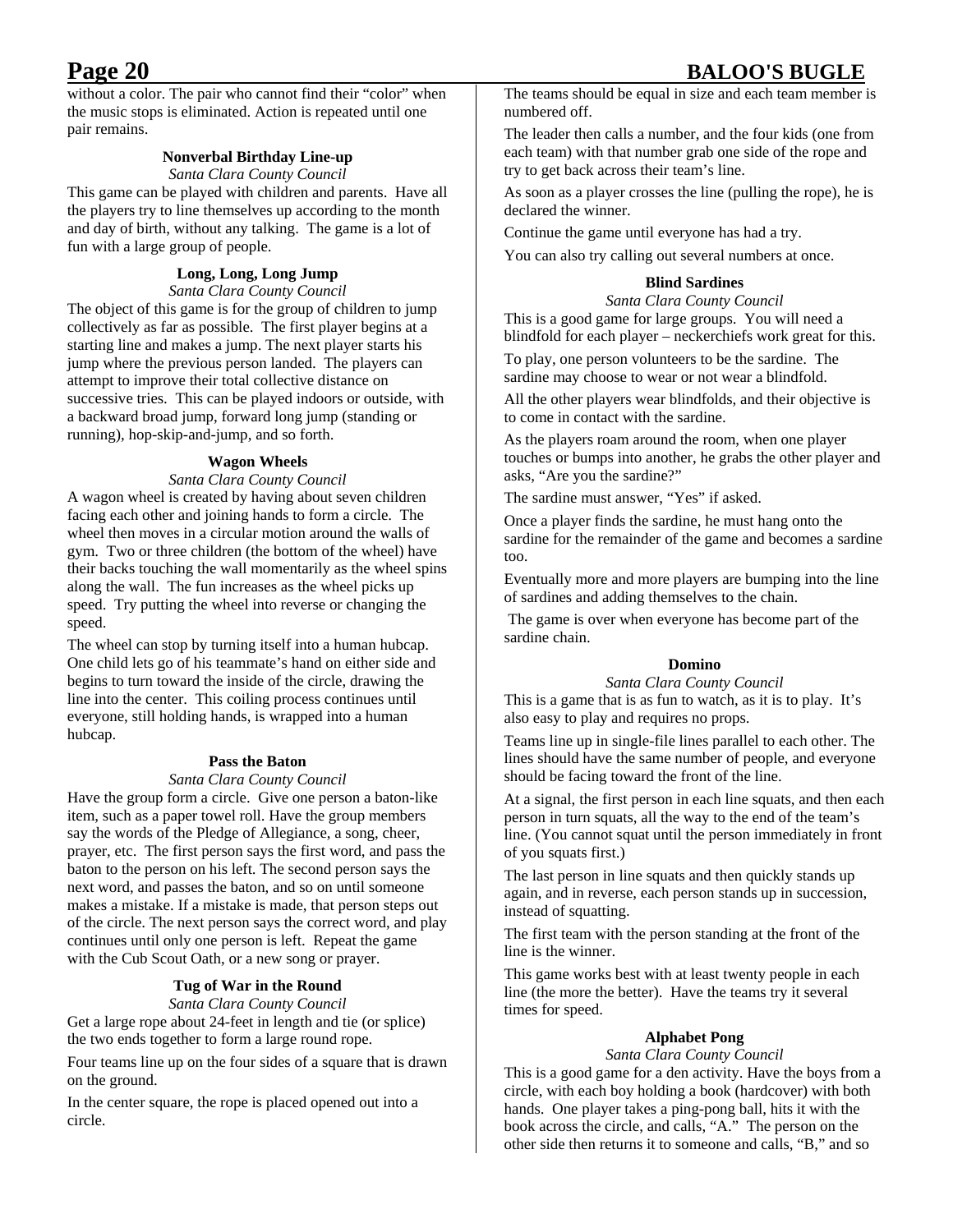## **Page 21** BALOO'S BUGLE

forth. The circle works together to see how far down the alphabet then can go before they miss. There is no particular order for hitting the ball. Anyone can hit the ball when it comes to him or her, but no one may hit the ball twice in a row.

#### **Blind Volleyball**

#### *Santa Clara County Council*

Split the boys into two equal teams. The two teams then get on each side of a volleyball court and sit down either on chairs or on the floor in rows, arranged like regular volleyball. Hang a blanket over the net so that a solid barrier is form and obstructs the view of the other team. The divider should also be low enough that players cannot see under it. Then play volleyball, using a big, light plastic beach ball instead of a volleyball. Regular volleyball rules and boundaries apply. A player cannot stand up to hit the ball.

#### **Trust Tag**

#### *Santa Clara County Council*

This game is played like regular tag, except that the players play in groups of two. One partner must wear a blindfold. His teammate guides him by keeping his hands on his blindfolded partner's waist and shouting directions. The object is for the blindfolded player to tag another blindfolded player.

#### **Bumper Box Relay**

#### *Santa Clara County Council*

For this game, you will need a large refrigerator box for each team. Each player stands with the box over his head and the open end at his feet. At a signal, the players race to the opposite wall (or goal) and back while their team shouts directions to them from behind the starting line. The boxes can be decorated ahead of time at a den meeting.

#### **Human Obstacle Course**

#### *Santa Clara County Council*

Each team lines up single file behind a starting line. Ten additional team members are used as the obstacle course: a standing pole to circle around, a leg tunnel to go under, kneelers on all fours to leap over, sitters with outstretched legs to step in and among, another standing pole to circle around and back to the starting line. At the signal, the first person runs the course, then the next person, and so on. If an obstacle is missed or improperly executed, the runner must repeat that obstacle.

#### **Ping-Pong Ball Relay**

#### *Santa Clara County Council*

This is a good party game for a den meeting. Give the boys a ping-pong ball and a party blower (the type that uncoils when you blow it), and have them line up at the starting line. Each boy is to push their ball across the floor using only their blower. He cannot blow directly on the ball or touch it in any way with the party blower. The first one across the finish line wins.

#### **PASS YOUR INSTRUMENT**

*Great Salt Lake Council* 

**Materials Needed:** none **How to Play:**  Players sit on the floor in a circle. Each player chooses an instrument they want to represent. He must then decide on an action that will represent that instrument.

To begin play, have everyone demonstrate their instrument's action. Then one player is chosen to be the Conductor and stands in the middle.

One player begins by making the sign of his instrument and then makes the sign of another player's instrument. The player whose instrument's action was made must then

make the sign of his instrument and then the sign of still another player's instrument and so on.

This is to be done without letting the Conductor see any of the actions. If the Conductor catches any player making the actions of an instrument that player becomes the new Conductor and the old Conductor sits in that player's place.

#### **THE HANDY BALLOON GAME**

*Great Salt Lake Council* 

**Materials Needed:** Many balloons of various colors inflated **How to Play:** 

On the signal "go" all balloons are tossed into the air. Players then try to keep them in the air as long as possible by batting them up with their hands. You may want to give specific directions to go with different colors of balloons. For example, red balloons may only be hit with the left hand, green balloons may only be hit with the head, all other colors must be hit with the right hand.

Any balloons that fall to the ground are considered out of play and cannot be picked up and restarted.

After 30 seconds the game director sounds the signal to "stop" and the balloons still in the air are caught and counted.

Compare how many your group has left to other groups or the last time you did it. Or do it again and try and improve. This is really fun when done as teams.

#### **CUB SCOUT DRESS UP RELAY RACE**  *Great Salt Lake Council*

**Materials Needed:** 2 sets of large or extra large Cub Scout, Boy Scout, den leader, or Scout leader uniforms, 2 American Flags in stands

#### **How to Play:**

- Flags in stands are at one end of the playing area. The two sets of clothing are in a back pack, bag or suitcase about half-way down the playing area.
- Divide players into two teams and have them stand in lines at the beginning of the playing area.
- $\checkmark$  On the word "go" the first boy in line runs to one set of clothing. He opens the container and puts on the clothing. He then runs the rest of the way to the flag.
- $\checkmark$  The player salutes the flag and runs back to the clothing container. He removes the clothing and puts it back into the container making sure to close and fasten the container.

He runs back to the beginning and tags the next boy in line. The next boy repeats the process. This continues until everyone on the team has had a turn.

The first team completely finished is the winner.

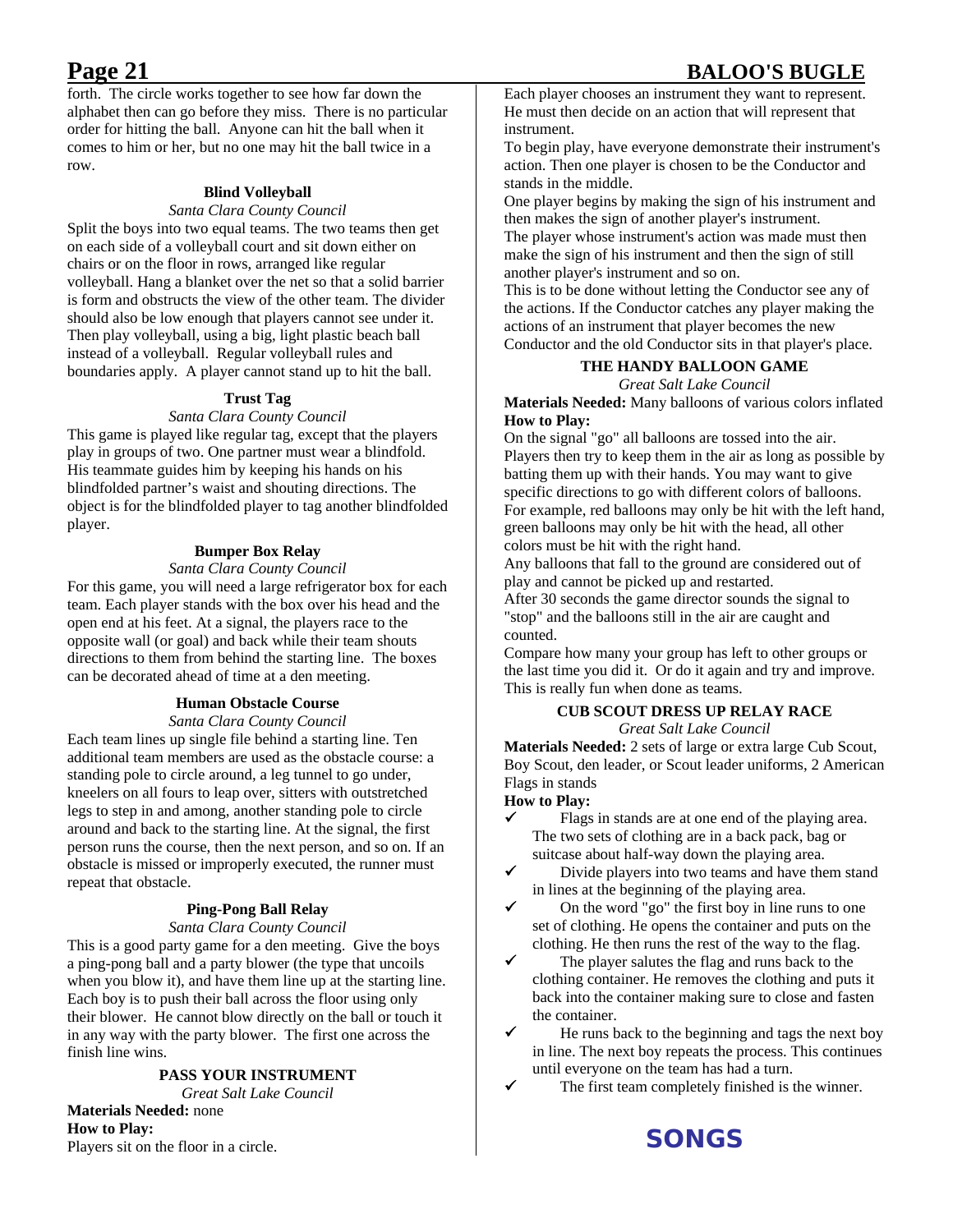## Page 22 BALOO'S BUGLE

#### **CUB SCOUT SAGA**  *Great Salt Lake Council*  Tune - Battle Hymn of the Republic Our shirts have seen the coming of another Scout award, The Bobcat first, the Wolf came next and soon the Webelos, We're proud to wear them cause we've earned them Now the question is, How do we stick them on?

#### **Chorus**

Glory, glory, hallelujah, Do we pin them, do we glue them, Gee, I got to hand it to ya, Thanks, Mom, you got it on.

#### **My Fav'rite Cub Things**  *Baltimore Area Council*

 Tune: My Favorite Things, from Sound of Music Blue and gold streamers and Den centerpieces, Fun night for parents and nephews and nieces! Indian dancers singing and cheering-- These are a few of my fav'rite Cub things Feasting and friendship and families together, Red, white, and blue and lots of cold weather! Brownies and cupcakes, birthday for Scouting-- These are a few of my fav'rite Cub things! Recognition! Pinewood derbies! Outings to the zoooo! All these are a few of my fav'rite Cub things And I hope that they're-yours too! Tuna with noodles, hot Chinese dishes, Spaghetti dinners and barbeque chicken Medals and ribbons and awards galore These are a few of my fav'rite Cub things!

#### **Blue and Gold**

*Baltimore Area Council*  Tune: Jingle Bells While dashing all around To prepare for Blue and Gold, The boys made napkin rings And placemats to behold. The nut cups they were neat. The nametags were just right. Oh, what fun it is to have a Blue and Gold tonight.

#### **Chorus:**

Oh Blue and Gold, Blue and Gold, Banquet time again Families gathered all around Waiting to chip in.

Fried chicken and baked beans Potato salad, too. A piece of Birthday cake Enough for me and you Some people ate too much But we all enjoyed the meal. The friendship here tonight Was warm and true and real.

#### **Chorus**

**Gold and Blue** 

| <b>Baltimore Area Council</b>       |                                   |  |  |  |
|-------------------------------------|-----------------------------------|--|--|--|
|                                     | Tune: Michael Row the Boat Ashore |  |  |  |
| We are true to the Gold and Blue    | Hallelujah                        |  |  |  |
| We are true to the Gold and Blue    | Hallelujah                        |  |  |  |
| The sun is gold and the sky is blue | Hallelujah                        |  |  |  |
| The sun is gold and the sky is blue | Hallelujah                        |  |  |  |
| Cubs are bright and Cubs are true   | Hallelujah                        |  |  |  |
| Cubs are bright and Cubs are true   | Hallelujah                        |  |  |  |

### **I've Got That Scouting Spirit**

*Great Salt Lake Council* 

#### *This is a Classic that fits this theme very well CD*

I've got that Scouting spirit up in my head, up in my head, up in my head.

I've got that Scouting spirit up in my head, up in my head to stay.

2. I've got that Scouting spirit deep in my heart…

3. I've got that Scouting spirit down in my feet…

4. I've got that Scouting spirit all over me…

### **Cub Scouts, Cub Scouts**

*Liz, Chief Seattle Council*  Tune - New York, New York)

Cubs spread the news, come join us today I want to be a part of it, Cub Scouts, Cub Scouts These hiking shoes, are longing for trails Camping and outdoor fun—Cub Scouts, Cub Scouts

I want to help out in the town, I grew up in and find I'm doing my best—spreading goodwill These Tigers & Wolves, are going to Bears Than on to Webelos here we go--to the Boy Scouts When we can make it here, we'll make it anywhere It's up to you --Cub Scouts, Cub Scouts

#### Cub Scouts, Cub Scouts

 I want to help out in the town, I grew up in and find I'm doing my best—spreading goodwill Helping our neighbors, service to all These Tigers & Wolves, are going to Bears Than on to Webelos here we go--to the Boy Scouts When we can make it here, we'll make it anywhere It's up to you --Cub Scouts, Cub Scouts Cub Scouts!!!!!!!!!!!!!!!!!!!

#### **Our Cub Scout Family I**

*Santa Clara County Council*  Tune: The Addams Family - Add sound effects & snap fingers between verses

Our Cub Scout pack is growin' With lots of Cub Scouts showin' The Cub Scout Spirit glowin' Our Cub Scout family.

With Tigers, Wolves, and Bears And Webelos who care To live the Cub Scout Promise Our Cub Scout family.

**Our Cub Scout Family II** 

*Santa Clara County Council*  Tune: The Brady Bunch *- Adjust for # of boys in Pack* 

Here's the story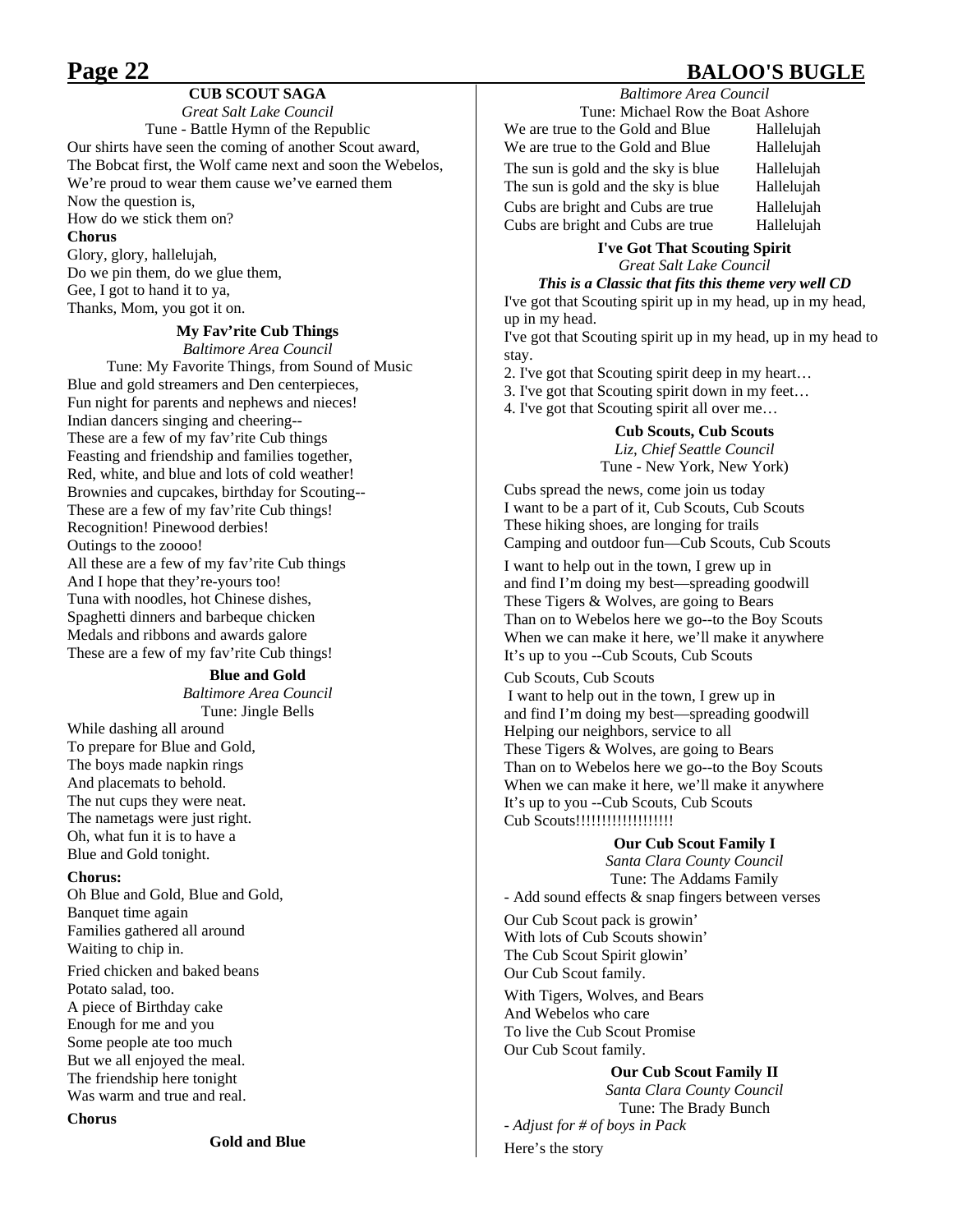Of our Cub Scout Family Filled with 30\* very active Cub Scout boys All of them had lots of fun in their dens Making lots of noise.

Once a month all the Cub Scouts go together In our monthly pack meeting With songs and games and lots of fun With out Cub Scout Family.

Our Cub Scout Family, Our Cub Scout Family, Lot of fun with our Cub Scout family.

#### **Our Cubmaster Had a Pack**

*Baltimore Area Council*  Tune: Old MacDonald Our Cubmaster had a Pack E-I-E-I-O And in this Pack, he had some Dens E-I-E-I-O With a Tiger Den here and a Tiger Den there, Here a Tiger, there a Tiger, everywhere are little Tigers. Our Cubmaster had a Pack E-I-E-I-O. *Repeat with Wolves, Bears, Webelos and Parents* 

#### **Blue and Gold Family**

*Baltimore Area Council*  Tune: Clementine

**Boys:** We're the Cub Scouts. **Adults:** We're the parents.

All: Here we are, both young and old. Here we are, both young and old. Altogether we're a Cub Pack Having fun at Blue and Gold.

**Boys:** We're the Bobcats Wolf and Bear Cubs And the Webelos are we. Altogether we're a Cub Pack Having fun in harmony.

**Adults:** We're the mothers. We're the fathers. Helping Cub Scouts as they go Up the ladder of achievement Climbing higher as they grow.

**All:** Let's give thanks on This occasion To the mighty Gold and Blue. Pack \_\_\_\_\_\_\_ is the number Representing me and you.

#### **Happy Birthday Cub Scouts**

*Baltimore Area Council*  Standard Happy Birthday Tune for all following Cub Scouting -- Hooray! Shout it out loud and clear, For it is our Birthday, Happy 75 years.

For Scouting we cheer, Our Birthday is here, The meaning is clear, HAPPY 75 years!

To all Bobcats and Wolfs, Bears, and Webelos too,

We sing Happy Birthday, Happy 75 years. Happy Birthday Cub Scouts, We send up this cheer, DO YOUR BEST always counts, Has for 75 years.

#### **Cubbing's Birthday**

*Baltimore Area Council* 

Tune: "Auld Lang Syne" Should Cubbing's birthday be forgot) No, not by Cubbers here. Should Cubbing's birthday be forgot And fun we've had all year. Oh, Cubbing's fun and learning too For any boy, and so Let's keep our Cubbing light aglow So everyone will know.

#### **Cub Scout Vespers**  Tune: Oh, Tannenbaum

Softly falls the light of day, As our campfire fades away. Silently Cub Scouts should ask, Have I truly done my task? Have I helped the Pack to go? Has the Pack helped me to grow? Have I stood above the crowd? Have I made Akela proud?

As the night comes to this land, On my promise I will stand. I will help the Pack to go, As our Pack helps me to grow. Yes, I'll always give goodwill, I'll follow my Akela still. And before I stop to rest, I will do my very best. *Thanks to Ron in Marin County Council for the second verse* 

## **CUB GRUB**

#### **Blue and Gold Marble Cake:**

#### **Ingredients:**

Box of cake mix, your choice of flavor Your favorite homemade or canned frosting, white or yellow tinted

Fresh blueberries or blue jellybeans or blue M&M's Yellow or blue sugar sprinkles, optional

### **Directions:**

- $\checkmark$  Bake a two-layer cake, following instructions on box.
- $\checkmark$  Cool the cake.
- $\checkmark$  Frost the cake.
- Place a ring of blueberries or jellybeans or  $M\&M$ 's around the perimeter of the top of the cake.
- $\checkmark$  Do the same around the bottom edge.
- $\checkmark$  Place more berries or jellybeans around the sides of the cake, forming additional rings or zigzag patterns.
- Sprinkle with colored sugar sprinkles if desired. **Blue and Gold Mints**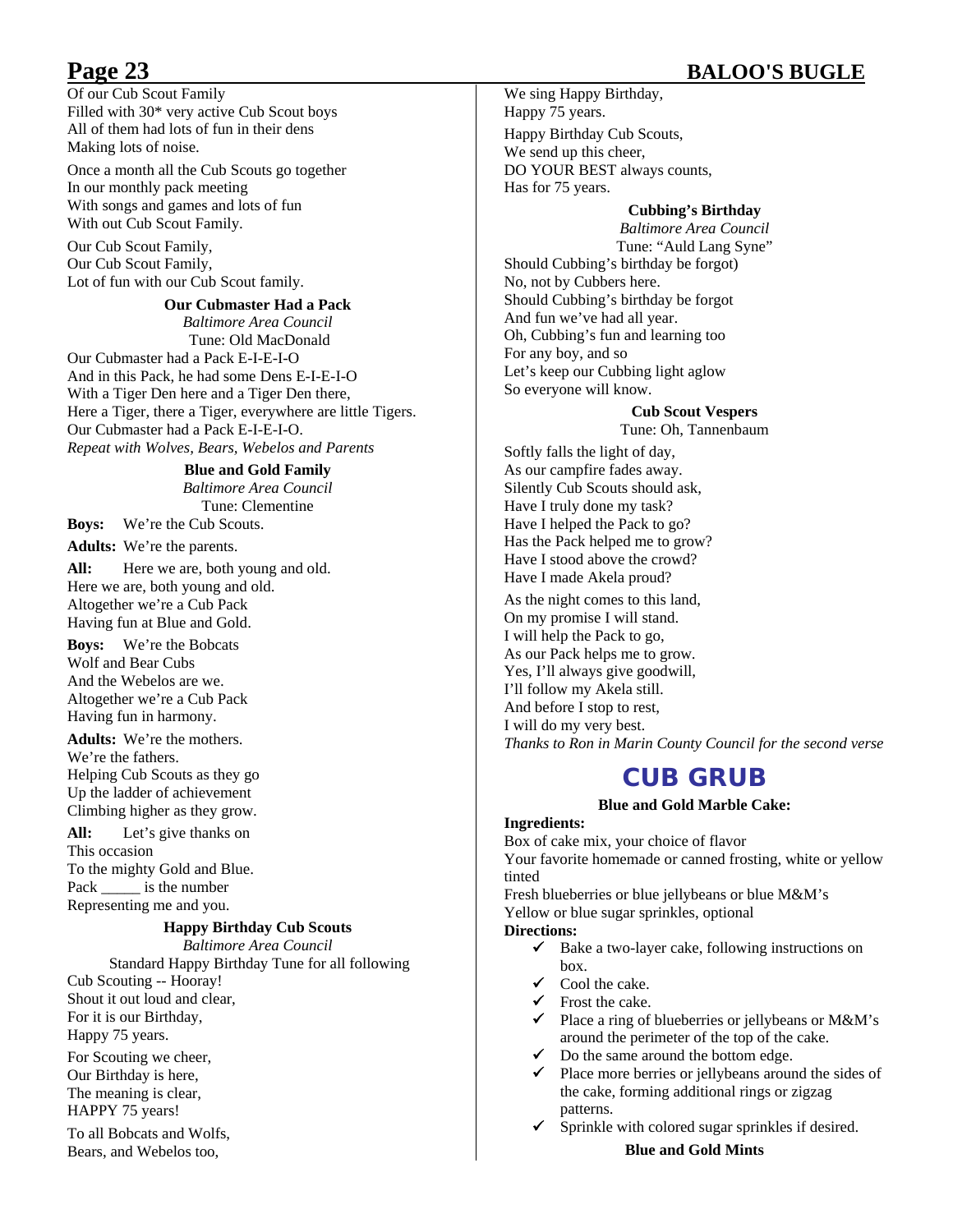## **Page 24** BALOO'S BUGLE

*Baltimore Area Council*  To make blue and gold mints for banquet:

### **Ingredients –**

- 6 tsp. butter or margarine
- 3 Tbs. peppermint or spearmint flavor
- 3 Lbs. powdered sugar
- 7 Tbs. Water
- food coloring

Dash of salt

#### **Directions:**

- $\checkmark$  Cream the butter;
- $\checkmark$  Add flavoring, salt and water.
- $\checkmark$  Combine with 2 lbs. powdered sugar.
- $\blacktriangleright$  Blend in mixer and knead mixture with remaining sugar. (First divide in half if you want more than one color)
- $\checkmark$  Knead to right consistency.
- $\checkmark$  Cut or shape mints.
- $\checkmark$  Spread on cookie sheet and refrigerate.
- $\checkmark$  Cover and refrigerate unused mixture to keep from hardening.

#### **Duff's Gold Mine Salad:**

*Baltimore Area Council*  From Boy's Life Magazine; January 1989

#### **Ingredients:**

Lemon gelatin mix

Canned pineapple chunks

Small Blueberries, whole

#### **Directions:**

- $\checkmark$  Follow gelatin package instructions.
- $\checkmark$  After gelatin is thickened but not fully set, stir in the other ingredients.
- $\checkmark$  Chill until set. Mold if desired.
- $\checkmark$  Garnish with blue berries.

### **Banquet Treats:**

*Baltimore Area Council* 

#### **Ingredients:**

1 cup peanut butter

¼ cup mashed bananas

¼ cup cocoa

2 teaspoons vanilla

crushed cereal or cookies

#### **Directions:**

- $\checkmark$  Mix 1st four ingredients together.
- $\checkmark$  Shape into walnut-size balls.
- $\checkmark$  Roll in crushed cookies or cereal.
- $\checkmark$  Store in refrigerator or freezer.

#### **Heavenly Hash**

*Santa Clara County Council* 

#### **Ingredients:**

2 cups cold cooked rice

- 1 8¾-oz can crushed pineapple
- ¼ cup sliced maraschino cherries
- 1 cup miniature marshmallows

Dash salt

1 cup whipping cream

Lightly mix rice, drained pineapple, cherries, marshmallows and salt. Chill well. Just before serving, whip cream and

fold into rice mixture. Pile into dessert dishes and top with additional cherries, if desired.

Makes 6 servings.

#### **Hot Apple Cinnamon Fluffs**

*Santa Clara County Council* 

#### **Ingredients:**

32 oz apple juice or apple cider 7 oz marshmallow cream or fluff 1 tsp vanilla 1 tsp cinnamon  $\frac{1}{2}$  tsp nutmeg

Heat apple juice and pour into 4 mugs. Put marshmallow fluff in stainless steel bowl and fold in vanilla, cinnamon, and nutmeg. Spoon the marshmallow mixture on top of the warm juice and serve.

Makes 4 servings.

#### **Valentine Floats:**

*Baltimore Area Council* 

#### **Ingredients:**

32 oz. bottle cranberry juice cocktail, chilled

12 oz. bottle raspberry soda water, chilled

Raspberry sherbet

Fresh raspberries, chilled or frozen raspberries, thawed **Directions:** 

- $\checkmark$  In large pitcher, stir together juice and soda water.
- Spoon a little sherbet into each glass,
- $\checkmark$  Top sherbet with fruit.
- $\checkmark$  Fill glasses with mixture in pitcher.
- $\checkmark$  Garnish with sprig of mint and raspberry, if desired.

#### **Homemade Ice Cream**

*Great Salt Lake Council* 

#### **Ingredients:**

4 eggs 3 cups sugar  $\frac{1}{2}$  tsp. salt 6 cups milk  $1$  qt. half & half  $2$  Tbsp. vanilla

#### **Directions:**

Beat eggs until light, gradually adding sugar and salt.

Pour in milk and half & half.

Mix vanilla in, stir,

Pour into ice cream freezer container and freeze.

### **Ice Cream 2**

### *Great Salt Lake Council*

#### **Ingredients and Stuff:**

| 2 - 1 quart Zip top Bags  |                 | $\frac{3}{4}$ cup milk |
|---------------------------|-----------------|------------------------|
| 2 - 1 gallon Zip top Bags |                 | 1 cup whipping cream   |
| 18 lb. bag of ice         | $1/3$ cup sugar | $1/2$ cup rock salt    |
| 1/2 tsp. Vanilla          | Newspaper       | Duct Tape              |
| $\sim$                    |                 |                        |

#### **Directions:**

Place all ingredients in 1 qt. bag (squeeze out all the air), Then place inside another quart bag.

Place into a gallon zip top bag.

Fill gallon bag with ice and rock salt.

Seal the bag then place into another gallon bag.

Wrap in several layers of newspaper and tape all sides to hold a ball shape.

Toss back and forth for about 15 minutes.

**Skor Bar Cake**  *Great Salt Lake Council*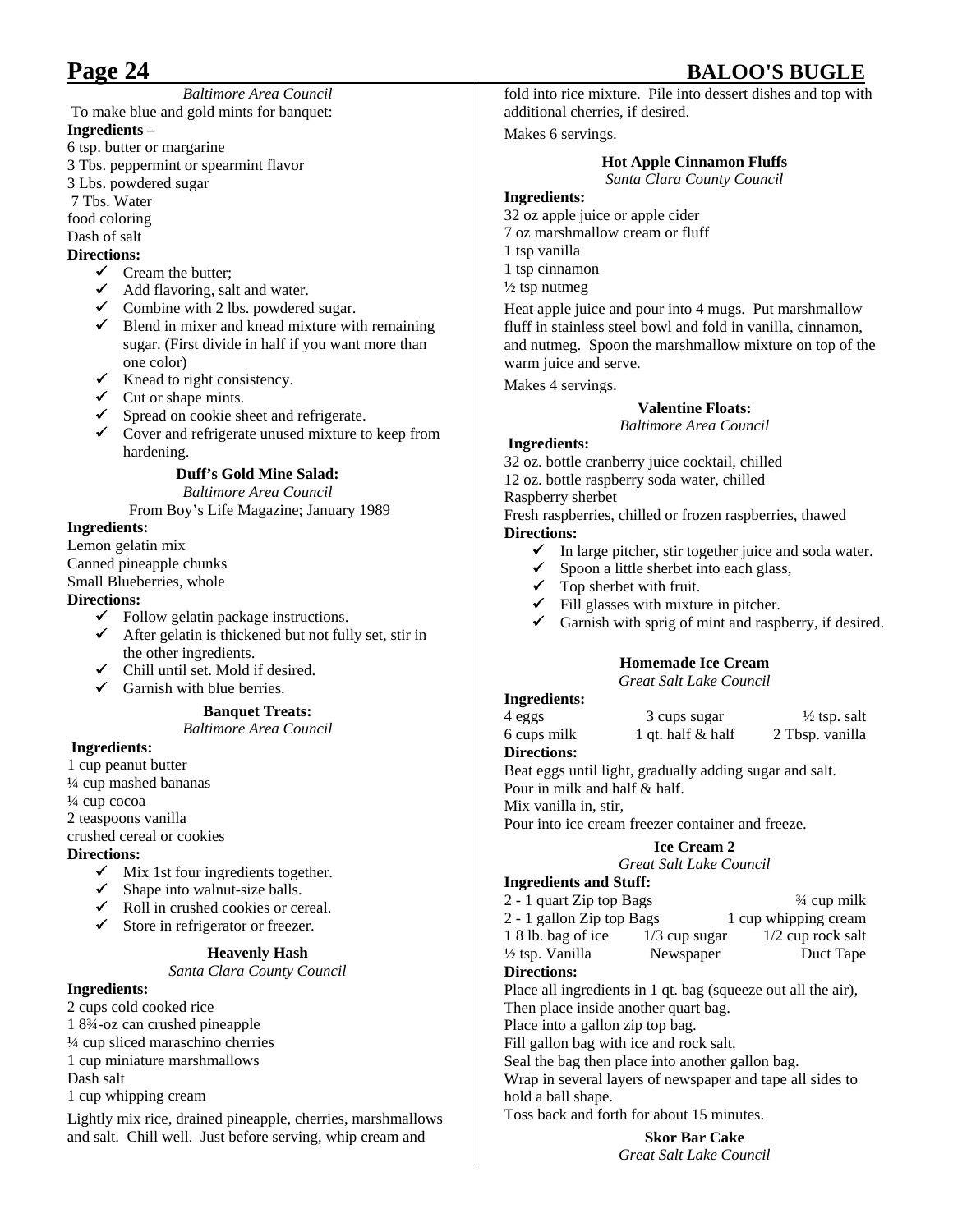## **Ingredients:**

- 1 chocolate cake mix
- 1 jar caramel topping
- 1 can Eagles brand sweetened condensed milk
- 1 large container of whipped cream

### 4 Skor candy bars

#### **Directions:**

Bake cake as directed. Let cool. Poke holes in cake with bottom of wooden spoon. Mix caramel topping and sweetened condensed milk together, Pour over the top of the cake. Spread whipped cream over cake.

Top cake with crushed candy bars.

#### **Dump Cake**

*Great Salt Lake Council* 

#### **Ingredients:**

2 cans pie filling (any flavor) 1 box yellow cake mix 1 cup walnuts 1 cup butter cool whip **Directions:**  Spread pie filling in 9"x 13" pan. Sprinkle cake mix over pie filling. Top with nuts. Melt butter and drizzle over top. Bake at 350 degrees for 30 - 45 minutes. Top with whipped cream.

### **Ice Cream Cone Cupcakes**

*Great Salt Lake Council* 

#### **Ingredients:**

1 cake mix (any flavor) Ice cream cones with flat bottoms

#### **Directions:**

Mix cake mix as directed. Place ice cream cone in muffin tins, so they will stand up. Fill ice cream cones half full of cake mix. Bake as directed on cake mix box. Decorate with frosting and sprinkles.

## **STUNTS AND APPLAUSES**

### **CHEERS**

*Great Salt Lake Council* 

Divide into two groups. **Group One:** "I like Cub Scouts; yes, I do! I like Cub Scouts; how about you?" *Points to Group Two.* **Group Two:** Responds in same manner. Continue taking turns for a couple of rounds.

#### **Cub Scout Yell**

*Great Salt Lake Council*  Rip, Rap, Rap! Rip, Rap, Ree! Loyal Happy Cub Scouts are We!

Do Your Best! Be Prepared! Shout! Shout! Shout! Wolf Cub! Bear Cub! Webelos Scout!

*Baltimore Area Council* 

**Cub Den Cheers -** Use these cheers separately for Den awards or have the boys do all four at one time to see who can cheer the loudest.

- $\checkmark$  Tigers yell 'We're gr $rrrr$ rrrreat!"
- $\checkmark$  Wolves howl,
- $\checkmark$  Bears growl and
- 9 Webelos yell, "We all yell, Webelos are swell!"

Pack Cheer - The Cubmaster says, Clap your hands (everybody claps two times) "stomp your feet" (everybody stomps two times), then everyone yells together "Pack can't be beat!"

**When I Do – You Do - Tell the group that when you** applaud so should they, and when you don't, they shouldn't either. Use false starts throughout the evening to try and trick them up.

**Do a Good Turn -** Have the group stand up to applaud. They clap once, turn a ¼ turn and clap again, turn another ¼ turn and clap again, and continue like that until they have completed a full turn.

**Great Job Applause -** Group stands and says "GREAT JOB GREAT JOB GREAT JOB, getting louder each time.

**Good Going Applause -** Group stands and says " GOOD GOING GOOD GOING GOOD GOING starting off loud and ending softly.

**Well Done -** Say well done then have the audience echo it back to you.

**Cracker Cheer -** Hold imaginary cracker in hand. Pretend to take a bite. Smile and say "MMMM,GOOOD

 **"Six" Gun Salute -** Point finger into sky and say Bang bang six times, then blow the "smoke" away.

**Fruit Salad -** Pretend like your eating a watermelon, spit out seeds, then a cantaloupe, then a cherry. *(for cherry, put finger in cheek bone and pop out of mouth)* 

#### *My pack's favorite of late is the Samurai Warrior Watermelon Cheer – Commissioner Dave*

- Everyone holds their watermelon in their hands (Arms a little wider than shoulder width with palms up)
- Then they toss their "watermelons" into the air
- Next they pull their sword and slice through the watermelon while its above their head as it falls (a Samurai yell is appropriate here)
- Catch a piece of the watermelon after slicing (Arms a little wider than shoulder width with palms up. Give a loud thud as the watermelon falls into your hands)
- Now do a classic watermelon cheer
- You can make it a Southern Samurai watermelon cheer by adding a "Y'All" after spitting the pits. *(I learned the Southern Watermelon Cheer from J. Clay Dean of Montgomery, AL, and James Phillips of Alexander City, AL, while at NJLITC at Schiff Scout Reservation in 1963. We were in the Wolf Patrol of Troop 249 with Jim Walker as Scoutmaster and Ron Geddes as SPL. I saw Clay and Jim the next summer at the 1964 Valley Forge Jambo but never since. Any other 1963 NJLITC vets out there??)*

**RUN ONS TALL TREE Run-on**  *Great Salt Lake Council*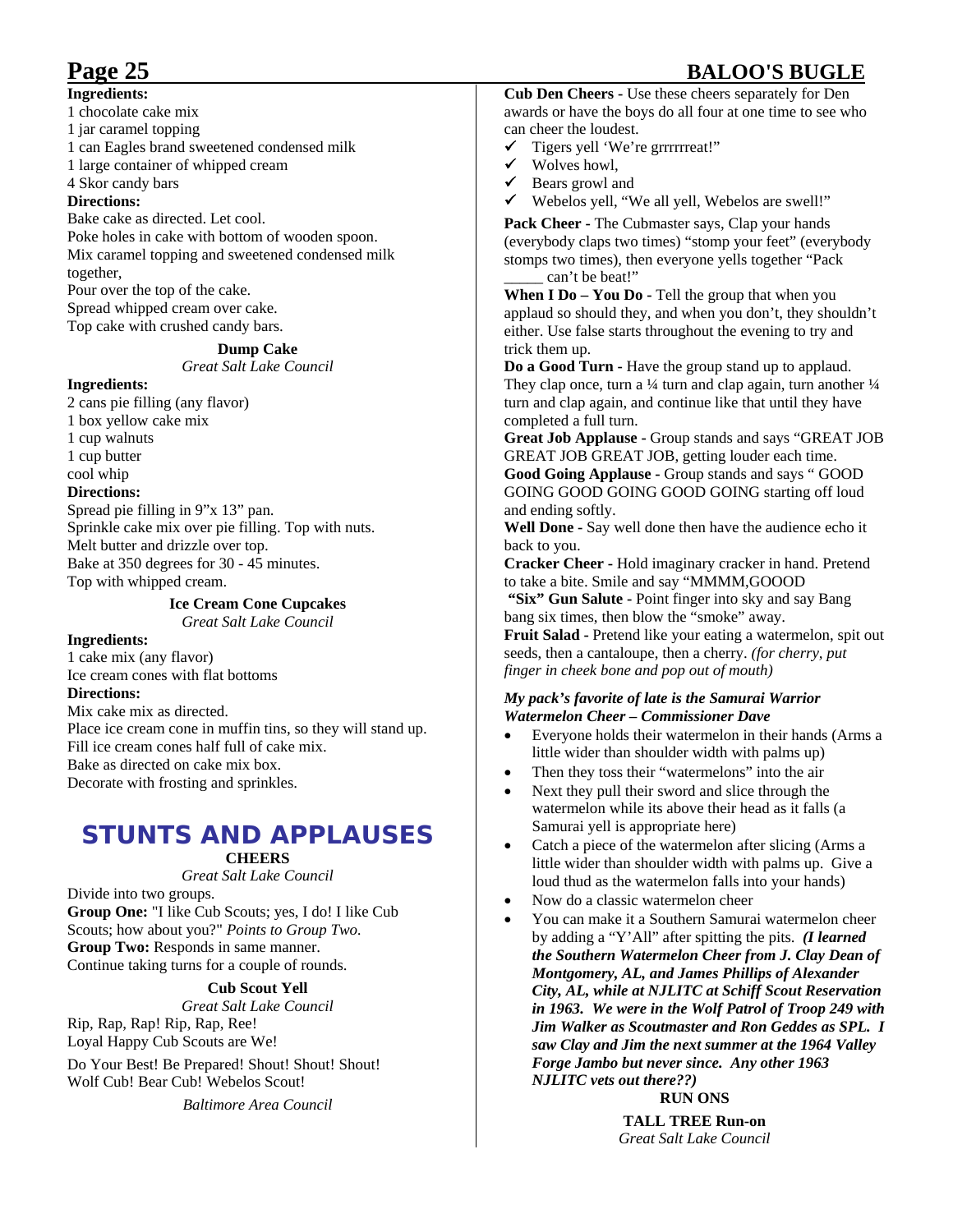## **Page 26** BALOO'S BUGLE

The first person calls from out of sight: "Hey Fred, look! I'm in the top of a 100 foot tall tree."

The second person: "But Joe, we don't have any 100 foot tall trees in camp."

First person: "Oh noooo....", screams as he is falling.

#### *Baltimore Area Council*

Did you hear about the birthday candle that was upset? *Those birthday parties really burn him up!*  What kind of bird is like a car? *A goose, they both honk* 

What pets are found in most cars? *Car-pet?*  What do you get if you mix an egg with a scientist?

*An egg-spearmint.* 

What should a Cub Scout keep after he gives it away? *A promise.* 

What is it that always increases the more Cub Scouts share it? *Happiness.* 

## **SKITS**

## **The Story of Scouting Skit**

*Baltimore Area Council*  Set Up: A pantomime skit with four scenes. Pantomime

takes place, then curtain closes and narrator describes scene, allowing time for scenery changes.

**Scene 1:** *Outdoor setting: artificial campfire in clearing. Several boys in shorts and T-shirts, setting up a tent. A man stands to one side, giving directions. Boys sent selves around campfire; man faces them, gesturing with his hands as if telling a story. Curtain closes.* 

**Narrator.** The date was July 29, 1907; the place Brownsea Island, off England's southern coast. 21 boys and 2 men had set up a makeshift camp; their home for the next 2 history making weeks. The boys came from all over England. They were the first Scouts. The man was Lord Robert Baden Powell. *(Curtain opens)* 

**Scene 2:** *Street scene in London-lamp posts, road signs. Man is walking down street. He glances at his paper, looks around, obvious lost. He shakes his head, discouraged. A boy appears, pantomimes questioning the man, shows him the way. Man offers boy money; he refuses, smiles and walks away. Curtain closes.* 

**Narrator:** Two years later. The place was London. The man was William D. Boyce, a Chicago businessman, lost in the fog. The boy helped him to his destination; but refused a tip; explaining that Scouts do not accept money for doing a good turn. Boyce visits with Baden-Powell and finds out about Scouting.

**Scene 3:** *Steamship in Background. Boyce is boarding. Carries luggage. Sign nearby points to America. Curtain closes.* 

**Narrator:** When Boyce boarded the transatlantic steamer for home, he was afire with enthusiasm about Scouting. His suitcase was full of ideas. On February 8, 1910, he incorporated the Boy Scouts of America, in Washington, D.C. Four years later the B.S.A. was granted a Federal Charter by Congress. *(Curtain opens.)* 

**Scene 4:** *Small group of boys with woman in old-style uniforms. They are working on a craft protect around table. U.S. map in background. Curtain closes.* 

**Narrator:** Cub Scouting began in the United States in 1930, when boys of a younger age asked for a program of their own. The first year, there were five thousand Cub Scouts registered.

**Scene 5:** *(Curtain opens to reveal three boys in today's Cub Scout uniform; saluting the U.S. flag.)* 

**Narrator:** And now, 75 years later, there are more than two million Cub Scouts in our country. And Scouting continues to grow. *(Curtain)*

#### **If I Weren't a Cub Scout ...**

*Great Salt Lake Council* 

Tune: This is the Music Concert Seeing this done at least once is a treat. Each person must act out his part s he sings it. Each singer calls out what he would be then sings his verse twice. Then keeps singing t as each other person joins in with their part. In the end everyone is singing over the top of everyone else and all are moving.

Plumber steps out, says his line and then sings his verse twice, then he steps back and all do chorus Carpenter steps out, says his line and then sings his verse twice. Then Plumber steps up and Carpenter and Plumber each sing their verses twice. Then they both step back and all do chorus

Teacher steps out, says his line and then sings his verse twice. Then Carpenter steps up and Carpenter and Teacher each sing their verses twice. Then Plumber steps up and Teacher, Carpenter and Plumber each sing their verses twice. Then they step back and all do chorus Hippie steps out, says his line and then sings his verse twice. Then Teacher steps up and Teacher and Hippie each sing their verses twice. Then Carpenter steps up and Carpenter, Teacher and Hippie each sing their verses twice. Then Plumber steps up and Hippie, Teacher, Carpenter and Plumber each sing their verses twice. Then they step back and all do chorus

#### **And so forth. Make up your own verses, too Chorus:**

If I were not a Cub Scout, I wonder what I'd be If I were not a Cub Scout, a ......

- A plumber I would be Plunge it, flush it, look out below!
- A carpenter I'd be Two by four, nail it to the floor!
- A teacher I would be Sit down, shut up, throw away your gum!
- A hippie I would be Love and peace, Hey Man! Cool Man! Far out! Wow!
- A laundry worker I'd be Starchy here, starchy there, starchy in your underwear!
- A cashier I would be Twenty-nine, forty-nine, here is your change, sir!
- A doctor I would be Take a pill; pay my bill! I'm going golfing!
- A fireman I would be Jump lady, jump... whoa splat!
- A cook I would be Mix it, bake it; heartburn-BURP!
- A lifeguard I would be Save yourself, man. I'm working on my tan!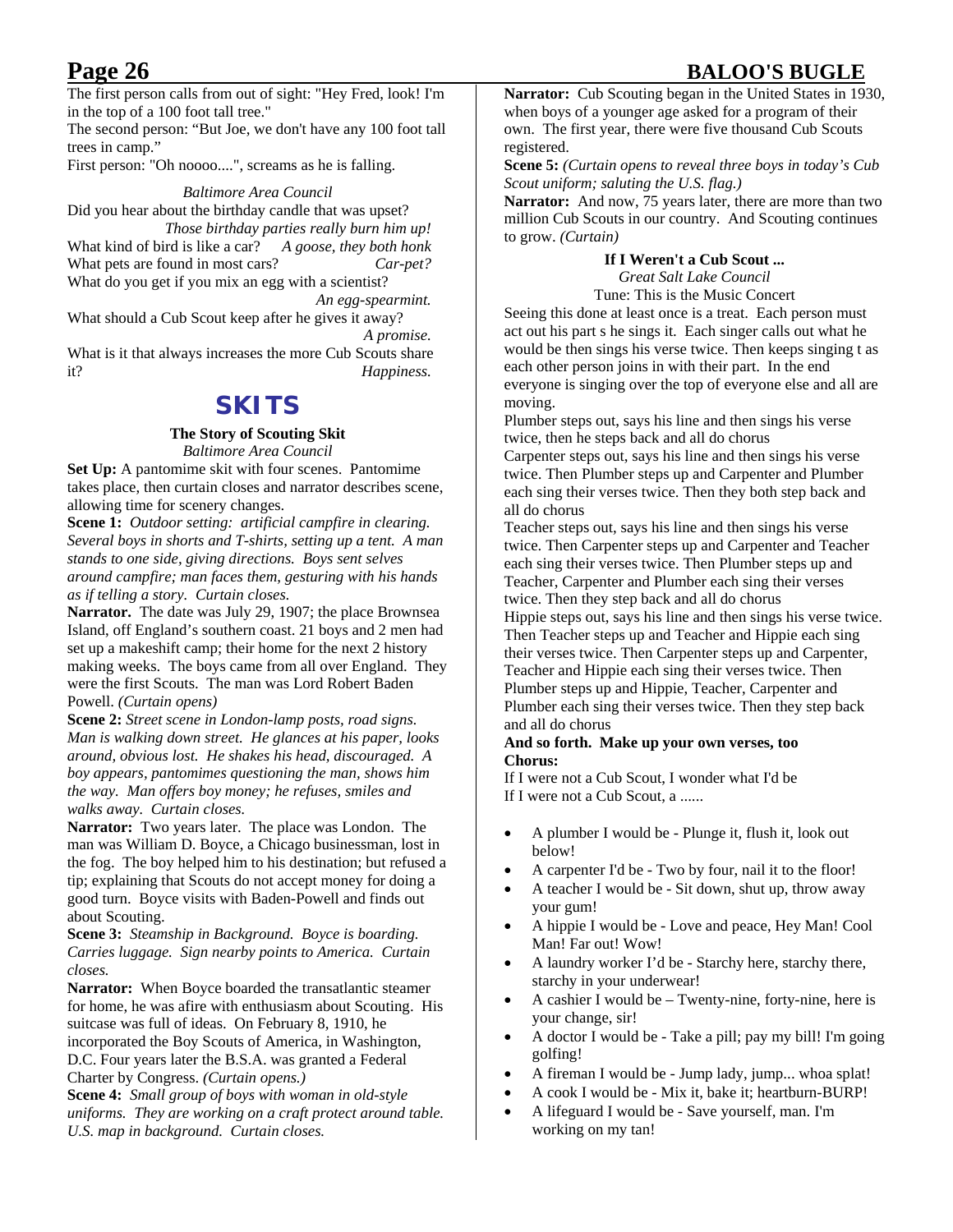- Page 27 BALOO'S BUGLE
- A Cubmaster I would be Do this, do that, I'm gonna take a nap.

### **Scouting Spirit**

#### *Baltimore Area Council*

#### **Characters:**

- #1 Old man with cane dressed as ghost
- #2 83 year old man with a sign stating age around neck
- #3 35 year old man with sign stating age around neck
- #4, #5, #6 Cub Scouts in uniform

*(All enter and stand in order 1 thru 6)*

- **#4, #5, #6:** Who are You?
- **#3:** I am the father of a Cub Scout. I too was a Cub Scout
- **#2:** I was the first American Scout. I became a Cub Scout in 1930 when Cub Scouting came to America 75 years ago.
- **#1:** I am the spirit of the 24 boys who with Baden-Powell began the Scouting experiment on Brownsea Island.
- ALL: We are the spirit of today's Scouts and Scouting movement. We wish a happy birthday to all Scouts. Won't all of you join us in singing Happy Birthday to Scouting.



**Blue and Gold Banquet Skit**  *Baltimore Area Council* 

*You may want to use this for an opening or closing. CD*  **Preparation:** Print large block letters with permanent markers on 8" x 10" sheets of white cardstock---the word BLUE in Blue, AND in black, and GOLD in red. Add silver stars to the letters. Printing parts on back of each card in big letters cuts memorization to a minimum.

**Action:** Boys hold up cards and say their parts in turn. 10 boys required

- **Cub # 1:** B is for BOYS--Tigers, Bobcats, Wolf, Bears and Webelos
- **Cub # 2:** L is for LEADERS--the Cubmaster who guides us
- **Cub # 3:** U is for UNDERSTANDING--We learn to help others
- **Cub # 4:** E is for EXCELLENCE--we try to "do our best"
- **Cub # 5:** A is for ANNIVERSARY--Cub Scouting's 75th
- **Cub # 6:** N is for NEIGHBORHOOD--where Cub Dens meet each week
- **Cub # 7:** D is for DEN CHIEFS--Scouts who help us in many ways
- **Cub # 8:** G is for GOALS--for which Cub Scouting stands
- **Cub # 9:** O is for OPPORTUNITIES--for boys to learn and do
- **Cub # 10:**L is for LIBERTY--in the years to come

#### **Cub # 11:** D is for DEN LEADER--who loves and helps us

**Blue and Gold Skit to Music** 

*Baltimore Area Council*  Tune: "I've Been Working on the Railroad" Sing: Action: I've been working on my Wolf patch,

*Hold up Wolf patch sign* All the livelong day *Wipe hand across forehead* I've been working on my Bear patch

*Hold up Bear patch sign* 

Just to pass the time away. *Pretend to look at wrist watch* Don't you hear the Cub Scoutings shouting

*Cup hands around ear*  A Webelos we'll soon be! *Hold up Webelos sign* Can't you hear Akela shouting, *Cup hands around ear*  Come and follow me! *Come and follow me!*

#### REPEAT CHORUS TWICE

*( Sung by all the boys but one who blows the horn)*

| Tiger, won't you blow          | Blow horn |
|--------------------------------|-----------|
| Wolf, won't you blow           | Blow horn |
| Bear won't you blow your horn? | Blow horn |

#### **Bailing Out**

*Santa Clara County Council*

- **Cast:** A Boy Scout, a priest, the Worlds-Smartest-Man, an airplane pilot
- **Scene:** A crashing plane.
- **Setup:** The group is flying in an airplane. The Worlds-Smartest-Man starts showing off his knowledge, telling the passengers all about the airplane, all about the country they are flying over, etc. He keeps bragging that he is the Worlds-Smartest-Man. Make it clear that one of the passengers is a priest and one is a Boy Scout.
- **Pilot:** "I'm sorry folks, but the plane is going to crash. You'll all have to bail out. I'm afraid there aren't enough parachutes for everyone on board. But I've got mine! Good luck."

*(Pilot jumps out and disappears offstage in a free fall.)*

**Smartest-Man:** "Well, the Worlds-Smartest-Man isn't about to get caught without a parachute … I've got mine!"

*(He freefalls offstage.)*

*(Priest offers last parachute to the Boy Scout)*

- **Priest:** "Here son, you take the last parachute." **Boy Scout:** "Thanks, but it's no problem. I've got a parachute. The Worlds-Smartest-Man took my backpack!"
	- *(The priest and the Boy Scout jump with their parachutes)*

#### **The FBI Office**

*Santa Clara County Council*

- **Cast:** A Cub Scout den, an FBI agent
- **Scene:** An FBI office with mug shots on the wall.
- **Setup:** A Cub Scout den is visiting an FBI office and stopped to look at the photographs of the ten mostwanted criminals.
	- *(One of the Cub scouts points to a mug shot on the wall)*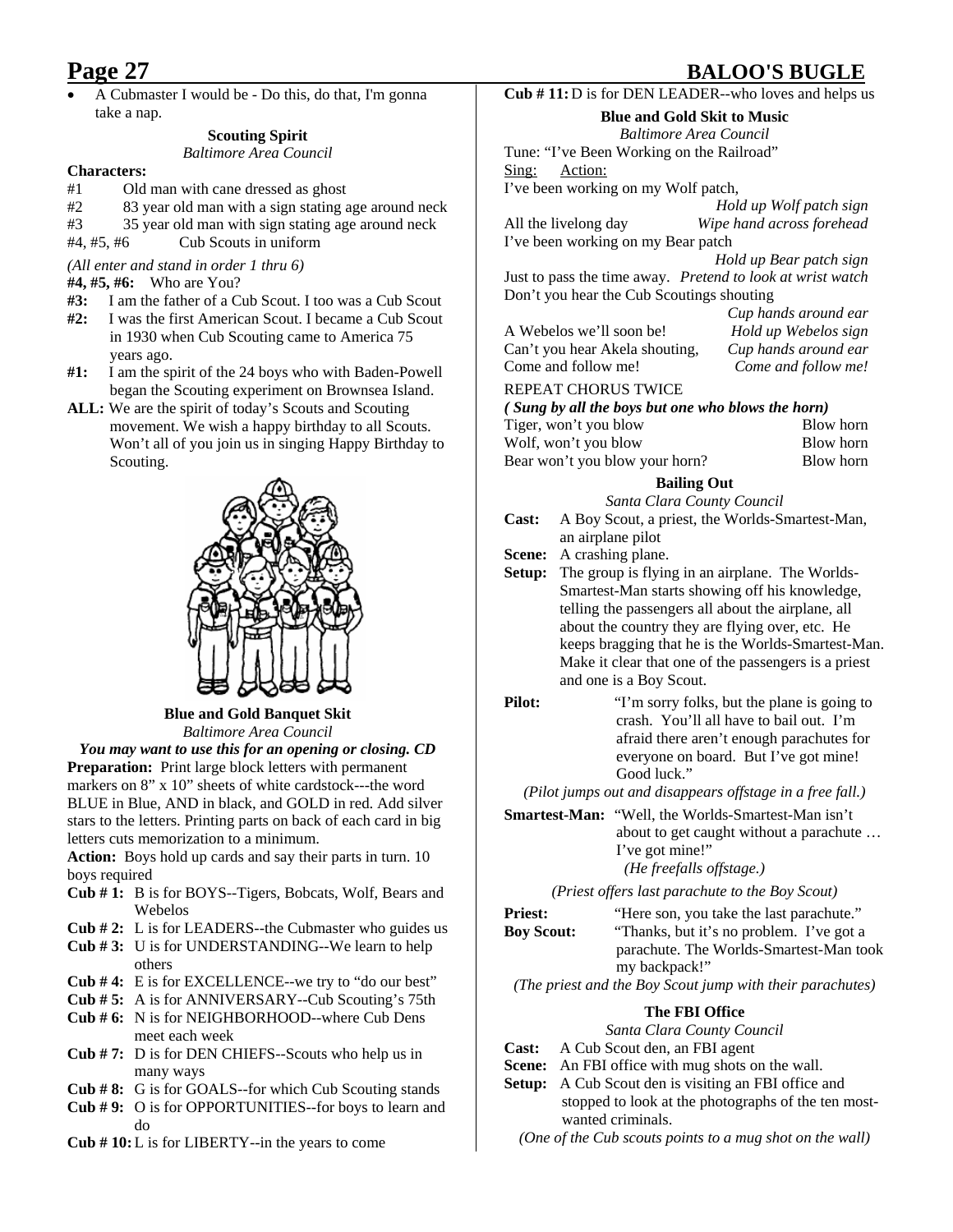| Scout:            | "Is that really a most-wanted criminal?" |
|-------------------|------------------------------------------|
| <b>FBI</b> Agent: | "Yes. it is."                            |
| Scout:            | "Then why didn't you keep him when you   |
|                   | took his picture?"                       |

## **CLOSING CEREMONIES**

### **75th Birthday of Cub Scouting**

*Circle Ten Council* 

Have a small birthday candle at each Cub Scout table setting and have a larger candle on all tables. At the proper time, the Cubmaster announces that each Webelos Scout should come forward and receive a lighted candle to take to his table. After he reaches his table all other lights are turned off.

**Cubmaster** America's manpower begins with boy power. As we light all our candles, you can see the room is growing brighter. (Cubs light their candles.) That is the way it is in Cub Scouting in our community as we increase our boy power. One Cub Scout may not be very big, but as our members grow we can light up all our homes and make everyone aware of our Cub Scout spirit. Let's make Cub Scouting really shine with boy power (lights come on and candles are blown out. Do Your Best!

**Cub Scouts** We'll do your best!

## **Baden-Powell Had A Vision**

*Circle Ten Council* 

The following closing could be done by a den of boys standing up front and reciting together the first eight lines or have one of them as narrator, take a few steps forward and say:

Baden-Powell had a vision, That he made come true. So now we can enjoy Scouting And have fun while we do.

While he wasn't an American, He's become famous to us, Earning through America, Our admiration and trust

Now may the Spirit of Scouting, Be with both young and old. As you remember again, The meaning of Blue and Gold

May you strive for truth and spirituality. In the warm sunlight under the sky above, As you bring good cheer and happiness With steadfast loyalty brought through love.

Happy 75th Birthday and Happy Scouting!

#### **Cub Scouts**

#### *Baltimore Area Council*

Prior to the meeting, prepare large cards with Letters on them for each Scout. Print the accompanying lines of text on the back of each card in large print. On cue, each Scout enters the stage area and presents his letter and words. Be sure to practice ahead of time and make sure everyone reads well and loudly enough to be heard.

**Cub # 1:** C stands for COURTEOUS, something that all Cub Scouts should be.

- **Page 28** BALOO'S BUGLE<br> **Page 28** Scout: "Is that really a most-wanted criminal?" | Cub #2: U stands for UNIOUE, something that of our C **Cub # 2:** U stands for UNIQUE, something that of our Cub Scouts are.
	- **Cub # 3:** B is for BOYS, without which there would be no Cub Scouting.
	- **Cub # 4:** S stands for SPECIAL, something that every Scouting volunteer is.
	- **Cub # 5:** C stands for CHARACTER, something developed by time in Scouting.
	- **Cub # 6:** O stands for OUTINGS, one of our favorite parts of Scouting.
	- **Cub # 7:** U stands for UNIFORM, we're proud to be wearing ours.
	- **Cub # 8:** T stands for TALENT, something that each leader shares with the boys.
	- **Cub # 9:** S stands for SPIRIT OF SCOUTING, something that lives in the hearts of everyone involved in SCOUTING.

## **Cubmaster's Minute**

#### **Do Your Best**

*Baltimore Area Council*  One of the most important things to learn in life is to put forth your best effort when doing something. That is why we have the Cub Scout motto. As a member of this Pack, I hope you will put forth your best effort for the good of the Pack and for your own good.

#### **Closing Thought**

*Baltimore Area Council* 

Those whom we seek to serve come our way but once – as boys. Neglect none of them – for somewhere among them may be the man who will lead the world to everlasting peace.

#### **Good Hunting Closing**

*Circle Ten Council* 

You have wandered through the Jungle and your eyes have been opened to see many wonderful things. Now you go forward on your journey into the greater land of Scouting, and Akela and the pack speed you on your way with a cheery call of "good hunting." You will never forget your days with the pack, one day, it may be that you will return to it and help other cubs to open their eyes in the jungle. Good Hunting.

## **WEBELOS**

**Webelos Graduation Arrows**  *Circle Ten Council* 

Start or continue a tradition, as each Webelos is crossing over from Cub Scouting to Boy Scouting – give each Webelos an arrow that marks his journey though Cub Scouts. Making the arrows is done "secretly" by the parents. It is also a great tradition to have the parents get together to make the arrows. It is great fellowship and friendship. These instructions are general in nature and you will want to adapt them to your own pack and pack traditions.

### **How to Make the Arrow**

#### **A. Materials needed:**

Material needs to be as straight (as possible) 30 to 36 inch long by ¼ to ½ inch diameter shaft. A dowel can be bought, but natural sticks seem even more appropriate.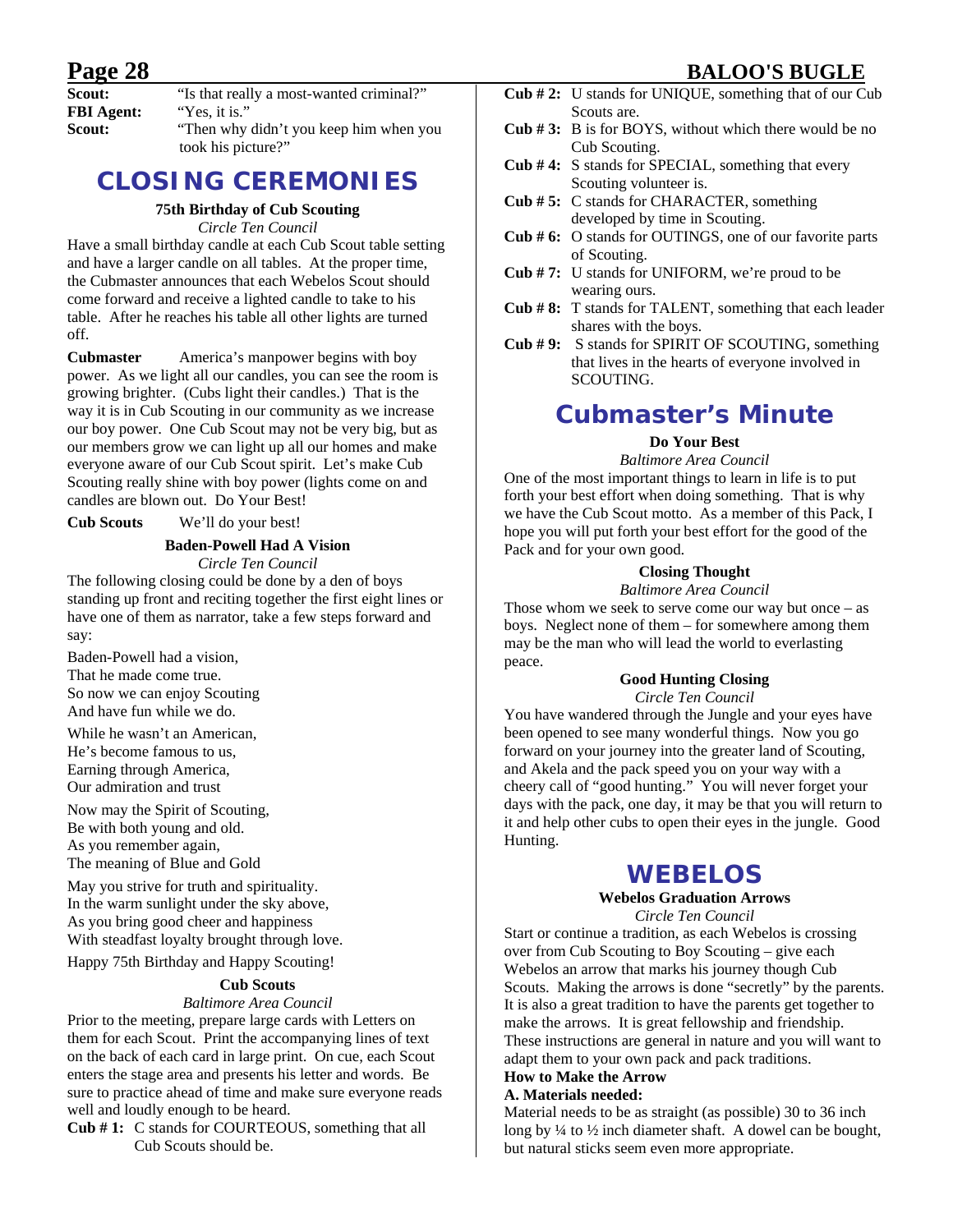## Page 29 BALOO'S BUGLE

- **A.** Arrowhead These are imitation real arrowheads. To use real ones is illegal in some areas. You can contact a Native American Organization and see if they can help you with arrows and materials.
- **B.** Fletching materials Duck or Goose feathers work well or fletchings can be bought from sporting goods departments and stores. While one den tried to use real bird feathers, another den had a lost better success with turkey feathers dyed yellow and blue.
- **C.** Pseudo-Sinew This can be bought from Native American craft suppliers and craft stores such as Tandy Leather. A large spool lasts a long time.
- **D.** PVC tape of various colors (red, blue, orange, yellow, white, green). If you can't find orange, you can use white instead.
- **E.** Hot glue this is to reinforce our knots on the arrowhead and to attach the fletchings which we know aren't going to hold by themselves.
- **F.** Sharp knife and scissors These supplies are needed to trim and cut stuff and to threaten whoever comes by and say, "You're not done that yet?"
- **G.** Extras of all of the above If we were perfect we would be God and we aren't so we aren't.

#### **B. What to do:**

*If you are using epoxy glue that you need to mix ahead of time instead of hot glue, don't mix it; it's not time yet. It would be a good idea to plug in the glue gun now, though.* 

Clean up shaft as much as possible if it needs it. For arrowwood, that means skinning it. For bamboo, it probably isn't needed. While it's not a listed supply, a vegetable peeler can be very effective for cleaning up and debarking, if desired. Work on the shaft until it's close to neat and clean and straight as you are going to get it.



Notch the arrow-end of the shaft. You need to relieve the end of the wood as much as possible so the shaft doesn't split when you stuff the arrowhead into the slot. Dry fit the arrowhead in the slot to make sure it fits. If it doesn't, enlarge the slot as much as possible or cut a flat surface 1/2 inch along the end of the shaft, instead of having a slot.

Flatten shaft surfaces for fletchings. Fletchings are the feathers on the notch-end of the arrow. Typical arrows have three feathers at the end opposite the arrowhead. It's a good idea because that's that way it has always been done. Using the sharp knife, "skin" the three surfaces on the shaft where the feathers will be glued. These should start about 1/2 inch from the end of the shaft and should be about 3 inches long, spaced equidistant around the shaft.

Cut your fletchings. If pairs of people are doing this project, each pair should only need three feathers. One feather provides two fletchings; two feathers, four; and three feathers, six. And, if everyone did as they were told back in step 5, each person only needs three fletchings. Using new math: 3 fletchings/person x 1 feather/2 fletchings x 2  $persons/team = 3<sub>feathers/team</sub>$ 

Anyway, using the sharp knife or scissors, split the feather in two by slicing/cutting it down the quill. Cut off the bare part of the feather quill. About two inches down from there, cut the feather at a 45-degree angle as shown.

#### *If you are using epoxy that you need to mix ahead of time, mix it now because it's needed for the next step.*

Apply a liberal amount – but not too much – glue to the slot where the arrowhead goes. Insert the arrowhead and tie/wrap the sinew around the shaft and arrowhead. Leave the loose end of the sinew loose until the glue dries; then cut it off. The Native American Indians did not have storebought glue to help them make arrows so you may want to limit the amount of it around the sinew and arrowhead to make it look as authentic as possible.



Apply epoxy and wrap sinew around arrowhead and shaft



If you are using epoxy that you need to mix ahead of time, and you haven't mixed it yet, you cheated or forgot to do the step before this one. Go do that step and then skip this one!

Smear some of the glue on one of the flat surfaces you carved for the fletchings. Gently but firmly put one of the fletchings in place where you smeared the glue. Try not to get your hand stuck to the shaft with the glue because the boys don't like adults sticking to their arrows.

Epoxy feathers to flats on shaft.



Repeat the last step for the other two fletchings.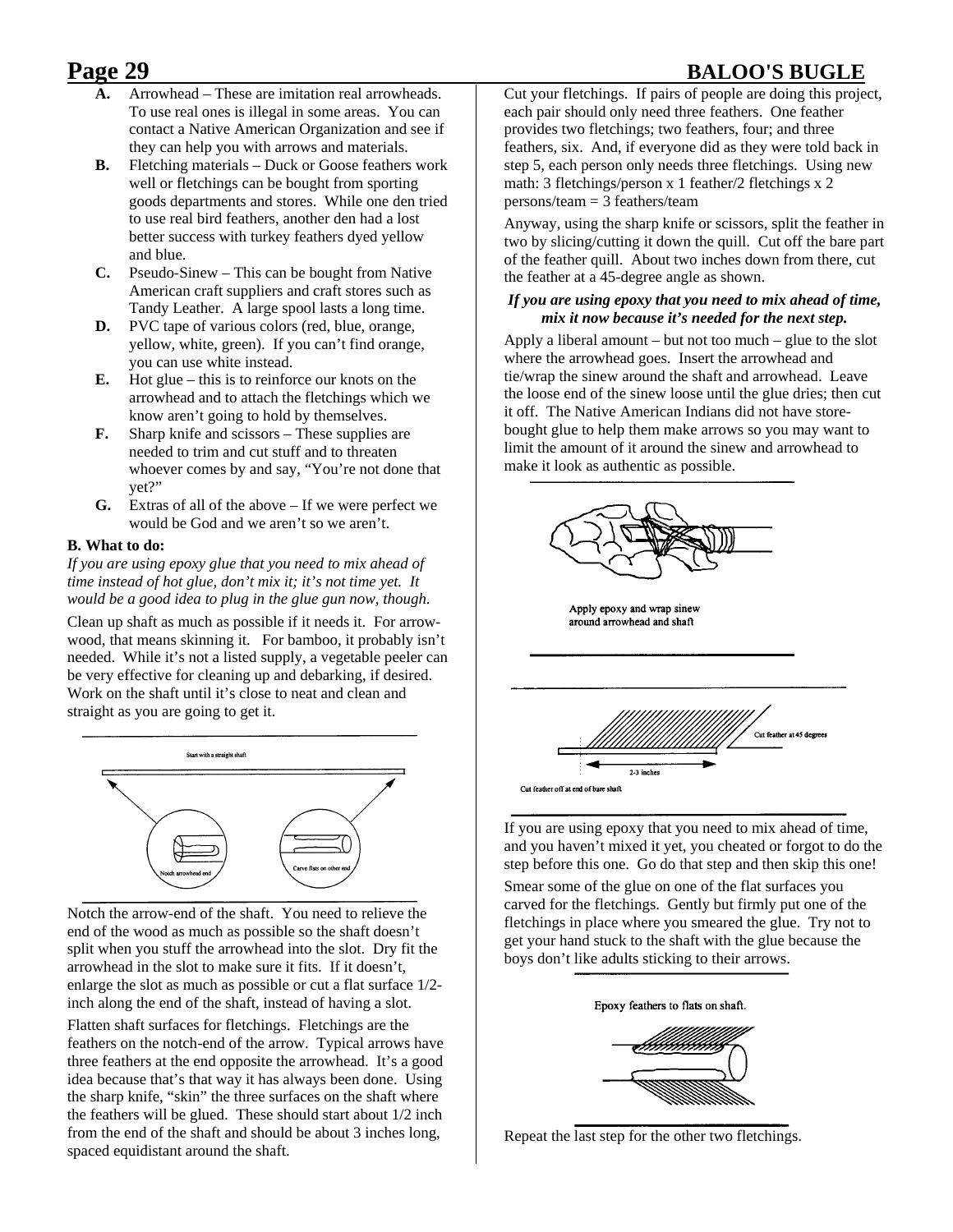If you want to, you can wrap some sinew around the shaft in front of and behind the three fletchings. This makes it look like the sinew is holding the fletchings in place.

How to Decorate the Arrow

#### *Materials needed:*

Colored tape or paints – Depending on how much patience you have, you can use either paints or pieces of colored tape to make the rings around the shaft to denote award levels for your Cub Scout. The colors are:

**Metal silver and copper gold tapes** for Arrow points are available from hardware and/or plumbing stores.

**Feather for each award level.** See color list below. Using feathers for the arrow points could be done too, if desired.

Tiger – orange Bobcat – yellow Wolf – red Bear – green Webelos – blue

Arrow of Light – white

**Glue** – This is to stick the feathers to the arrow's shaft or sinew. This is to tie and dangle the feathers from the shaft. If you use the sinew, you can also use beads and dangles to decorate the sting and feathers.

Sharp knife and scissors – These are needed to trim stuff and cut stuff.

Extras of all the above – if we were perfect . . . well you get the point.

#### *What to do:*

Make a list of the ranks your Webelos has attained and will attain by the graduation ceremony. This list should not include Eagle. For the Wolf and Bear ranks, note the gold and how many silver arrow pints are earned for each.

For each rank, select the appropriate tape. For each rank and arrow point, you will apply a ring of that color around the shaft between the arrowhead and the fletching. The colors should be placed in order of rank – Tiger – Bobcat – Wolf – Bear – Webelos – Arrow of Light – with appropriate gold and silver rings for the number of Wolf and Bear arrow points.

Try to evenly space the rings along the shaft. Also, select a width for the rings that looks best to you.

At each ring that gets a feather, put a drop of glue on the ring and place the bare end of the feather quill across the tape at a 45-degree angle so that the feather "hangs down." Using some more sinew, cross-lash the feather to the shaft. You can leave the ends hanging for these. It looks neat! Other people have used other methods of attaching feathers. Some include tying the feathers with sinew/string and letting them hang down completely from the shaft, using the tape to hold the feathers.

If you haven't already, you should stop mixing the epoxy at this time. You won't need it any more. "The arrow is finished!"

## **Page 30** BALOO'S BUGLE **MENTAL SKILLS GROUP**

*Baltimore Area Council* 

The quality that a Webelos leader will find most helpful on this badge is the ability to listen to a boy and praise him for his school accomplishments. Advance planning is important to make this badge appealing to a 10 year old.

You will need to find out who works at the school and how the education chain-of-command works in your locality. The school secretary can usually be very helpful. Also, the Board of Education will be glad to furnish you information. P. T. A. Officers will also be able to help you get information. Try to find out some of these things:

What jobs are there at school for the boys to do? What extracurricular activities are available? For what activities in the community is the school used? Who are the people on the office staff, cafeteria staff, and custodial staff? What are their responsibilities? What are some of the problems of the school and how can you help?

#### **Activities**

### **English Class**

*Circle Ten Council* Find the following words concerning an English Class in the

| Word Search      |                    |                  |
|------------------|--------------------|------------------|
| <b>COMPARE</b>   | <b>COMPOSITION</b> | <b>CRITICIZE</b> |
| <b>DESCRIBE</b>  | <b>ESSAY</b>       | <b>GRAMMAR</b>   |
| <b>NOVEL</b>     | PARAGRAPH          | <b>POEM</b>      |
| <b>PRONOUNCE</b> | <b>READ</b>        | <b>RECITE</b>    |
| <b>SENTENCE</b>  | <b>SPEECH</b>      | <b>SPELLING</b>  |
| <b>STORY</b>     | VOCABULARY         | WRITE            |

|  |  | O X C G A T I K I I L E M |  |  |  |   |
|--|--|---------------------------|--|--|--|---|
|  |  | <b>IORARPEEPLTPL</b>      |  |  |  |   |
|  |  | TMIQBAMNVNOE              |  |  |  | D |
|  |  | I F T P U U P O C R H N L |  |  |  |   |
|  |  | <b>SGITTILHCEEPS</b>      |  |  |  |   |
|  |  | O D C A E S S A Y W T A C |  |  |  |   |
|  |  | P O I S N P Z X R Y I R A |  |  |  |   |
|  |  | M R Z E S T O R Y y R A B |  |  |  |   |
|  |  | O E E A L V R O I T W G Y |  |  |  |   |
|  |  | C G N I L L E P S L H R O |  |  |  |   |
|  |  | D G D E S C R I B E U A T |  |  |  |   |
|  |  | W R A M M A R G P G K P N |  |  |  |   |
|  |  | SRPRONOUNCEHV             |  |  |  |   |

#### **Name the States**

*Circle Ten Council*

Give each boy a piece of paper and pencil and have them write down all 50 states. The first one that has all 50 yells STOP and the other boys count up how many they have. You can make up your own game using colors or animals in the zoo. Set a time limit.

## **SCHOLAR**

#### **Spelling Mixer**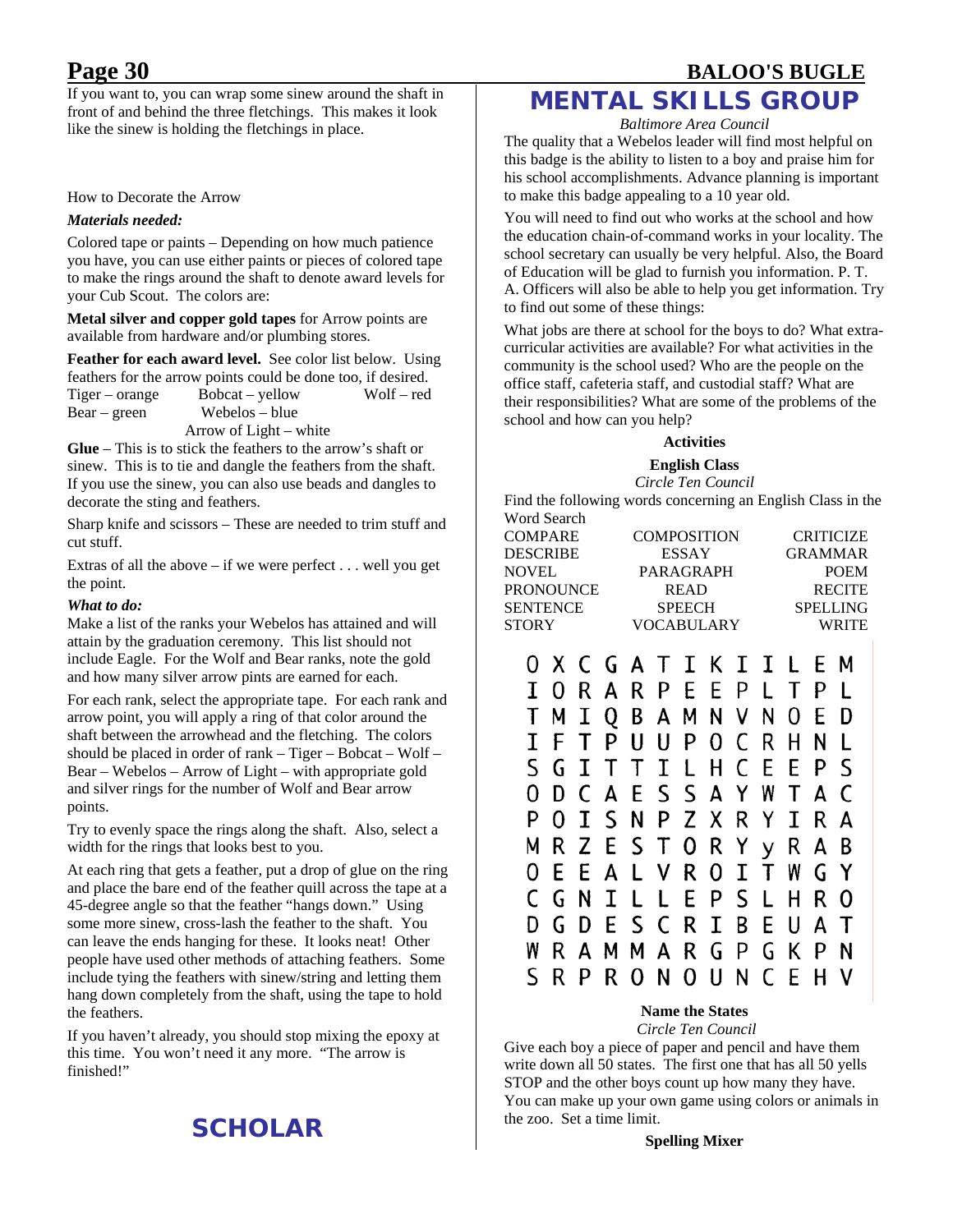## **Page 31** BALOO'S BUGLE

#### *Circle Ten Council*

Print large letters on 5 x 8 index cards, one letter on each card. Do not use the letters J, K, Q, V, or Z. Make several extra cards with vowels on them. Have a card for each person in the group. Three adults act as judges. On signal, people hold up their cards and rush around to find 2 letters that will make a 3 letter word. The 3 people lock arms and race to the judge, who writes the word on the back of their cards. Then they separate and rush back to find 2 more letters. This continues for 5 to 10 minutes. The winner is the person with the most words on his card.

### **Den Activities**

#### *Baltimore Area Council*

• Invite a teacher or principal to one of your Den meetings. Not only will this provide you some expert help, but it will give the boys a chance to relate to this adult on an informal basis outside the classroom.

- Let the boys talk about what's going on in school. Don't try to change any of their ideas, but guide the discussion in such a way that they will see the value of an education.
- Prepare a chart of the school system and explain and discuss with the boys.
- Obtain some old school books for the boys to browse through. it will be interesting for them to see how fast education is moving forward.
- Discuss possible Den service projects for the school.
- Take a tour of the Board of Education.
- Exhibit: Chart of school system, old school books along side current books.
- Demonstration: Oral report on field trip. Explain chart of school system, oral report on responsibilities of employees of school.

**NOTE:** Most of the work on this badge will be done by the boy in school; but don't let this deter you from planning interesting Den meetings. You needn't limit the meetings to discussion. You might take a trip to a high school or college to show the difference from elementary school. The service project will make the badge seem more real to the boys.

Here are some suggestions to help a Webelos leader increase the value and effectiveness of the boys' education, which can be worked into the Den program:

- By keeping physically fit, the boy is more likely to get the most out of school. Emotional health is as important as physical health. Help him with his emotional development. Encourage him to talk about his problems and listen when he does. Pat him on the back when he does well.
- Help each boy lead a balanced life. Studies should be counter-balanced with recreational and social activities.
- Help him make wise use of his time. Horace Mann wrote: "Lost, yesterday; somewhere between sunrise and sunset; two golden hours, each set with 60 diamond minutes. No reward is offered for they are gone forever."
- A boy feels about school, to a certain extent, according to how he thinks adults feel about it. He's looking to you for guidance.

Activities outside the classroom strengthen and extend the learning that goes on in school. His Webelos program is enhancing his education and you, as his leader, are an integral part of his growing up process.

#### **Brain Teasers**

#### *Baltimore Area Council*

Take the number of pennies in a dollar. Multiply by the number of thirds in a circle. Divide by the number of inches in a foot of string. Subtract the number of nickels in a quarter. Answer: 20

Take the number of toes on both feet. Multiply by the number of pints in a quart. Add the number of months in a half-year. Subtract the number of thumbs on two hands. Divide by the number of oranges in a dozen. Answer: 2

If three cats can catch three rats in three minutes. How many cats could catch one hundred rats in one hundred minutes? Answer: The same 3 cats

A boy, driving some cows, was asked how many cows he had. He said: "When they are in line, there are two cows ahead of a cow, two cows behind a cow, and one cow in the middle." Now many cows were there? Answer: 3

If you went to bed at 8:00 at night and set the alarm to get up at 9:00 the next morning, how many hour of sleep would this permit you to have? Answer: 1 hour

Do they have a 4th of July in England?

Answer: Yes

Why can't a man living in Winston-Salem, North Carolina be buried west of the Mississippi?

Answer: He must be dead first

How many birthdays does the average man have?

Answer: 1

If you have only one match and you enter a room in which there is a kerosene lamp. an oil heater and a wood burning stove, which do you light first?

Answer: The match

A man built a rectangle house. Each side has a southern exposure. A big bear comes wandering by. What color is the bear? Answer: White

#### **Magic Squares**

#### *Baltimore Area Council*

Arrange the numbers 1 through 9 in a three by three box so that the totals for each column, row, and diagonal are equal. Each number may be used only once. Can you calculate what each row, column, and diagonal are going to equal before you solve the puzzle?

| Answer: |   |   |                |  |  |  |
|---------|---|---|----------------|--|--|--|
|         | 8 | 1 | 6              |  |  |  |
|         | 3 | 5 |                |  |  |  |
|         |   | 9 | $\overline{c}$ |  |  |  |

Now for a bigger challenge - arrange the numbers 1 through 16 in a four by four box so that the totals for each row, column, and diagonal are equal.

Games. *See website list for links to solutions*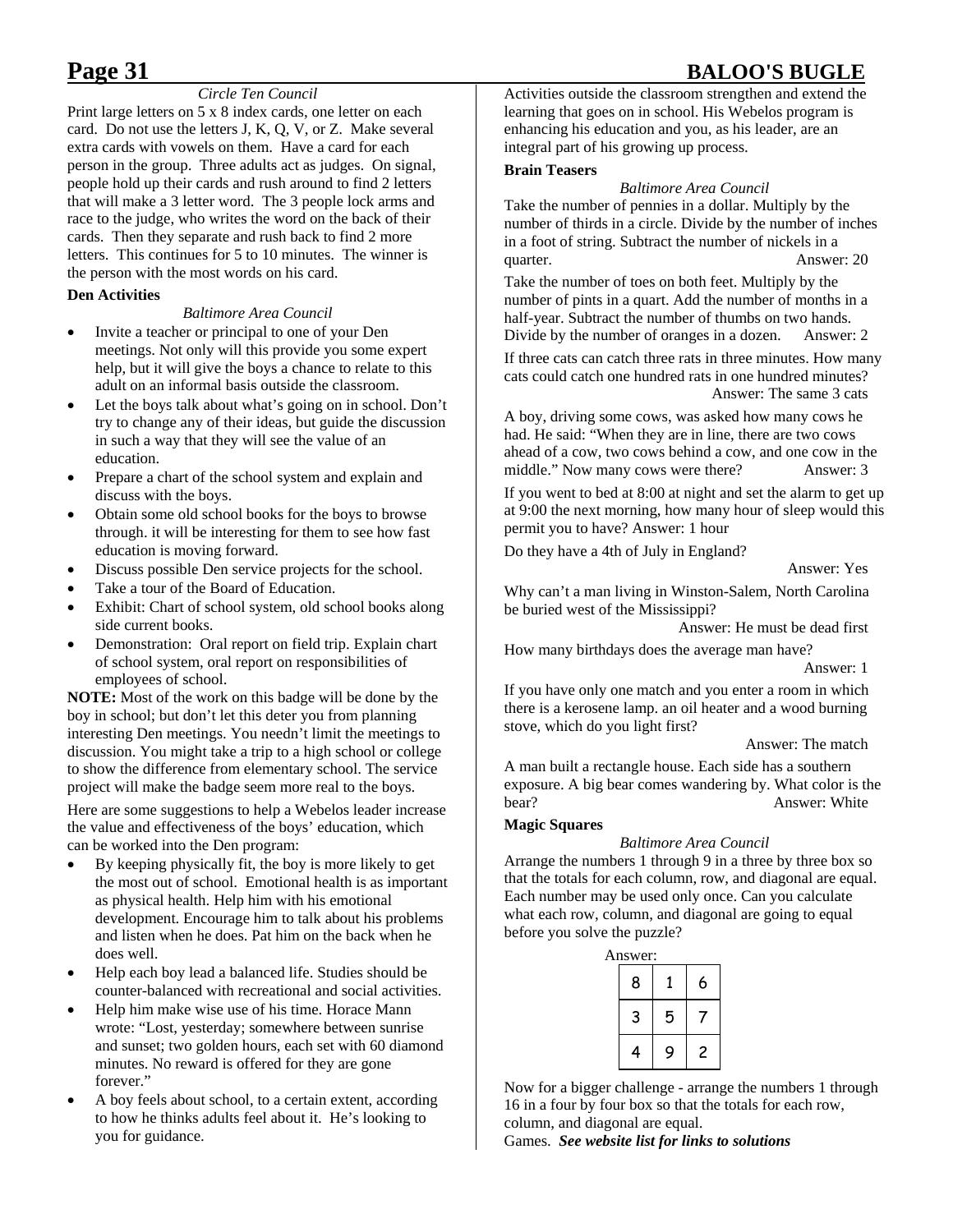### **Scout Law Dart Board**

*Baltimore Area Council*  **Equipment:** Dart board and darts. The dartboard should have spaces with numbers through 12. Each boy, in turn, throws a dart at the dartboard and scores a point if he can recite the point of the Scout Law represented by the number in which his dart sticks. Score one point for each correct throw and identification. Permit each boy to continue throwing until he misses either in his throw or in his identification of the point of the Law the dart where the dart landed.

#### **Quiz Games**

#### *Baltimore Area Council*

**For laughs, ask your Scouts the following:**  At what time was Adam born? [A little before Eve] What is it that can't run and can't walk, has a tongue and can't talk? [A wagon] On which side is a pitcher handle? [The outside] What is the best bet ever made? [The alphabet] What increases in value when it's turned upside down? [The number "6"]

What is it that can't talk but always tells you the truth?

What insect can be found in school? [A spelling bee]

#### **Following Directions**

*Baltimore Area Council* 

[A mirror]

- If you ever saw a cow jump over the moon, write V in spaces 2, 3, 18, and 19. If not, write L in these spaces.
- If  $X$  comes before  $H$  in the alphabet, write  $Z$  in space 16. If it comes after H. write W.
- If 31,467 is more than 12 dozen, write G in spaces 8 and 12.
- If you like candy better than mosquitoes, indicate with an O in spaces 13 and 14. If not, consult a psychiatrist at once!
- Closing one eye and without counting on your fingers, write the 5th letter of the alphabet in space 11.
- If Shakespeare wrote "Twinkle, Twinkle Little Star," put an O in spaces 9 and 17. Otherwise, put an I.
- If white and black are opposites, write V in space 10. If they are the same, write nothing.
- If 16 quarts make one pint, draw an elephant in space 7. Otherwise, write S.
- If summer is warmer than winter, write the 3rd, 2nd, and 4th letters of the alphabet in spaces 4, 6, and 15 respectively.
- If you can read this sentence, place the first and last vowel in spaces 1 and 5 respectively.

### **Now, read the message ... it makes sense!**

## **ENGINEER TECHNOLOGY GROUP**

*Baltimore Area Council* 

The engineer is someone who may be doing just about anything from working on a new chemical process, to planning how to get water to your house. Point out to the Webelos in your Den that an engineer is a planner who is found in many fields: civil engineers - plan towns, electrical engineers - plan power plants and large scale electrical wiring. chemical engineers, mechanical engineers; any field that needs to have its work done for utmost efficiency and reliability.

#### *Circle Ten Council*

Scientists who build machines are called engineers. They do tests and experiments that help them to invent new machines and make old ones work better. Without engineers we wouldn't have tools, engines, trucks, trains, clocks or can openers. Humans are the only animals that invent and make machines. We use them to build skyscrapers, lift heavy loads, and move faster than the speed of sound. Humans have even made machines that can travel to the moon.

#### Den Activities

#### *Baltimore Area Council*

Arrange for boys to **visit an engineer** or surveyor in a municipal or county office. Plan for the boys to look through a surveyor's transit and "read a rod" or visit a construction site and see the plans, which are being followed.

**Make a block and tackle.** Be sure to explain its purpose - to lift weights easily. A single block and tackle has an ideal mechanical advantage of two, which means that if there was no friction, a one pound force can pull two pounds. A double block with one pound pulling force could lift four pounds. As additional blocks are added, the mechanical advantage is increased, but each additional pulley also decreases the distance the load is moved. Friction is a factor affecting the lifting power.

Have the boys **find pictures of different bridges** and bring them to a Den meeting. The differences in many kinds of bridges will become apparent as the boys study them and construct models. The simplest ones are plank, beam, pier, deck, truss, and arch types. The more complex kinds are the bascule (the old castle drawbridge type). vertical lift, cantilever, and pontoon. Many swinging bridges are in use today.

Discuss property lines. Have an expert show the boys how property lines are determined, and how to measure one.

Discuss different types of engineers. If one of the dads is an engineer, ask him to describe briefly to the boys what his duties are.

#### **Surveying Land**

#### *Baltimore Area Council*

## **Page 32 BALOO'S BUGLE**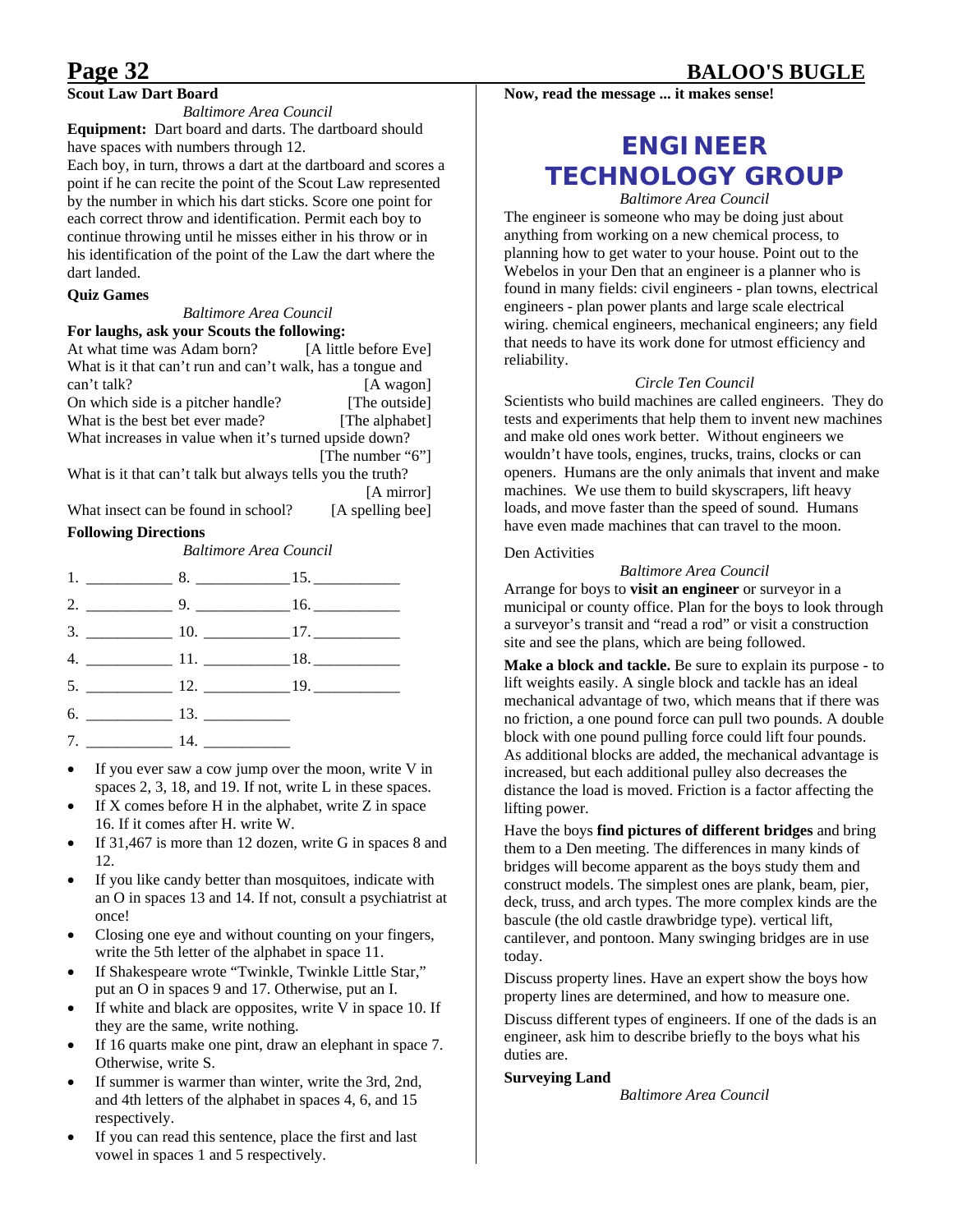## **Page 33** BALOO'S BUGLE



Survey land, it could be yours or a staked out section in a schoolyard or park with fixed points. To mark the points, you can use a nail pushed through a rag.

To do this, you will need a compass and a 100-foot tape measure. Put the compass on top of a 2 x 4 approximately three feet long. Start at one corner of the area to be surveyed. Take a reading of your compass and measure the distance to the next point. Do this all around the area that you have chosen to be surveyed - marking down your distance and degree.

360 degrees North 40' Points A to B

90 degrees East 100' Points B to C

180 degrees South 40' Points C to D

270 degrees West 100' Points D to A

A surveyor's transit works much the same way. It gives the surveyor degrees in elevation as well as the degrees horizontally.

Steam Electric Power Plants

#### *Baltimore Area Council*

They create steam by heating water in a nuclear reactor or in a combustion chamber, where coal, oil or gas is burned. The steam turns a turbine that runs a generator. The generator has a rotating electromagnet called a rotor and a stationary part called a stator. A separate generator called an exciter powers the rotor, creating a magnetic field that produces an electric charge in the stator. The charge is transmitted as electricity. A transformer boosts the voltage. Exhaust steam passes cool water pipes in a condenser and turns back to water for reheating. The water that has absorbed the steam's heat in the condenser is piped to a cooling tower to be cooled.

Things To Make

*Baltimore Area Council* 

#### **Balance**

A balance is not a weight scale, but is a device to measure an amount of one thing equally to another (in weight), not to a scale.

#### **Materials:**

1" x 4" - 12" long  $1"x!/2" - 12"$  long ½" x 3" x 3" plywood for base Wire coat hanger 2 cup hooks 2½" long bolt with washers and nut (2) ½" x 3" diameter plywood circles 6 lengths of 6" chain **Instructions:** 

- On the 1" x 1/2", carefully measure and find the centers for a hole in the middle, equal distance from both ends and from both edges.
- Drill it.
- Put cup hooks in the board bottom 1" from the ends.
- On the bottom, equal distance from both ends; drill a hole big enough to put a piece of coat hanger through.
- On the 1" x 4", drill a hole 2" from the top and equal distance from both sides on the 4" side of the board from top to center.
- Attach the  $1$ " x  $4$ " to the  $3$ " x  $3$ " in the center of the base.
- Cut a straight section of coat hanger about 6 to 8 inches long and glue into the hole on the 1"x 1/2".
- Bolt the  $1''$  x  $1/2''$  to the  $1''$  x  $4''$  You want enough play so the 1" x 1/2" moves freely, but not sloppy.
- On the 3" diameter circles, find 3 points equal distance around the edge and tack a length of chain to each point, then attach the three chains to the cup hooks.
- If all works well, the coat hanger should lay on the centerline of the 1" x 4". If this doesn't happen, weights (bent nails) can be hooked over the lighter arm and moved back and forth until balance is gained.

#### **Bridges**

#### *Baltimore Area Council*

The earliest bridges were probably a log fallen across a stream. Someone probably learned that several logs side by side made it wider and easier to cross. You could make a longer bridge by putting logs or slabs of stone across stepping-stones over a wider stream. These are the same principles that are used in many modern bridges. Make a plank bridge out of a piece of poster board or a cereal box 10 inches long and 4 inches wide. Place it between two blocks or thick books. See how many toy cars it will support. Now bend the sides up 1/2 inch from the sides like handrails. See how many toy cars it will now support.

What you have done is changed a plank bridge to a beam bridge. It acts like a much thicker plank without the weight or expense of more material.

Beams are thick at the center where more weight is supported and thinner near the ends where there is less weight. The beams are usually made lighter by making them out of lots of small triangles. The beams are started at the center and built out on both sides equally to maintain balance like a seesaw.

Try this experiment to see why triangles are used. Nail the ends of four scrap boards together to form a frame. Use only one nail per corner. See how easily this four sided structure collapses? This is how a bridge would act made from a shape other than triangles. Now nail a board on a diagonal between two corners across the frame to form two triangles. See how much stronger it is?

Arch bridges are some of the longest lasting in the world. Some are over 1,500 years old! The arch can be entirely over the roadway, entirely under the roadway, or in the center. You can make a pretty good model of an arch bridge by using a hole saw, like you would use to drill a hole for a door knob, and drilling holes in a board. Cut this out with a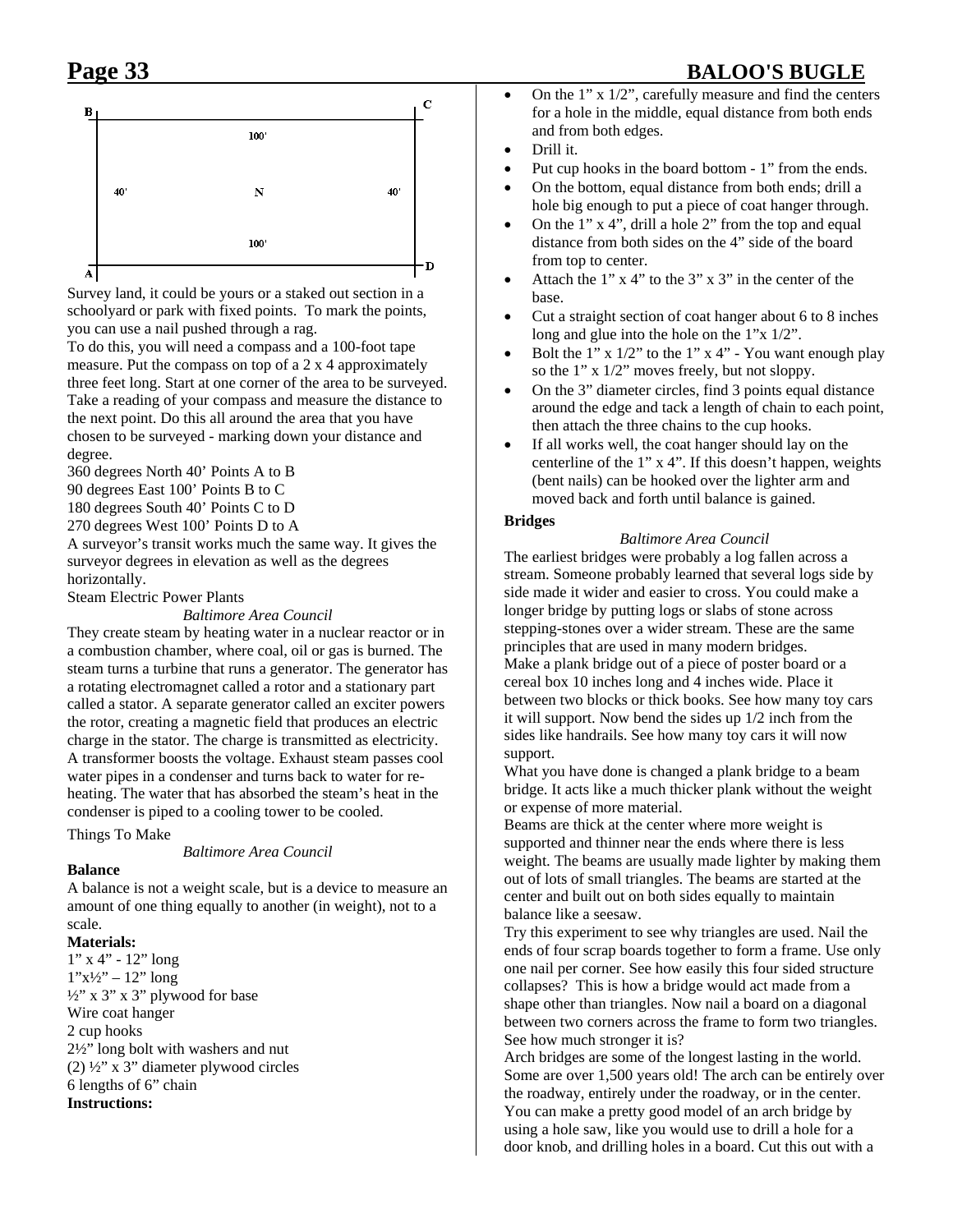## Page 34 BALOO'S BUGLE

cut through the center of the holes and you have the two sides of an arch bridge. Place another board on top for the road the draw and paint the stones on the side. Bridge Activity

#### *Baltimore Area Council*

Have boys build two demonstration bridge side frames - one of rectangles and one of triangles. Use stiff cardboard or thin wood and brass fasteners. Have them experiment to see which type of bridge is stronger.

#### **Ideas for Engineer**

#### *Circle Ten Council*

**Speakers** – electrician, heavy equipment operator, plumber, telephone lineman, sanitation worker, railroad engineer, surveyor, city engineer, traffic planner, draftsman, architect. **Places to visit:** 

- Visit the municipal offices of the city engineer or surveyor. Look at a map of your town or city and try to find your house. Look at some of the surveying equipment and learn some of the simple math calculations.
- Tour the city water works, sanitary facility or recycling center. Ask about the current workload, and kinds of daily activities that go on. How do they handle emergencies?
- Visit an operational drawbridge, grain elevator, ship or grain loading operation, or other large industrial operation involving large cranes or other lifting equipment.
- Visit a jeweler and look at various gems under the microscope. How does the pattern affect the way a jewel is cut?

#### **Den Activities:**

- Ask your local Boy Scout troop to give a demonstration of some of the skills needed for the Pioneering Merit Badge. One particular item of interest would be to see a rope monkey bridge being lashed together.
- Ask Webelos to look through books and magazines at home and bring in pictures of bridges. Note the difference in construction.

#### **Levers**

### *Circle Ten Council*

A lever helps you to lift things easily. A lever can be made by laying a plank over a wooden log or can with both ends intact. Balance the plank so that there is a short end and a long end. Place the short end under the object to be raised and push down on the long end. Try raising some bricks. To experiment you can try to raise things with the short end and you will find that it is more difficult or not possible to raise the object. The longer end of the plank gives you the ability to create more force and therefore raise weights easier.



Perhaps the simplest machine of all for increasing force is the lever. A wheelbarrow is a king of the lever. Many other types of complicated machines are really just collections of levers that are put together to work in different ways.

#### **Simple Levers Materials:**

Length of wood Glue Small wooden dowel **Ruler** Ruler Stripes of colored paper Pencil Matchbox Weights (washers or coins)



### **How it works –**

A simple lever is a straight rod that rest on pivot or fulcrum. When you push one end of the rod down with an effort, the other end goes up, lifting the load.

Try making this model seesaw and find out for yourself how levers work.

Mark the length of wood with stripes spaced about 1-inch apart.

Glue the dowel to the matchbox to make a pivot.

Place the center of the length of wood on the pivot so that the two ends balance.

Now try some experiments with the weights.

Put a weight (the load) three marks from the fulcrum. Where must you place another weight (the effort) to lift the load?

More load for less effort!

If the load is close to the fulcrum, it's easier to lift and you don't need so much effort. You may have noticed this if you've ever played on a seesaw – you can lift someone heavier than yourself if they sit nearer to the middle than you do.

Try putting two weights (the load) two marks away from the fulcrum of your seesaw. Where must you put a single weight to lift the load?

#### **Belt Drive**

Merry-go-rounds, sewing machines, record players, fishing reels, washing machines, and bicycles: these are just a few of the many machines that turn, or rotate, as they work. All the different rotating parts inside a machine can be connected with a drive belt. As one part turns, it drags the belt around with it, carrying its turning motion to the other parts of the machine.

**How it works –** a drive belt runs round a series of pulleys to carry the turning force from one place to another. If the belt is going to work properly, there must be friction between it and the pulleys, so that the belt does not slip. If the belt is too slack it will not grip. If it is too tight, it might break or twist the pulleys out of line.

#### **Whirling Acrobats**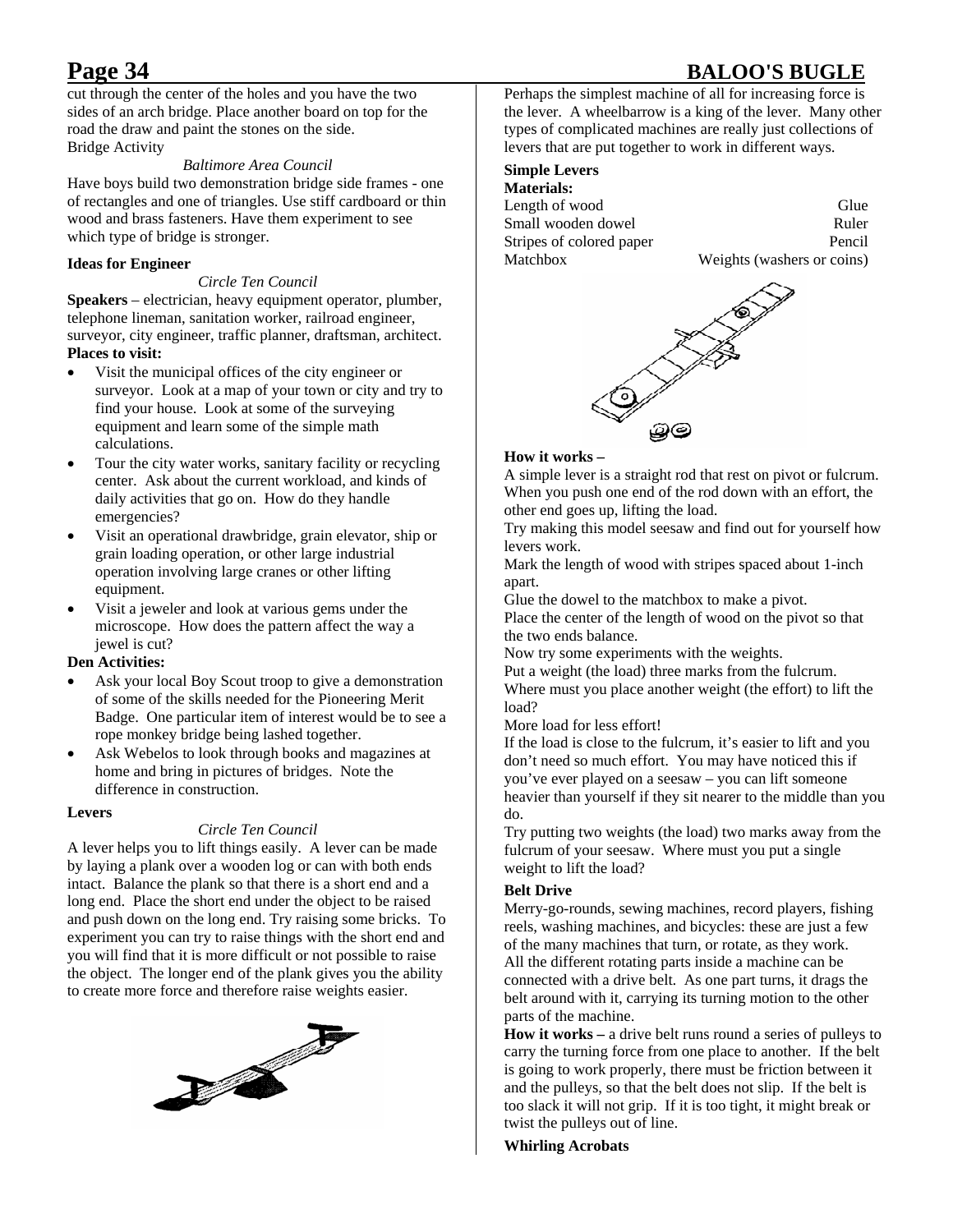## **Page 35 BALOO'S BUGLE**

*Circle Ten Council*



#### **Materials:**

| Sandpaper              | Wooden board        |
|------------------------|---------------------|
| Glue                   | Cardboard           |
| Velcro – self-adhesive | Ribbon              |
| Wooden dowel           | Empty thread spools |

#### **Directions:**

- **1.** Cut sandpaper into strips, and glue a strip around each of the thread spools. The rough surface of the sandpaper is needed to make some friction between the reels and the belt. This way, the belt will not slip.
- **2.** Draw both the front and the back of each figure on a piece of cardboard as shown, leaving a space between front and back to make a base.
- **3.** Cut out the figures.
- **4.** Then fold and glue them so that they stand up.
- **5.** Glue a figure onto each spool.
- **6.** Cut the wooden dowel into a number of shorter dowel pegs.
- **7.** Smooth the ends of the pegs with sandpaper.
- **8.** Drill holes into the baseboard. They should be just big enough for the dowel pegs to fit snugly into them.
- **9.** Put the pegs into the holes,
- **10.** Put a thread spool onto each peg.
- **11.** Check that every reel can turn freely on its peg.
- **12.** Push a short piece of dowel into the top of one thread spool and glue the spool to the bottom peg. Put this spool on peg #5. This is the drive belt handle. You will use it to turn the drive belt.
- **13.** Stretch a length of ribbon around the spools so that it touches them all. Use a piece of Velcro to join the ends of the ribbon. Then you can adjust it so that it is not too

tight and not too slack, and the figures will turn more smoothly.

#### **Changing Direction**

Both of the figures will turn in the same direction as the drive belt handle is turned when placed on any combination of spools 1, 2, and 6. Both of the figures will turn in the opposite direction of the drive belt handle when placed on spools 3 and 4. Notice what happens when one figure is on spools 1,2, or 6 and the other is on spool 3 or 4.

#### **Changing Speed –**

If all the thread spools have the same diameter, they all rotate at the same speed. But if you use different-sized spools, they turn at different speeds. To turn a big spool, the belt has to move farther than it does to turn a smaller one, and so the big spool turns around more slowly.

#### **Gears**

You'll find gears inside nearly every machine that turns. Clocks, watches and bicycles all use them. Just like belt drive, the gears connect all of the rotating parts, but gears last longer than belts and are more precise. If you've ever ridden a mountain bike, you'll know that gears are a good way of changing speed.

#### **Cardboard Gears:**

*Circle Ten Council This is a great section!! Having been a Machine Design major for my BS and MS ME, I can get into gears!! CD* **How it works –** the best way to find out how gears work is to make some of you own to experiment with. Each of these homemade gears is made from a jar lid with a strip of corrugated cardboard, stuck around the rim. The corrugations face put to make the gear teeth.



#### **Materials:**

Strips of corrugated cardboard (1/2" wide) with corrugations exposed

Jar lids and bottle tops of different sizes Pin board and push pins Short dowel peg Glue and paper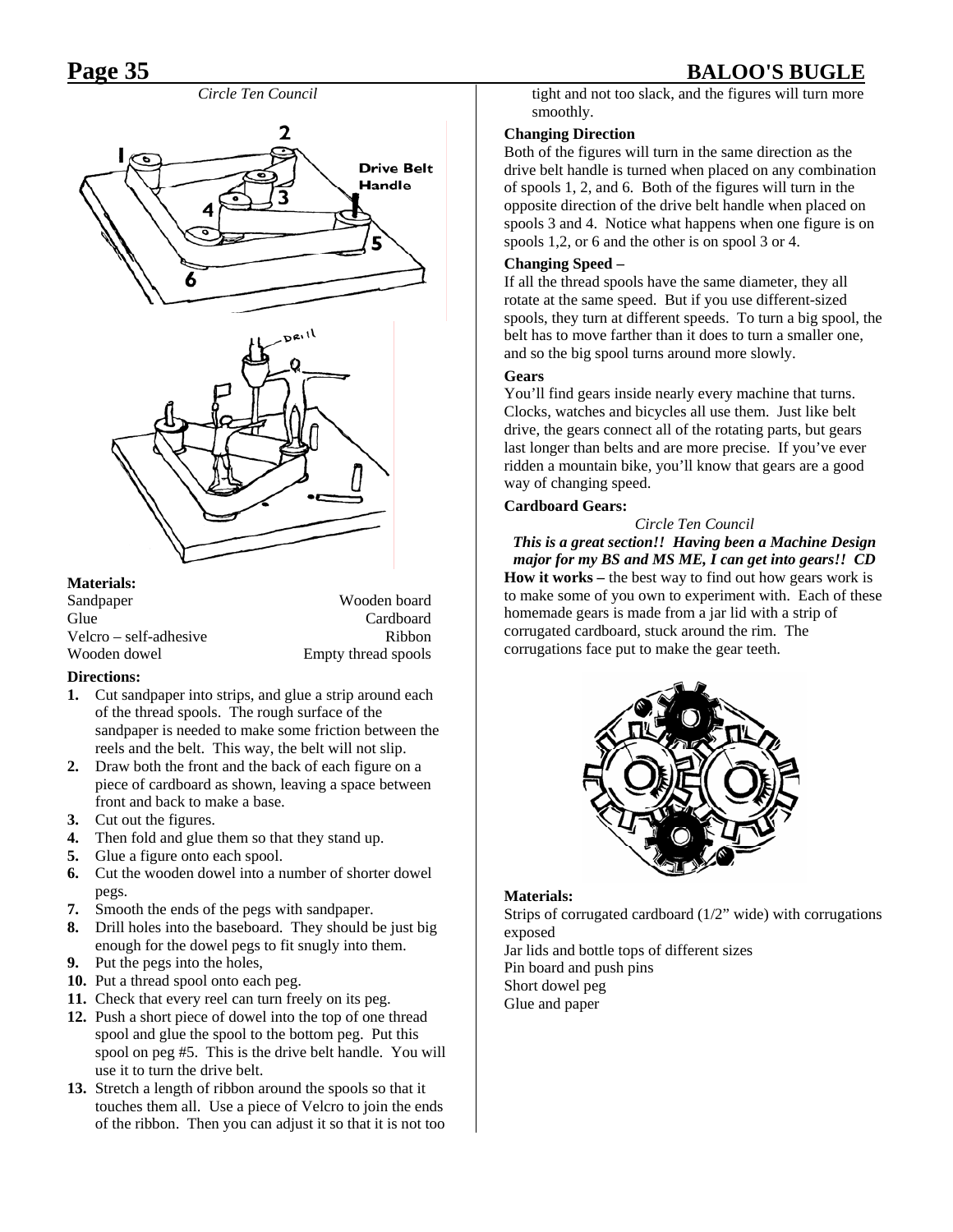## **Page 36** BALOO'S BUGLE



#### **Directions:**

- **1.** Bend a strip of cardboard around the rim of a jar lid. Try to stretch it into place so that there is a whole number of teeth evenly spaced around the lid. Cut the strip carefully to length and then glue it in place.
- **2.** Make a small hole in the middle of the gear and pin it to the board so that it spins freely.
- **3.** Make a selection of different-sized gears to add to the board. Glue a dowel peg to one of the gears to make a crank handle.
- **4.** To make the gears work you must place them so the



teeth mesh. When you turn one gear its teeth will push on its neighbor's teeth and make them turn in the opposite direction.

#### **Gear Experiments**

Connect a series of gears like the one shown. If you turn the big gear,

- $\checkmark$  What happens to the two smaller ones?
- $\checkmark$  Which way do they go around?
- $\checkmark$  Which does a complete turn first?

#### Now try turning the small gear –

 $\checkmark$  Do the bigger gears turn more quickly or more slowly?

Count the number of teeth on each gear.

 $\checkmark$  If you turned a gear with 20 teeth around once, how many times would it turn a gear with 10 teeth?

#### **Drive Chains –**

*Circle Ten Council*

In some machines, gears called sprockets are connected by a drive-chain. A bicycle chain connects a sprocket on the

pedals to another one on the back wheel. The chain transfers the movement from the pedals to the wheels.

Make a model chain from a long strip of corrugated cardboard with the ends taped together. Loop it around two different sized gears and work out how far the small gear moves then you turn the larger one.

#### **Hollow Tubes**

#### *Circle Ten Council*

To demonstrate the strength of hollow tubes, try laying a brick on a Styrofoam cup lying on its side. Place another cup on its rim and add bricks (2 to 3) until it crushed. Glue four cups together rim to rim and bottom to bottom with white glue and allow glue to dry. Place bricks (usually 4) on top until the structure crushes. Demonstration shows why engineers use columns in structures and bridges.

#### **Springs –**

Springs store energy when compressed, which is released when the spring is released. Catapults are a form of springs.

### **Catapult**

*Circle Ten Council*



### **Materials:**

Wood scraps Ruler or yardstick

It can be any dimension. Use a ruler or yardstick or any flexible wood for deadman arm. Leave spring bar loose so you can test catapult with various leverages.

#### **Block and Tackle**

*Circle Ten Council*

**Materials:**

2 Dowel rods (1" or larger) Sash cord or clothesline

Tie the cord to one dowel and make three wraps around both dowels. Have two big Webelos Scouts try to pull the dowels apart while a smaller boy pulls the loose end of the cord. He will be able to draw the larger boys together, no matter how hard they pull. The block and tackle does not create more power; it merely trades distance for force.